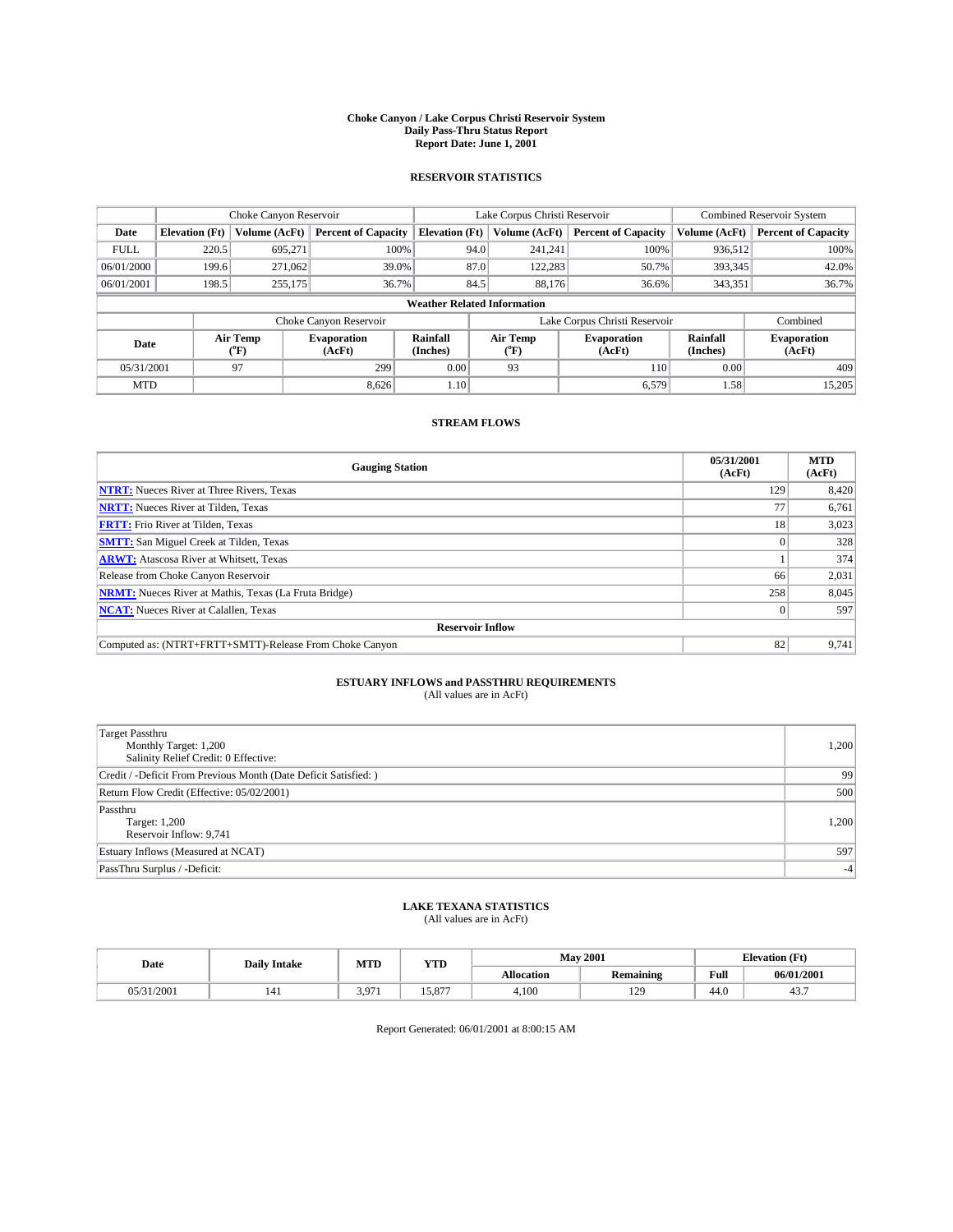#### **Choke Canyon / Lake Corpus Christi Reservoir System Daily Pass-Thru Status Report Report Date: June 2, 2001**

### **RESERVOIR STATISTICS**

|                                    | Choke Canyon Reservoir |                  |                              |                             | Lake Corpus Christi Reservoir | <b>Combined Reservoir System</b> |                      |                              |
|------------------------------------|------------------------|------------------|------------------------------|-----------------------------|-------------------------------|----------------------------------|----------------------|------------------------------|
| Date                               | <b>Elevation</b> (Ft)  | Volume (AcFt)    | <b>Percent of Capacity</b>   | <b>Elevation (Ft)</b>       | Volume (AcFt)                 | <b>Percent of Capacity</b>       | Volume (AcFt)        | <b>Percent of Capacity</b>   |
| <b>FULL</b>                        | 220.5                  | 695,271          | 100%                         | 94.0                        | 241,241                       | 100%                             | 936,512              | 100%                         |
| 06/02/2000                         | 199.6                  | 270,616          | 38.9%                        | 87.0                        | 121,410                       | 50.3%                            | 392,026              | 41.9%                        |
| 06/02/2001                         | 198.5                  | 254,747          | 36.6%                        | 84.4                        | 87.234                        | 36.2%                            | 341,981              | 36.5%                        |
| <b>Weather Related Information</b> |                        |                  |                              |                             |                               |                                  |                      |                              |
|                                    |                        |                  | Choke Canyon Reservoir       |                             |                               | Lake Corpus Christi Reservoir    |                      | Combined                     |
| Date                               |                        | Air Temp<br>(°F) | <b>Evaporation</b><br>(AcFt) | <b>Rainfall</b><br>(Inches) | Air Temp<br>("F)              | <b>Evaporation</b><br>(AcFt)     | Rainfall<br>(Inches) | <b>Evaporation</b><br>(AcFt) |
| 06/01/2001                         |                        | 99               | 299                          | 0.00                        | 96                            | 321                              | 0.00                 | 620                          |
| <b>MTD</b>                         |                        |                  | 299                          | 0.00                        |                               | 321                              | 0.00                 | 620                          |

### **STREAM FLOWS**

| <b>Gauging Station</b>                                       | 06/01/2001<br>(AcFt) | <b>MTD</b><br>(AcFt) |  |  |  |  |  |
|--------------------------------------------------------------|----------------------|----------------------|--|--|--|--|--|
| <b>NTRT:</b> Nueces River at Three Rivers, Texas             | 115                  | 115                  |  |  |  |  |  |
| <b>NRTT:</b> Nueces River at Tilden, Texas                   | 71                   | 71                   |  |  |  |  |  |
| <b>FRTT:</b> Frio River at Tilden, Texas                     | 16                   | 16                   |  |  |  |  |  |
| <b>SMTT:</b> San Miguel Creek at Tilden, Texas               |                      |                      |  |  |  |  |  |
| <b>ARWT:</b> Atascosa River at Whitsett, Texas               |                      |                      |  |  |  |  |  |
| Release from Choke Canyon Reservoir                          | 66                   | 66                   |  |  |  |  |  |
| <b>NRMT:</b> Nueces River at Mathis, Texas (La Fruta Bridge) | 268                  | 268                  |  |  |  |  |  |
| <b>NCAT:</b> Nueces River at Calallen, Texas                 |                      |                      |  |  |  |  |  |
| <b>Reservoir Inflow</b>                                      |                      |                      |  |  |  |  |  |
| Computed as: (NTRT+FRTT+SMTT)-Release From Choke Canyon      | 66                   | 66                   |  |  |  |  |  |

# **ESTUARY INFLOWS and PASSTHRU REQUIREMENTS**<br>(All values are in AcFt)

| <b>Target Passthru</b><br>Monthly Target: 1,200<br>Salinity Relief Credit: 0 Effective: | 1,200          |
|-----------------------------------------------------------------------------------------|----------------|
| Credit / -Deficit From Previous Month (Date Deficit Satisfied: )                        | $-4$           |
| Return Flow Credit (Effective:)                                                         | $\overline{0}$ |
| Passthru<br>Target: 1,200<br>Reservoir Inflow: 66                                       | 66             |
| Estuary Inflows (Measured at NCAT)                                                      | $\overline{0}$ |
| PassThru Surplus / -Deficit:                                                            | $-70$          |

# **LAKE TEXANA STATISTICS** (All values are in AcFt)

| Date       | <b>Daily Intake</b> | MTD | <b>VTT</b><br>1 I.D |                   | <b>June 2001</b>        | $\mathbf{F}$<br>$\mathbf{r}$<br>tlevation |            |
|------------|---------------------|-----|---------------------|-------------------|-------------------------|-------------------------------------------|------------|
|            |                     |     |                     | <b>Allocation</b> | <b>Remaining</b>        | Full                                      | 06/02/2001 |
| 06/01/2001 | 141                 | .   | 6.018               | 4,100             | 3.050<br>J. <i>J.J.</i> | 44.0                                      | 45.8       |

Report Generated: 06/02/2001 at 7:47:11 AM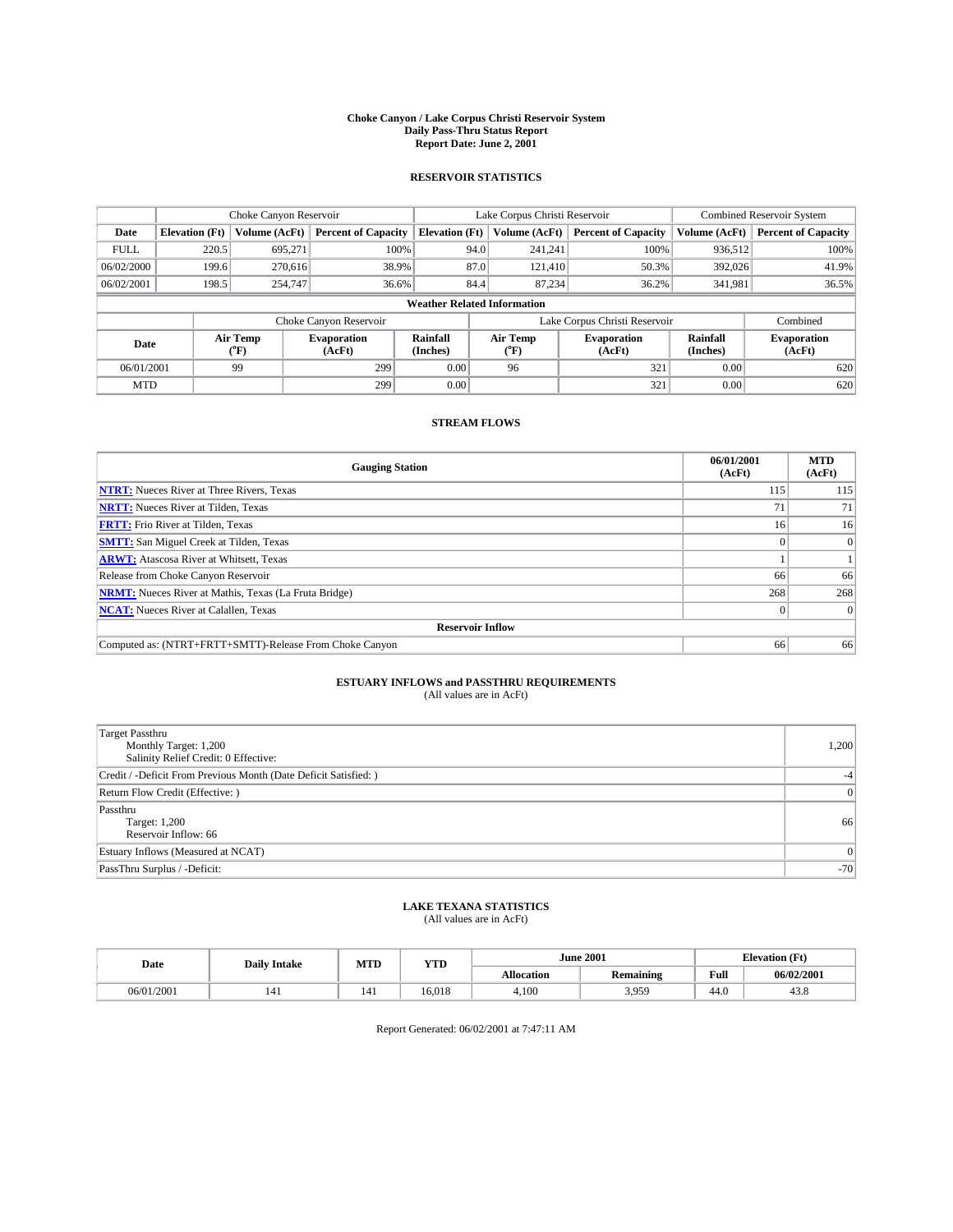#### **Choke Canyon / Lake Corpus Christi Reservoir System Daily Pass-Thru Status Report Report Date: June 3, 2001**

### **RESERVOIR STATISTICS**

|                                    |                       | Choke Canyon Reservoir |                              |                       | Lake Corpus Christi Reservoir | <b>Combined Reservoir System</b> |                      |                              |
|------------------------------------|-----------------------|------------------------|------------------------------|-----------------------|-------------------------------|----------------------------------|----------------------|------------------------------|
| Date                               | <b>Elevation</b> (Ft) | <b>Volume (AcFt)</b>   | <b>Percent of Capacity</b>   | <b>Elevation</b> (Ft) | Volume (AcFt)                 | <b>Percent of Capacity</b>       | Volume (AcFt)        | <b>Percent of Capacity</b>   |
| <b>FULL</b>                        | 220.5                 | 695,271                | 100%                         | 94.0                  | 241,241                       | 100%                             | 936.512              | 100%                         |
| 06/03/2000                         | 199.5                 | 270,022                | 38.8%                        | 86.9                  | 120,539                       | 50.0%                            | 390,561              | 41.7%                        |
| 06/03/2001                         | 198.4                 | 254,177                | 36.6%                        | 84.4                  | 87.234                        | 36.2%                            | 341,411              | 36.5%                        |
| <b>Weather Related Information</b> |                       |                        |                              |                       |                               |                                  |                      |                              |
|                                    |                       |                        | Choke Canyon Reservoir       |                       |                               | Lake Corpus Christi Reservoir    |                      | Combined                     |
| Date                               |                       | Air Temp<br>(°F)       | <b>Evaporation</b><br>(AcFt) | Rainfall<br>(Inches)  | Air Temp<br>("F)              | <b>Evaporation</b><br>(AcFt)     | Rainfall<br>(Inches) | <b>Evaporation</b><br>(AcFt) |
| 06/02/2001                         |                       | 100                    | 382                          | 0.00                  | 96                            | 294                              | 0.00                 | 676                          |
| <b>MTD</b>                         |                       |                        | 681                          | 0.00                  |                               | 615                              | 0.00                 | 1,296                        |

### **STREAM FLOWS**

| <b>Gauging Station</b>                                       | 06/02/2001<br>(AcFt) | <b>MTD</b><br>(AcFt) |  |  |  |  |  |
|--------------------------------------------------------------|----------------------|----------------------|--|--|--|--|--|
| <b>NTRT:</b> Nueces River at Three Rivers, Texas             | 107                  | 222                  |  |  |  |  |  |
| <b>NRTT:</b> Nueces River at Tilden, Texas                   | 67                   | 139                  |  |  |  |  |  |
| <b>FRTT:</b> Frio River at Tilden, Texas                     | 16                   | 32                   |  |  |  |  |  |
| <b>SMTT:</b> San Miguel Creek at Tilden, Texas               |                      |                      |  |  |  |  |  |
| <b>ARWT:</b> Atascosa River at Whitsett, Texas               |                      |                      |  |  |  |  |  |
| Release from Choke Canyon Reservoir                          | 66                   | 131                  |  |  |  |  |  |
| <b>NRMT:</b> Nueces River at Mathis, Texas (La Fruta Bridge) | 278                  | 546                  |  |  |  |  |  |
| <b>NCAT:</b> Nueces River at Calallen, Texas                 |                      |                      |  |  |  |  |  |
| <b>Reservoir Inflow</b>                                      |                      |                      |  |  |  |  |  |
| Computed as: (NTRT+FRTT+SMTT)-Release From Choke Canyon      | 57                   | 123                  |  |  |  |  |  |

# **ESTUARY INFLOWS and PASSTHRU REQUIREMENTS**<br>(All values are in AcFt)

| <b>Target Passthru</b><br>Monthly Target: 1,200<br>Salinity Relief Credit: 0 Effective: | 1,200          |
|-----------------------------------------------------------------------------------------|----------------|
| Credit / -Deficit From Previous Month (Date Deficit Satisfied: )                        | $-4$           |
| Return Flow Credit (Effective:)                                                         | $\overline{0}$ |
| Passthru<br>Target: 1,200<br>Reservoir Inflow: 123                                      | 123            |
| Estuary Inflows (Measured at NCAT)                                                      | $\Omega$       |
| PassThru Surplus / -Deficit:                                                            | $-127$         |

# **LAKE TEXANA STATISTICS** (All values are in AcFt)

| Date       | <b>Daily Intake</b> | MTD           | <b>VTT</b><br>1 I.D |                   | <b>June 2001</b> | $\sqrt{F}t$<br><br>tlevation |            |
|------------|---------------------|---------------|---------------------|-------------------|------------------|------------------------------|------------|
|            |                     |               |                     | <b>Allocation</b> | <b>Remaining</b> | Full                         | 06/03/2001 |
| 06/02/2001 | 141                 | $\cap$<br>281 | 16.158              | 4,100             | 3.819            | 44.0                         | 45.8       |

Report Generated: 06/03/2001 at 7:55:04 AM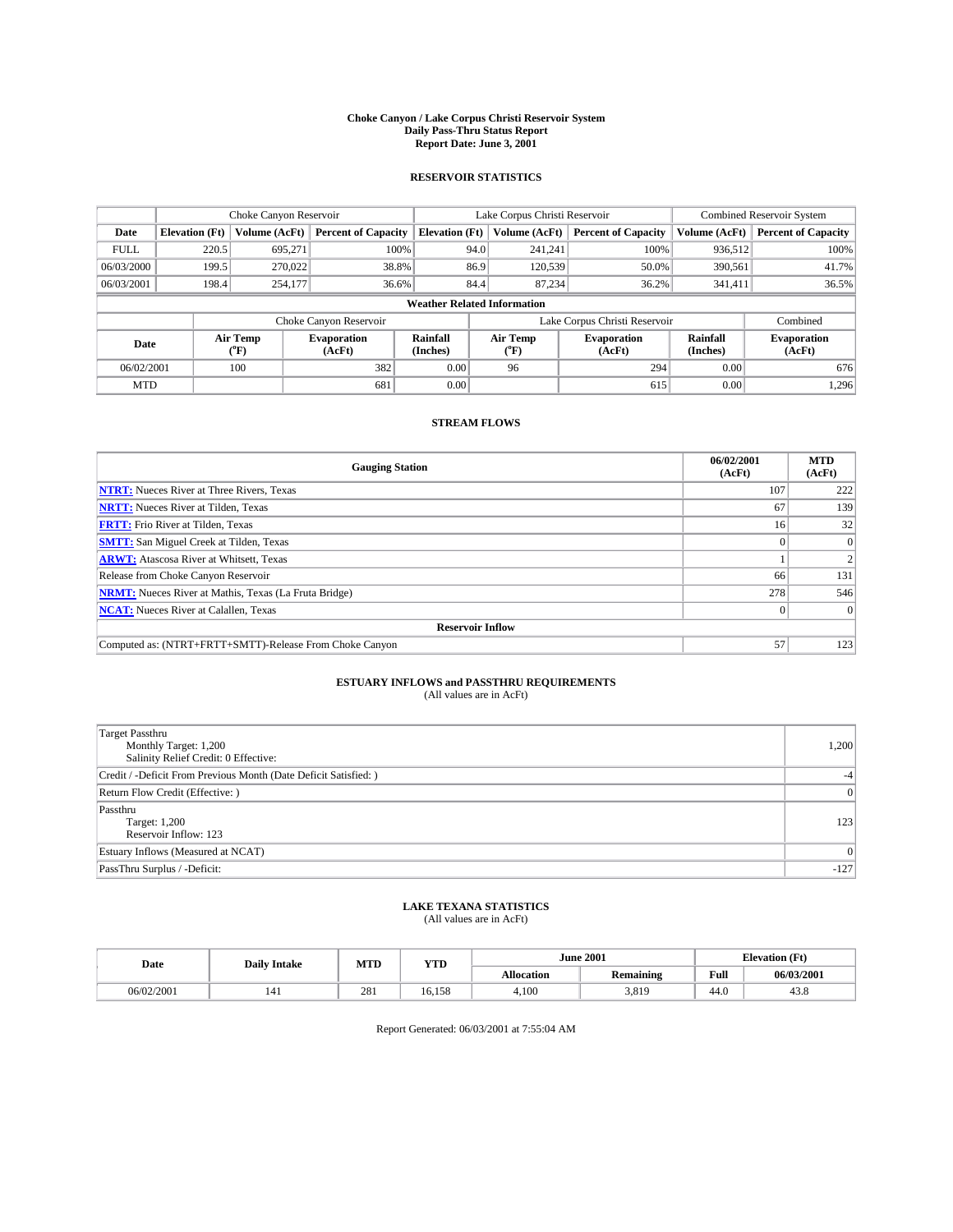#### **Choke Canyon / Lake Corpus Christi Reservoir System Daily Pass-Thru Status Report Report Date: June 4, 2001**

### **RESERVOIR STATISTICS**

|                                    | Choke Canyon Reservoir |                  |                              |                             | Lake Corpus Christi Reservoir |         |                               |                      | <b>Combined Reservoir System</b> |  |
|------------------------------------|------------------------|------------------|------------------------------|-----------------------------|-------------------------------|---------|-------------------------------|----------------------|----------------------------------|--|
| Date                               | <b>Elevation</b> (Ft)  | Volume (AcFt)    | <b>Percent of Capacity</b>   | <b>Elevation</b> (Ft)       | Volume (AcFt)                 |         | <b>Percent of Capacity</b>    | Volume (AcFt)        | <b>Percent of Capacity</b>       |  |
| <b>FULL</b>                        | 220.5                  | 695,271          | 100%                         |                             | 94.0                          | 241,241 | 100%                          | 936.512              | 100%                             |  |
| 06/04/2000                         | 199.5                  | 269,578          | 38.8%                        |                             | 86.8                          | 119,671 | 49.6%                         | 389.249              | 41.6%                            |  |
| 06/04/2001                         | 198.4                  | 253,608          | 36.5%                        |                             | 84.3                          | 86,417  | 35.8%                         | 340,025              | 36.3%                            |  |
| <b>Weather Related Information</b> |                        |                  |                              |                             |                               |         |                               |                      |                                  |  |
|                                    |                        |                  | Choke Canyon Reservoir       |                             |                               |         | Lake Corpus Christi Reservoir |                      | Combined                         |  |
| Date                               |                        | Air Temp<br>(°F) | <b>Evaporation</b><br>(AcFt) | <b>Rainfall</b><br>(Inches) | Air Temp<br>("F)              |         | <b>Evaporation</b><br>(AcFt)  | Rainfall<br>(Inches) | <b>Evaporation</b><br>(AcFt)     |  |
| 06/03/2001                         |                        | 100              | 406                          | 0.00                        | 95                            |         | 305                           | 0.00                 | 711                              |  |
| <b>MTD</b>                         |                        |                  | 1.087                        | 0.00                        |                               |         | 920                           | 0.00                 | 2,007                            |  |

### **STREAM FLOWS**

| <b>Gauging Station</b>                                       | 06/03/2001<br>(AcFt) | <b>MTD</b><br>(AcFt) |  |  |  |  |
|--------------------------------------------------------------|----------------------|----------------------|--|--|--|--|
| <b>NTRT:</b> Nueces River at Three Rivers, Texas             | 101                  | 324                  |  |  |  |  |
| <b>NRTT:</b> Nueces River at Tilden, Texas                   | 66                   | 204                  |  |  |  |  |
| <b>FRTT:</b> Frio River at Tilden, Texas                     | 18                   | 50                   |  |  |  |  |
| <b>SMTT:</b> San Miguel Creek at Tilden, Texas               |                      |                      |  |  |  |  |
| <b>ARWT:</b> Atascosa River at Whitsett, Texas               |                      |                      |  |  |  |  |
| Release from Choke Canyon Reservoir                          | 66                   | 197                  |  |  |  |  |
| <b>NRMT:</b> Nueces River at Mathis, Texas (La Fruta Bridge) | 270                  | 816                  |  |  |  |  |
| <b>NCAT:</b> Nueces River at Calallen, Texas                 |                      |                      |  |  |  |  |
| <b>Reservoir Inflow</b>                                      |                      |                      |  |  |  |  |
| Computed as: (NTRT+FRTT+SMTT)-Release From Choke Canyon      | 54                   | 177                  |  |  |  |  |

# **ESTUARY INFLOWS and PASSTHRU REQUIREMENTS**<br>(All values are in AcFt)

| <b>Target Passthru</b><br>Monthly Target: 1,200<br>Salinity Relief Credit: 0 Effective: | 1,200          |
|-----------------------------------------------------------------------------------------|----------------|
| Credit / -Deficit From Previous Month (Date Deficit Satisfied: )                        | $-4$           |
| Return Flow Credit (Effective:)                                                         | $\overline{0}$ |
| Passthru<br>Target: 1,200<br>Reservoir Inflow: 177                                      | 177            |
| Estuary Inflows (Measured at NCAT)                                                      | $\overline{2}$ |
| PassThru Surplus / -Deficit:                                                            | $-179$         |

# **LAKE TEXANA STATISTICS** (All values are in AcFt)

| Date       | <b>Daily Intake</b> | MTD           | <b>VTT</b><br>1 I.D |                   | <b>June 2001</b> | $\sqrt{F}$<br>--<br>tlevation |            |
|------------|---------------------|---------------|---------------------|-------------------|------------------|-------------------------------|------------|
|            |                     |               |                     | <b>Allocation</b> | <b>Remaining</b> | Full                          | 06/04/2001 |
| 06/03/2001 | 140                 | $\sim$<br>44. | 6.298               | 4,100             | 5.679            | 44.0                          | 45.8       |

Report Generated: 06/04/2001 at 8:07:42 AM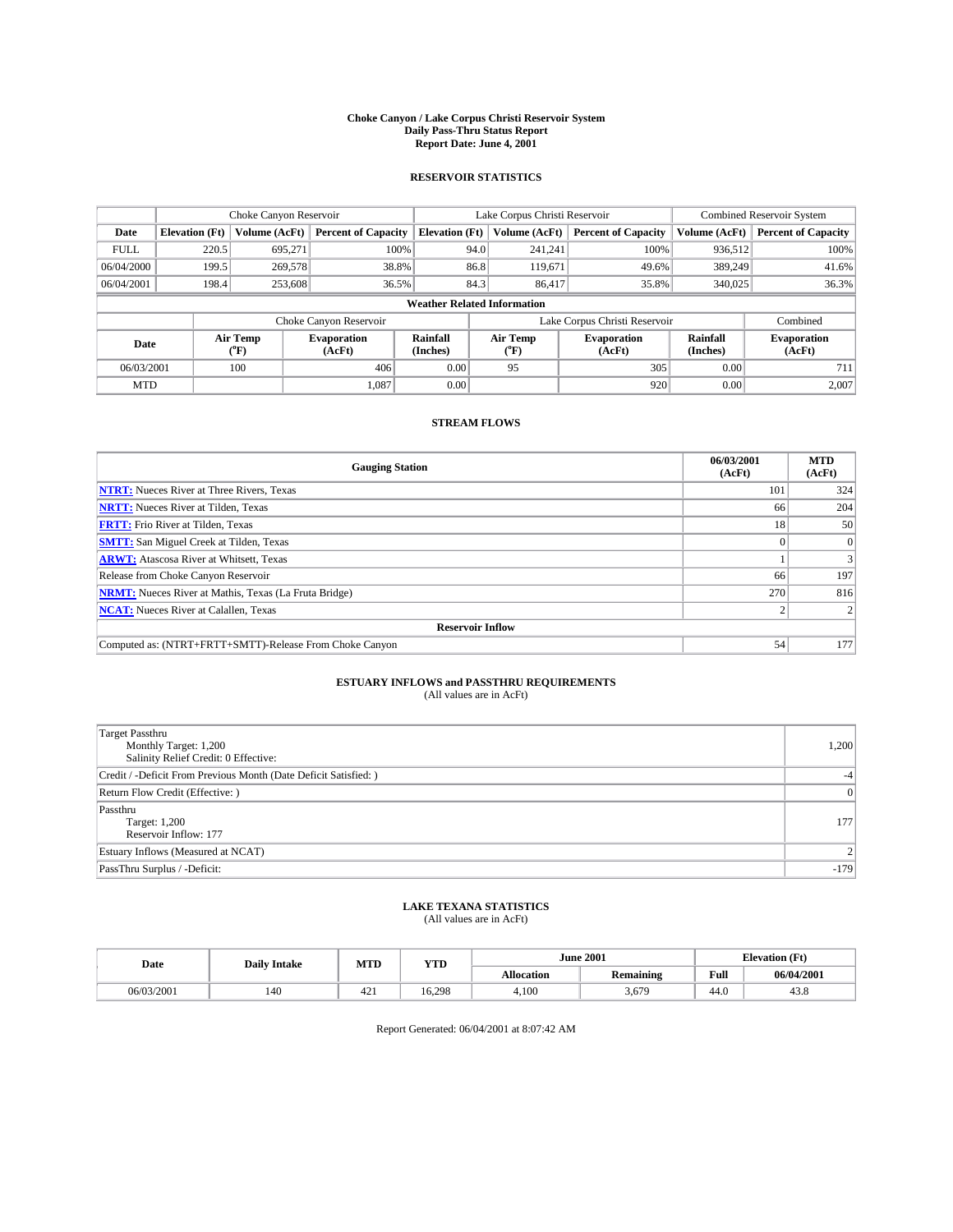#### **Choke Canyon / Lake Corpus Christi Reservoir System Daily Pass-Thru Status Report Report Date: June 5, 2001**

### **RESERVOIR STATISTICS**

|                                    | Choke Canyon Reservoir |                  |                              |                             | Lake Corpus Christi Reservoir |               |                               |                      | <b>Combined Reservoir System</b> |  |
|------------------------------------|------------------------|------------------|------------------------------|-----------------------------|-------------------------------|---------------|-------------------------------|----------------------|----------------------------------|--|
| Date                               | <b>Elevation</b> (Ft)  | Volume (AcFt)    | <b>Percent of Capacity</b>   | <b>Elevation</b> (Ft)       |                               | Volume (AcFt) | <b>Percent of Capacity</b>    | Volume (AcFt)        | <b>Percent of Capacity</b>       |  |
| <b>FULL</b>                        | 220.5                  | 695,271          | 100%                         |                             | 94.0                          | 241,241       | 100%                          | 936,512              | 100%                             |  |
| 06/05/2000                         | 199.7                  | 273.150          | 39.3%                        |                             | 86.8                          | 119,094       | 49.4%                         | 392,244              | 41.9%                            |  |
| 06/05/2001                         | 198.4                  | 253,182          | 36.4%                        |                             | 84.3                          | 86,417        | 35.8%                         | 339,599              | 36.3%                            |  |
| <b>Weather Related Information</b> |                        |                  |                              |                             |                               |               |                               |                      |                                  |  |
|                                    |                        |                  | Choke Canyon Reservoir       |                             |                               |               | Lake Corpus Christi Reservoir |                      | Combined                         |  |
| Date                               |                        | Air Temp<br>(°F) | <b>Evaporation</b><br>(AcFt) | <b>Rainfall</b><br>(Inches) | Air Temp<br>("F)              |               | <b>Evaporation</b><br>(AcFt)  | Rainfall<br>(Inches) | <b>Evaporation</b><br>(AcFt)     |  |
| 06/04/2001                         |                        | 96               | 339                          | 0.00                        | 92                            |               | 244                           | 0.00                 | 583                              |  |
| <b>MTD</b>                         |                        |                  | 1.426                        | 0.00                        |                               |               | 1.164                         | 0.00                 | 2,590                            |  |

### **STREAM FLOWS**

| <b>Gauging Station</b>                                       | 06/04/2001<br>(AcFt) | <b>MTD</b><br>(AcFt) |  |  |  |
|--------------------------------------------------------------|----------------------|----------------------|--|--|--|
| <b>NTRT:</b> Nueces River at Three Rivers, Texas             | 97                   | 421                  |  |  |  |
| <b>NRTT:</b> Nueces River at Tilden, Texas                   | 67                   | 272                  |  |  |  |
| <b>FRTT:</b> Frio River at Tilden, Texas                     | 22                   | 72                   |  |  |  |
| <b>SMTT:</b> San Miguel Creek at Tilden, Texas               |                      | $\Omega$             |  |  |  |
| <b>ARWT:</b> Atascosa River at Whitsett, Texas               |                      | 3                    |  |  |  |
| Release from Choke Canyon Reservoir                          | 66                   | 262                  |  |  |  |
| <b>NRMT:</b> Nueces River at Mathis, Texas (La Fruta Bridge) | 262                  | 1,078                |  |  |  |
| <b>NCAT:</b> Nueces River at Calallen, Texas                 |                      | 13                   |  |  |  |
| <b>Reservoir Inflow</b>                                      |                      |                      |  |  |  |
| Computed as: (NTRT+FRTT+SMTT)-Release From Choke Canyon      | 54                   | 231                  |  |  |  |

# **ESTUARY INFLOWS and PASSTHRU REQUIREMENTS**<br>(All values are in AcFt)

| Target Passthru<br>Monthly Target: 1,200<br>Salinity Relief Credit: 0 Effective: | 1,200 |
|----------------------------------------------------------------------------------|-------|
| Credit / -Deficit From Previous Month (Date Deficit Satisfied: 06/04/2001)       | $-4$  |
| Return Flow Credit (Effective: 06/05/2001)                                       | 500   |
| Passthru<br>Target: 1,200<br>Reservoir Inflow: 231                               | 231   |
| Estuary Inflows (Measured at NCAT)                                               | 13    |
| PassThru Surplus / -Deficit:                                                     | 0     |

# **LAKE TEXANA STATISTICS** (All values are in AcFt)

| Date       | <b>Daily Intake</b> | MTD | <b>YTD</b> | <b>June 2001</b>  |              | <b>Elevation (Ft)</b> |            |
|------------|---------------------|-----|------------|-------------------|--------------|-----------------------|------------|
|            |                     |     |            | <b>Allocation</b> | Remaining    | Full                  | 06/05/2001 |
| 06/04/2001 | 140                 | 562 | 16.439     | 4.100             | 520<br>J.JJ0 | 44.0                  | 45.0       |

Report Generated: 06/05/2001 at 8:03:48 AM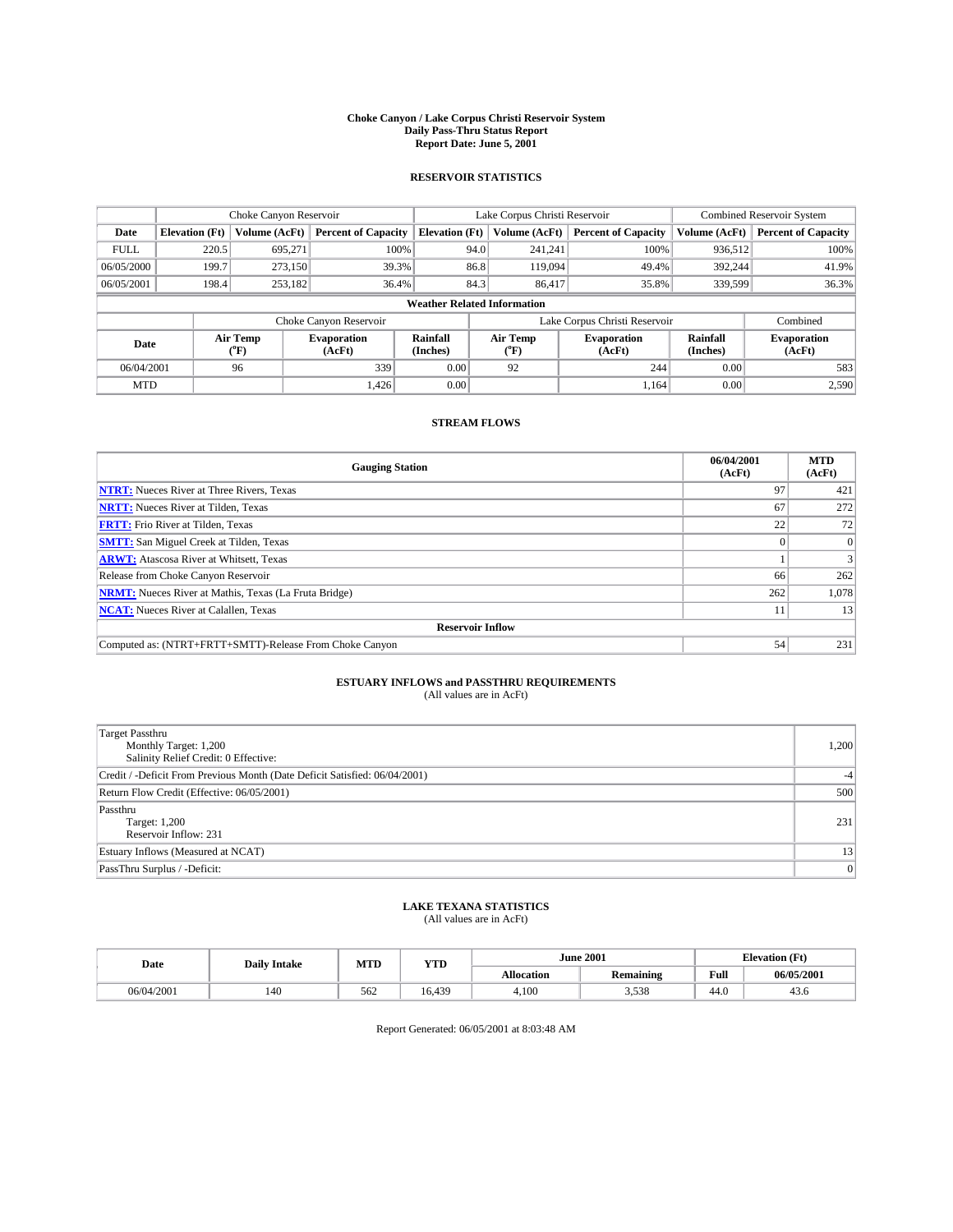#### **Choke Canyon / Lake Corpus Christi Reservoir System Daily Pass-Thru Status Report Report Date: June 6, 2001**

### **RESERVOIR STATISTICS**

|                                    | Choke Canyon Reservoir |                      |                              |                       | Lake Corpus Christi Reservoir | <b>Combined Reservoir System</b> |                      |                              |
|------------------------------------|------------------------|----------------------|------------------------------|-----------------------|-------------------------------|----------------------------------|----------------------|------------------------------|
| Date                               | <b>Elevation</b> (Ft)  | <b>Volume (AcFt)</b> | <b>Percent of Capacity</b>   | <b>Elevation</b> (Ft) | Volume (AcFt)                 | <b>Percent of Capacity</b>       | Volume (AcFt)        | <b>Percent of Capacity</b>   |
| <b>FULL</b>                        | 220.5                  | 695,271              | 100%                         | 94.0                  | 241,241                       | 100%                             | 936.512              | 100%                         |
| 06/06/2000                         | 199.7                  | 272,552              | 39.2%                        | 86.8                  | 118,805                       | 49.2%                            | 391,357              | 41.8%                        |
| 06/06/2001                         | 198.4                  | 252,898              | 36.4%                        | 84.3                  | 86.185                        | 35.7%                            | 339,083              | 36.2%                        |
| <b>Weather Related Information</b> |                        |                      |                              |                       |                               |                                  |                      |                              |
|                                    |                        |                      | Choke Canyon Reservoir       |                       |                               | Lake Corpus Christi Reservoir    |                      | Combined                     |
| Date                               |                        | Air Temp<br>(°F)     | <b>Evaporation</b><br>(AcFt) | Rainfall<br>(Inches)  | Air Temp<br>("F)              | <b>Evaporation</b><br>(AcFt)     | Rainfall<br>(Inches) | <b>Evaporation</b><br>(AcFt) |
| 06/05/2001                         |                        | 94                   | 298                          | 0.00                  | 92                            | 230                              | 0.00                 | 528                          |
| <b>MTD</b>                         |                        |                      | 1.724                        | 0.00                  |                               | 1,394                            | 0.00                 | 3,118                        |

### **STREAM FLOWS**

| <b>Gauging Station</b>                                       | 06/05/2001<br>(AcFt) | <b>MTD</b><br>(AcFt) |  |  |  |
|--------------------------------------------------------------|----------------------|----------------------|--|--|--|
| <b>NTRT:</b> Nueces River at Three Rivers, Texas             | 97                   | 518                  |  |  |  |
| <b>NRTT:</b> Nueces River at Tilden, Texas                   | 62                   | 333                  |  |  |  |
| <b>FRTT:</b> Frio River at Tilden, Texas                     | 20                   | 92                   |  |  |  |
| <b>SMTT:</b> San Miguel Creek at Tilden, Texas               |                      |                      |  |  |  |
| <b>ARWT:</b> Atascosa River at Whitsett, Texas               |                      |                      |  |  |  |
| Release from Choke Canyon Reservoir                          | 66                   | 328                  |  |  |  |
| <b>NRMT:</b> Nueces River at Mathis, Texas (La Fruta Bridge) | 254                  | 1,332                |  |  |  |
| <b>NCAT:</b> Nueces River at Calallen, Texas                 |                      | 18                   |  |  |  |
| <b>Reservoir Inflow</b>                                      |                      |                      |  |  |  |
| Computed as: (NTRT+FRTT+SMTT)-Release From Choke Canyon      | 52                   | 283                  |  |  |  |

# **ESTUARY INFLOWS and PASSTHRU REQUIREMENTS**<br>(All values are in AcFt)

| Target Passthru<br>Monthly Target: 1,200<br>Salinity Relief Credit: 0 Effective: | 1,200 |
|----------------------------------------------------------------------------------|-------|
| Credit / -Deficit From Previous Month (Date Deficit Satisfied: 06/04/2001)       | $-4$  |
| Return Flow Credit (Effective: 06/05/2001)                                       | 500   |
| Passthru<br>Target: 1,200<br>Reservoir Inflow: 283                               | 283   |
| Estuary Inflows (Measured at NCAT)                                               | 18    |
| PassThru Surplus / -Deficit:                                                     | 0     |

# **LAKE TEXANA STATISTICS** (All values are in AcFt)

| Date       | <b>Daily Intake</b> | MTD | <b>WITH</b><br>1 I.D |                   | <b>June 2001</b> | $\int$ Ft<br>--<br>tlevation |            |
|------------|---------------------|-----|----------------------|-------------------|------------------|------------------------------|------------|
|            |                     |     |                      | <b>Allocation</b> | Remaining        | -<br>Full                    | 06/06/2001 |
| 06/05/2001 | 140                 | 702 | 6.579                | 4,100             | 3,398            | 44.0                         | 45.0       |

Report Generated: 06/06/2001 at 8:34:54 AM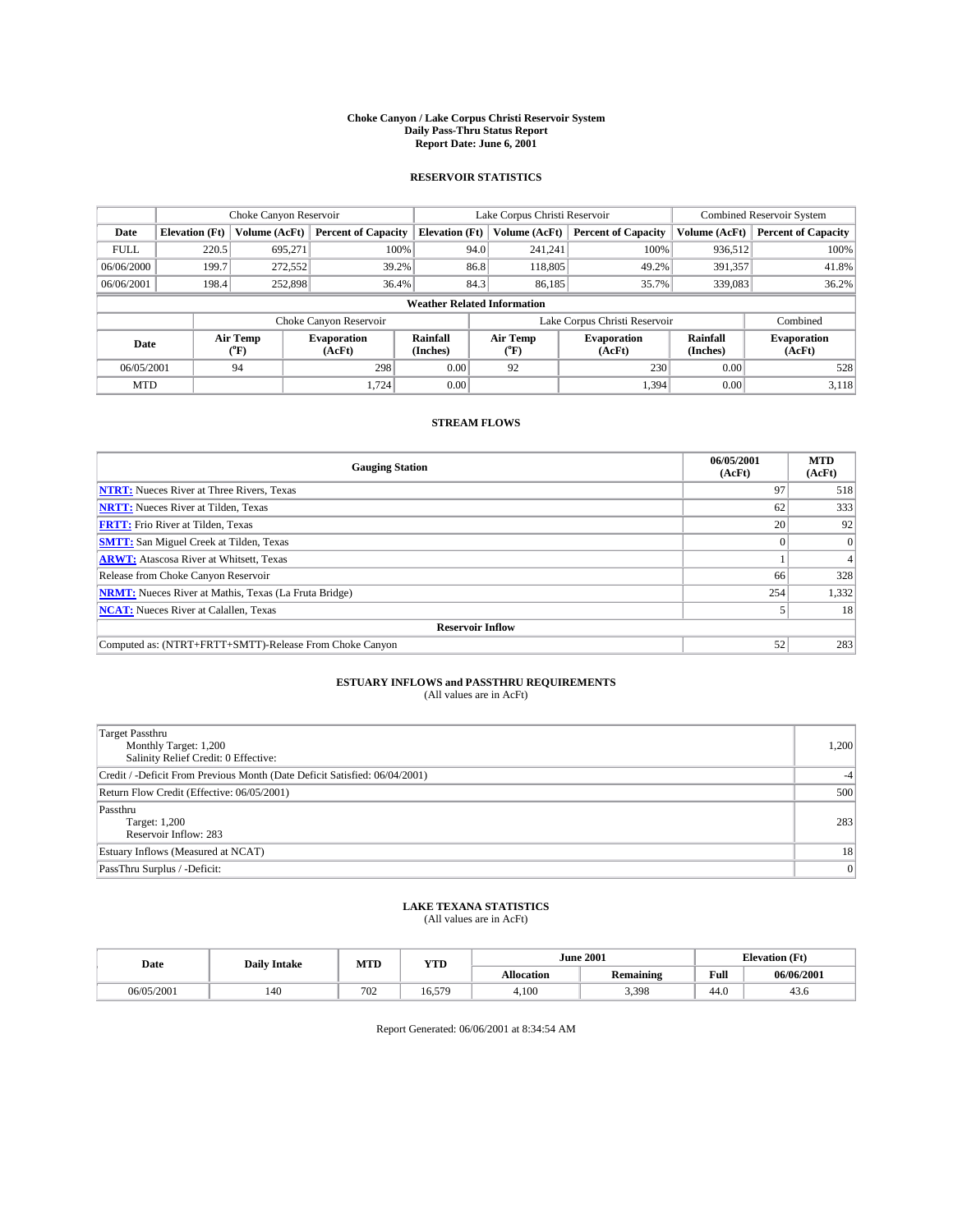#### **Choke Canyon / Lake Corpus Christi Reservoir System Daily Pass-Thru Status Report Report Date: June 7, 2001**

### **RESERVOIR STATISTICS**

|                                    | Choke Canyon Reservoir                                                                               |                      |                              |                       | Lake Corpus Christi Reservoir | <b>Combined Reservoir System</b> |               |                            |
|------------------------------------|------------------------------------------------------------------------------------------------------|----------------------|------------------------------|-----------------------|-------------------------------|----------------------------------|---------------|----------------------------|
| Date                               | <b>Elevation</b> (Ft)                                                                                | <b>Volume (AcFt)</b> | <b>Percent of Capacity</b>   | <b>Elevation</b> (Ft) | Volume (AcFt)                 | <b>Percent of Capacity</b>       | Volume (AcFt) | <b>Percent of Capacity</b> |
| <b>FULL</b>                        | 220.5                                                                                                | 695,271              | 100%                         |                       | 241,241<br>94.0               | 100%                             | 936.512       | 100%                       |
| 06/07/2000                         | 199.7                                                                                                | 272,403              | 39.2%                        |                       | 86.8<br>118,517               | 49.1%                            | 390,920       | 41.7%                      |
| 06/07/2001                         | 198.3                                                                                                | 252,472              | 36.3%                        |                       | 84.2<br>85,260                | 35.3%                            | 337,732       | 36.1%                      |
| <b>Weather Related Information</b> |                                                                                                      |                      |                              |                       |                               |                                  |               |                            |
|                                    |                                                                                                      |                      | Choke Canyon Reservoir       |                       |                               | Lake Corpus Christi Reservoir    |               | Combined                   |
|                                    | Air Temp<br>Rainfall<br>Air Temp<br><b>Evaporation</b><br>Date<br>(Inches)<br>(AcFt)<br>(°F)<br>("F) |                      | <b>Evaporation</b><br>(AcFt) | Rainfall<br>(Inches)  | <b>Evaporation</b><br>(AcFt)  |                                  |               |                            |
| 06/06/2001                         |                                                                                                      | 100                  | 339                          | 0.00                  | 100                           | 248                              | 0.00          | 587                        |
| <b>MTD</b>                         |                                                                                                      |                      | 2.063                        | 0.00                  |                               | 1,642                            | 0.00          | 3,705                      |

### **STREAM FLOWS**

| <b>Gauging Station</b>                                       | 06/06/2001<br>(AcFt) | <b>MTD</b><br>(AcFt) |  |  |  |  |
|--------------------------------------------------------------|----------------------|----------------------|--|--|--|--|
| <b>NTRT:</b> Nueces River at Three Rivers, Texas             | 97                   | 615                  |  |  |  |  |
| <b>NRTT:</b> Nueces River at Tilden, Texas                   | 54                   | 387                  |  |  |  |  |
| <b>FRTT:</b> Frio River at Tilden, Texas                     | 18                   | 111                  |  |  |  |  |
| <b>SMTT:</b> San Miguel Creek at Tilden, Texas               |                      | $\Omega$             |  |  |  |  |
| <b>ARWT:</b> Atascosa River at Whitsett, Texas               |                      |                      |  |  |  |  |
| Release from Choke Canyon Reservoir                          | 66                   | 393                  |  |  |  |  |
| <b>NRMT:</b> Nueces River at Mathis, Texas (La Fruta Bridge) | 256                  | 1,588                |  |  |  |  |
| <b>NCAT:</b> Nueces River at Calallen, Texas                 |                      | 18                   |  |  |  |  |
| <b>Reservoir Inflow</b>                                      |                      |                      |  |  |  |  |
| Computed as: (NTRT+FRTT+SMTT)-Release From Choke Canyon      | 50                   | 333                  |  |  |  |  |

# **ESTUARY INFLOWS and PASSTHRU REQUIREMENTS**<br>(All values are in AcFt)

| <b>Target Passthru</b><br>Monthly Target: 1,200<br>Salinity Relief Credit: 0 Effective: | 1,200 |
|-----------------------------------------------------------------------------------------|-------|
| Credit / -Deficit From Previous Month (Date Deficit Satisfied: 06/04/2001)              | $-4$  |
| Return Flow Credit (Effective: 06/05/2001)                                              | 500   |
| Passthru<br>Target: 1,200<br>Reservoir Inflow: 333                                      | 333   |
| Estuary Inflows (Measured at NCAT)                                                      | 18    |
| PassThru Surplus / -Deficit:                                                            | 0     |

# **LAKE TEXANA STATISTICS** (All values are in AcFt)

| Date       | <b>Daily Intake</b> | MTD | <b>YTD</b>  |                   | <b>June 2001</b> | <b>Elevation</b> (Ft) |            |
|------------|---------------------|-----|-------------|-------------------|------------------|-----------------------|------------|
|            |                     |     |             | <b>Allocation</b> | <b>Remaining</b> | Full                  | 06/07/2001 |
| 06/06/2001 | 140                 | 842 | 6.719<br>6. | 4,100             | 3.258            | $\sim$<br>44.V        | 43.3       |

Report Generated: 06/07/2001 at 8:08:54 AM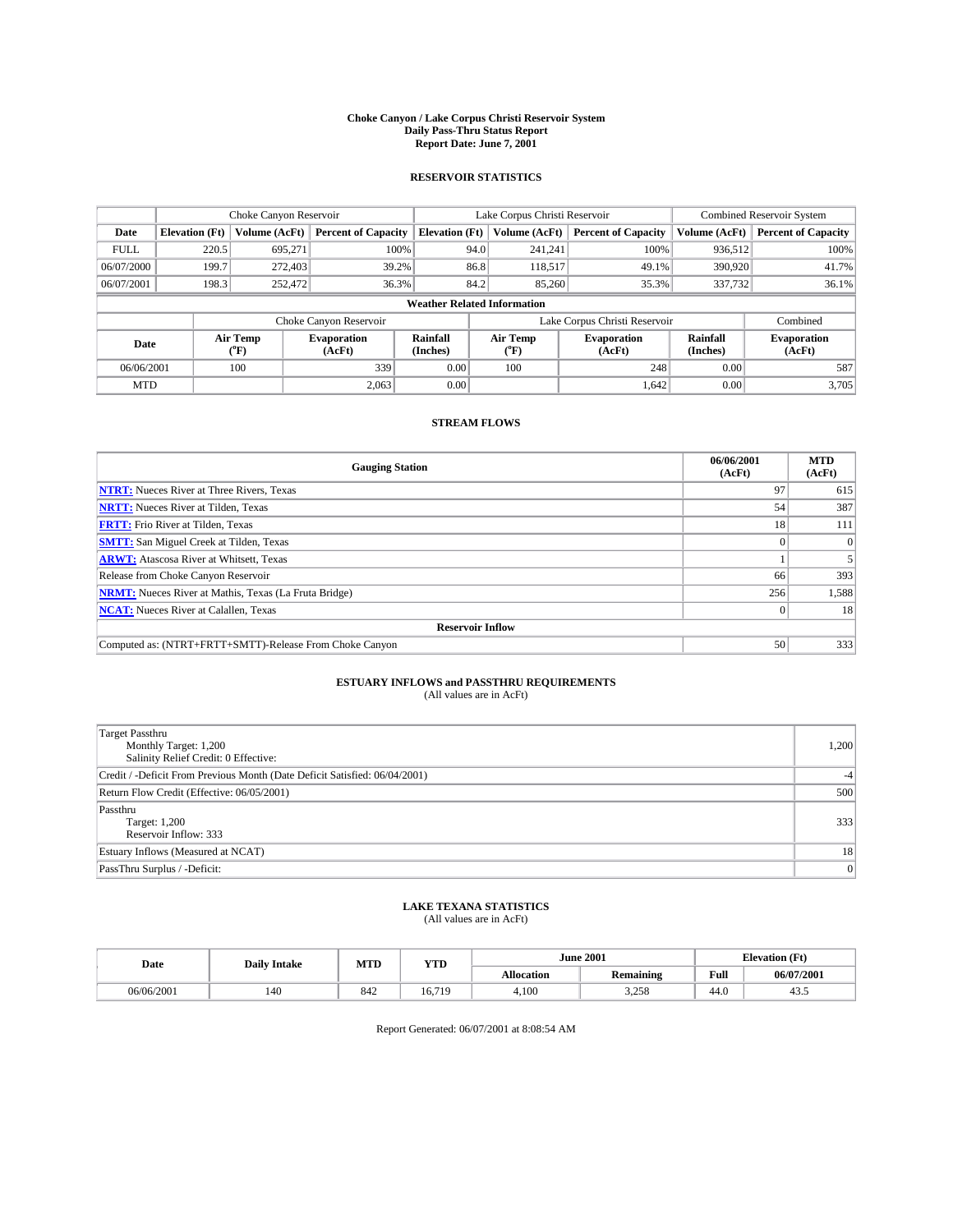#### **Choke Canyon / Lake Corpus Christi Reservoir System Daily Pass-Thru Status Report Report Date: June 8, 2001**

### **RESERVOIR STATISTICS**

|                                    | Choke Canyon Reservoir                                                                                      |               |                              |                       | Lake Corpus Christi Reservoir |               |                               |               | <b>Combined Reservoir System</b> |  |
|------------------------------------|-------------------------------------------------------------------------------------------------------------|---------------|------------------------------|-----------------------|-------------------------------|---------------|-------------------------------|---------------|----------------------------------|--|
| Date                               | <b>Elevation</b> (Ft)                                                                                       | Volume (AcFt) | <b>Percent of Capacity</b>   | <b>Elevation</b> (Ft) |                               | Volume (AcFt) | <b>Percent of Capacity</b>    | Volume (AcFt) | <b>Percent of Capacity</b>       |  |
| <b>FULL</b>                        | 220.5                                                                                                       | 695,271       | 100%                         |                       | 94.0                          | 241,241       | 100%                          | 936.512       | 100%                             |  |
| 06/08/2000                         | 199.7                                                                                                       | 272,254       | 39.2%                        |                       | 86.8                          | 119,238       | 49.4%                         | 391.492       | 41.8%                            |  |
| 06/08/2001                         | 198.3                                                                                                       | 252,048       | 36.3%                        |                       | 84.2                          | 84,687        | 35.1%                         | 336,735       | 36.0%                            |  |
| <b>Weather Related Information</b> |                                                                                                             |               |                              |                       |                               |               |                               |               |                                  |  |
|                                    |                                                                                                             |               | Choke Canyon Reservoir       |                       |                               |               | Lake Corpus Christi Reservoir |               | Combined                         |  |
|                                    | Air Temp<br>Air Temp<br><b>Rainfall</b><br><b>Evaporation</b><br>Date<br>(Inches)<br>(°F)<br>(AcFt)<br>("F) |               | <b>Evaporation</b><br>(AcFt) | Rainfall<br>(Inches)  | <b>Evaporation</b><br>(AcFt)  |               |                               |               |                                  |  |
| 06/07/2001                         |                                                                                                             | 100           | 355                          | 0.00                  |                               | 100           | 280                           | 0.00          | 635                              |  |
| <b>MTD</b>                         |                                                                                                             |               | 2.418                        | 0.00                  |                               |               | 1.922                         | 0.00          | 4,340                            |  |

### **STREAM FLOWS**

| <b>Gauging Station</b>                                       | 06/07/2001<br>(AcFt) | <b>MTD</b><br>(AcFt) |  |  |  |  |  |
|--------------------------------------------------------------|----------------------|----------------------|--|--|--|--|--|
| <b>NTRT:</b> Nueces River at Three Rivers, Texas             | 91                   | 707                  |  |  |  |  |  |
| <b>NRTT:</b> Nueces River at Tilden, Texas                   | 46                   | 433                  |  |  |  |  |  |
| <b>FRTT:</b> Frio River at Tilden, Texas                     |                      | 128                  |  |  |  |  |  |
| <b>SMTT:</b> San Miguel Creek at Tilden, Texas               |                      | $\Omega$             |  |  |  |  |  |
| <b>ARWT:</b> Atascosa River at Whitsett, Texas               |                      |                      |  |  |  |  |  |
| Release from Choke Canyon Reservoir                          | 66                   | 459                  |  |  |  |  |  |
| <b>NRMT:</b> Nueces River at Mathis, Texas (La Fruta Bridge) | 276                  | 1,864                |  |  |  |  |  |
| <b>NCAT:</b> Nueces River at Calallen, Texas                 |                      | 18                   |  |  |  |  |  |
| <b>Reservoir Inflow</b>                                      |                      |                      |  |  |  |  |  |
| Computed as: (NTRT+FRTT+SMTT)-Release From Choke Canyon      | 43                   | 376                  |  |  |  |  |  |

# **ESTUARY INFLOWS and PASSTHRU REQUIREMENTS**<br>(All values are in AcFt)

| <b>Target Passthru</b><br>Monthly Target: 1,200<br>Salinity Relief Credit: 0 Effective: | 1,200 |
|-----------------------------------------------------------------------------------------|-------|
| Credit / -Deficit From Previous Month (Date Deficit Satisfied: 06/04/2001)              | $-4$  |
| Return Flow Credit (Effective: 06/05/2001)                                              | 500   |
| Passthru<br><b>Target: 1,200</b><br>Reservoir Inflow: 376                               | 376   |
| Estuary Inflows (Measured at NCAT)                                                      | 18    |
| PassThru Surplus / -Deficit:                                                            | 0     |

# **LAKE TEXANA STATISTICS** (All values are in AcFt)

| Date       | <b>Daily Intake</b> | MTD | <b>YTD</b> |                   | <b>June 2001</b> | <b>Elevation</b> (Ft) |            |
|------------|---------------------|-----|------------|-------------------|------------------|-----------------------|------------|
|            |                     |     |            | <b>Allocation</b> | <b>Remaining</b> | Full                  | 06/08/2001 |
| 06/07/2001 | 140                 | 982 | 6.859      | 4,100             | 1 1 C<br>5.110   | 44.0                  | 45.5       |

Report Generated: 06/08/2001 at 8:07:51 AM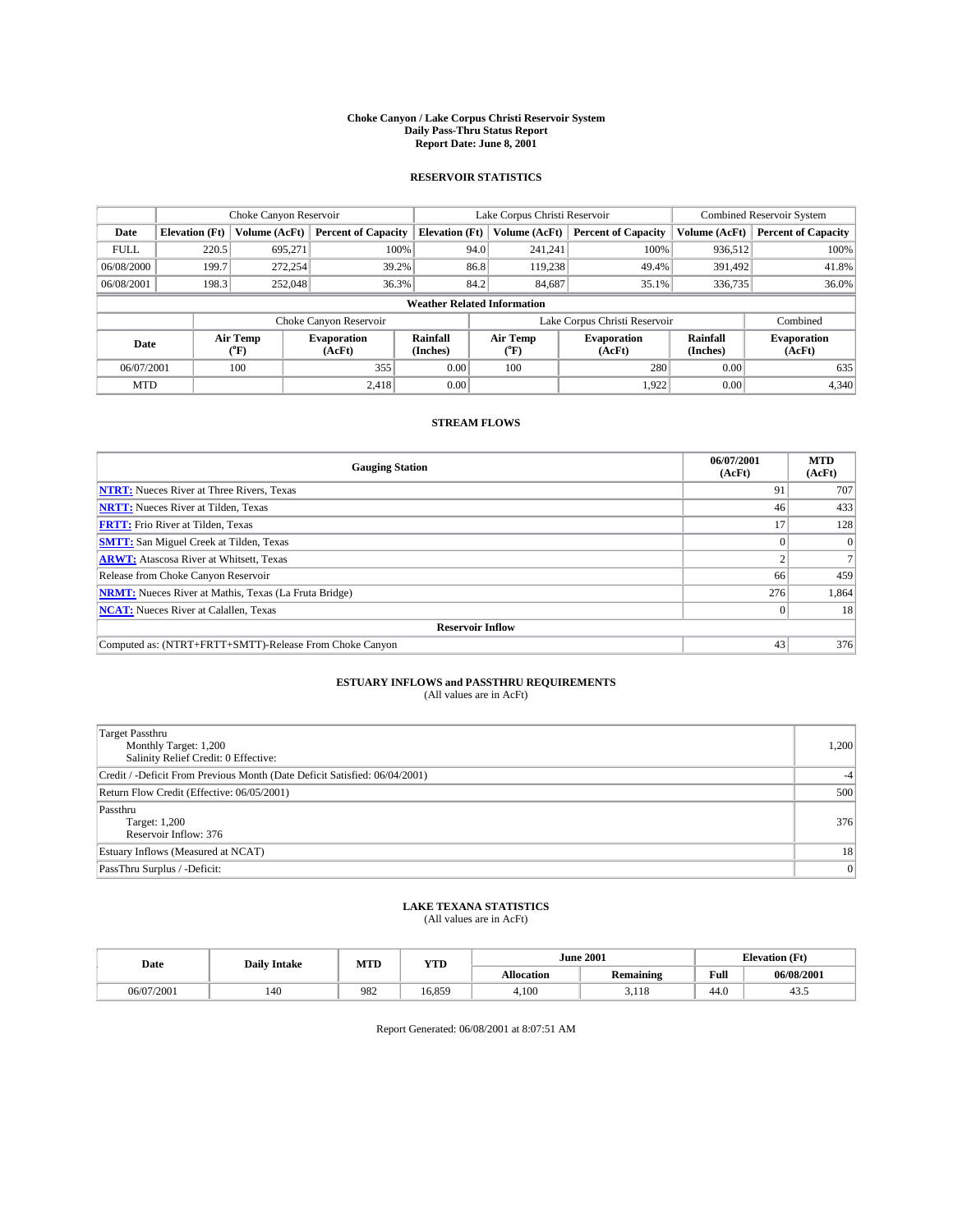#### **Choke Canyon / Lake Corpus Christi Reservoir System Daily Pass-Thru Status Report Report Date: June 9, 2001**

### **RESERVOIR STATISTICS**

|                                                                                                    | Choke Canyon Reservoir             |                  |                              |                       | Lake Corpus Christi Reservoir | <b>Combined Reservoir System</b> |               |                            |  |
|----------------------------------------------------------------------------------------------------|------------------------------------|------------------|------------------------------|-----------------------|-------------------------------|----------------------------------|---------------|----------------------------|--|
| Date                                                                                               | <b>Elevation</b> (Ft)              | Volume (AcFt)    | <b>Percent of Capacity</b>   | <b>Elevation</b> (Ft) | Volume (AcFt)                 | <b>Percent of Capacity</b>       | Volume (AcFt) | <b>Percent of Capacity</b> |  |
| <b>FULL</b>                                                                                        | 220.5                              | 695,271          | 100%                         | 94.0                  | 241,241                       | 100%                             | 936,512       | 100%                       |  |
| 06/09/2000                                                                                         | 199.7                              | 272,702          | 39.2%                        | 86.8                  | 118,661                       | 49.2%                            | 391,363       | 41.8%                      |  |
| 06/09/2001                                                                                         | 198.3                              | 251,906          | 36.2%                        | 84.2                  | 84,687                        | 35.1%                            | 336,593       | 35.9%                      |  |
|                                                                                                    | <b>Weather Related Information</b> |                  |                              |                       |                               |                                  |               |                            |  |
|                                                                                                    |                                    |                  | Choke Canyon Reservoir       |                       |                               | Lake Corpus Christi Reservoir    |               | Combined                   |  |
| Air Temp<br><b>Rainfall</b><br><b>Evaporation</b><br>Date<br>(Inches)<br>(AcFt)<br>${}^{\circ}$ F) |                                    | Air Temp<br>("F) | <b>Evaporation</b><br>(AcFt) | Rainfall<br>(Inches)  | <b>Evaporation</b><br>(AcFt)  |                                  |               |                            |  |
| 06/08/2001                                                                                         |                                    | 93               | 247                          | 0.04                  | 95                            | 253                              | 0.00          | 500                        |  |
| <b>MTD</b>                                                                                         |                                    |                  | 2,665                        | 0.04                  |                               | 2,175                            | 0.00          | 4,840                      |  |

### **STREAM FLOWS**

| <b>Gauging Station</b>                                       | 06/08/2001<br>(AcFt) | <b>MTD</b><br>(AcFt) |  |  |  |  |
|--------------------------------------------------------------|----------------------|----------------------|--|--|--|--|
| <b>NTRT:</b> Nueces River at Three Rivers, Texas             | 85                   | 792                  |  |  |  |  |
| <b>NRTT:</b> Nueces River at Tilden, Texas                   | 40                   | 472                  |  |  |  |  |
| <b>FRTT:</b> Frio River at Tilden, Texas                     | 16 <sup>1</sup>      | 144                  |  |  |  |  |
| <b>SMTT:</b> San Miguel Creek at Tilden, Texas               |                      |                      |  |  |  |  |
| <b>ARWT:</b> Atascosa River at Whitsett, Texas               |                      | 8                    |  |  |  |  |
| Release from Choke Canyon Reservoir                          | 66                   | 524                  |  |  |  |  |
| <b>NRMT:</b> Nueces River at Mathis, Texas (La Fruta Bridge) | 256                  | 2,120                |  |  |  |  |
| <b>NCAT:</b> Nueces River at Calallen, Texas                 |                      | 18 <sup>1</sup>      |  |  |  |  |
| <b>Reservoir Inflow</b>                                      |                      |                      |  |  |  |  |
| Computed as: (NTRT+FRTT+SMTT)-Release From Choke Canyon      | 36                   | 411                  |  |  |  |  |

# **ESTUARY INFLOWS and PASSTHRU REQUIREMENTS**<br>(All values are in AcFt)

| Target Passthru<br>Monthly Target: 1,200<br>Salinity Relief Credit: 0 Effective: | 1,200 |
|----------------------------------------------------------------------------------|-------|
| Credit / -Deficit From Previous Month (Date Deficit Satisfied: 06/04/2001)       | $-4$  |
| Return Flow Credit (Effective: 06/05/2001)                                       | 500   |
| Passthru<br>Target: 1,200<br>Reservoir Inflow: 411                               | 411   |
| Estuary Inflows (Measured at NCAT)                                               | 18    |
| PassThru Surplus / -Deficit:                                                     | 0     |

# **LAKE TEXANA STATISTICS** (All values are in AcFt)

| Date       | <b>Daily Intake</b> | MTD                         | YTD  | <b>June 2001</b>  |                                          | <b>Elevation</b> (Ft) |             |
|------------|---------------------|-----------------------------|------|-------------------|------------------------------------------|-----------------------|-------------|
|            |                     |                             |      | <b>Allocation</b> | $\ddot{\phantom{a}}$<br><b>Remaining</b> | Full                  | 06/09/2001  |
| 06/08/2001 | 140                 | 10 <sup>1</sup><br>$-1 - 1$ | 6999 | 4,100             | 2.978                                    | $\sim$<br>44.U        | 4.5<br>-. ت |

Report Generated: 06/09/2001 at 7:51:37 AM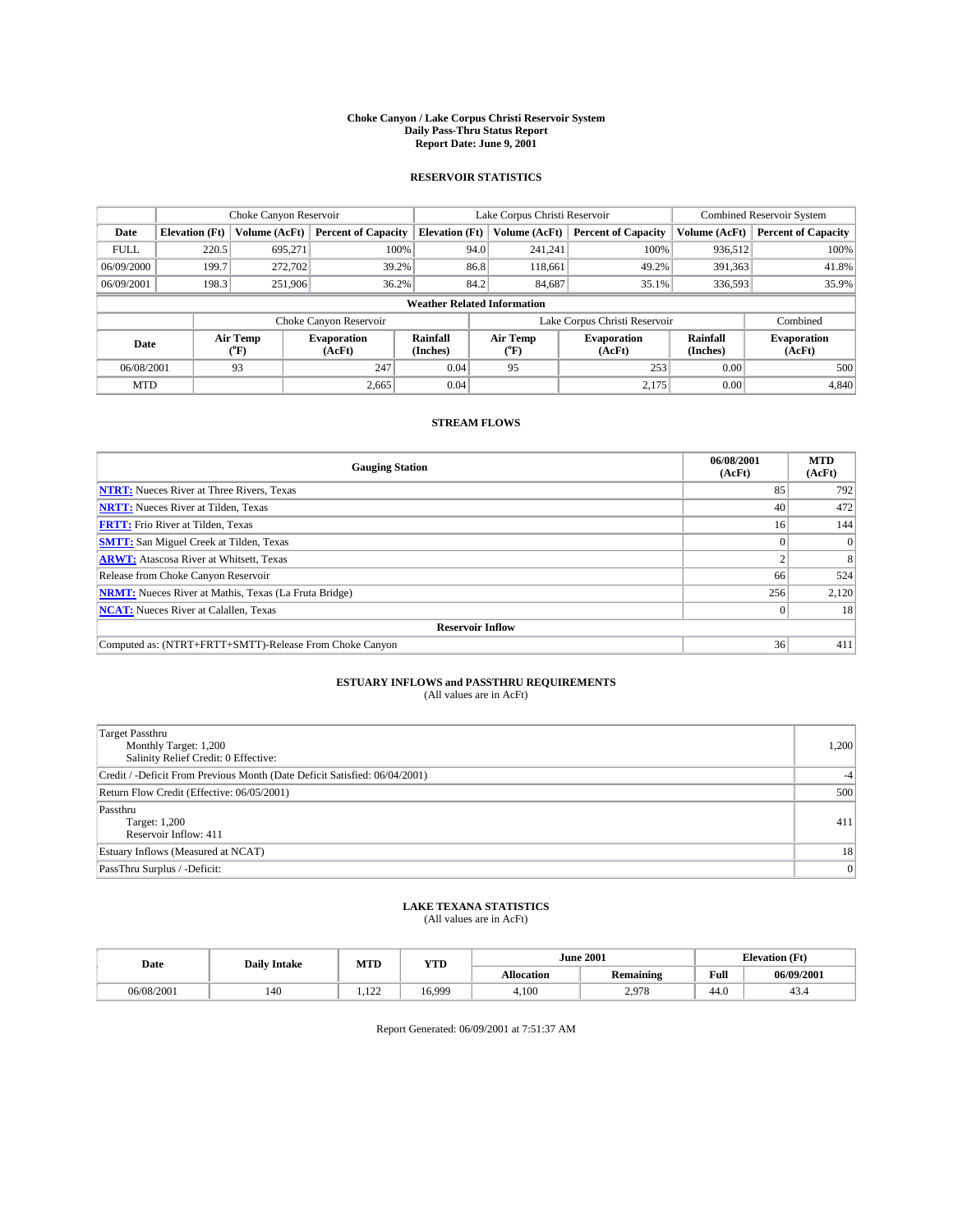#### **Choke Canyon / Lake Corpus Christi Reservoir System Daily Pass-Thru Status Report Report Date: June 9, 2001**

### **RESERVOIR STATISTICS**

|             | Choke Canyon Reservoir             |                      |                              |                       | Lake Corpus Christi Reservoir | <b>Combined Reservoir System</b> |                      |                              |  |
|-------------|------------------------------------|----------------------|------------------------------|-----------------------|-------------------------------|----------------------------------|----------------------|------------------------------|--|
| Date        | <b>Elevation</b> (Ft)              | <b>Volume (AcFt)</b> | <b>Percent of Capacity</b>   | <b>Elevation</b> (Ft) | Volume (AcFt)                 | <b>Percent of Capacity</b>       | Volume (AcFt)        | <b>Percent of Capacity</b>   |  |
| <b>FULL</b> | 220.5                              | 695,271              | 100%                         |                       | 241,241<br>94.0               | 100%                             | 936.512              | 100%                         |  |
| 06/09/2000  | 199.7                              | 272,702              | 39.2%                        |                       | 86.8<br>118,661               | 49.2%                            | 391,363              | 41.8%                        |  |
| 06/09/2001  | 198.3                              | 251.906              | 36.2%                        |                       | 84.2<br>84,687                | 35.1%                            | 336,593              | 35.9%                        |  |
|             | <b>Weather Related Information</b> |                      |                              |                       |                               |                                  |                      |                              |  |
|             |                                    |                      | Choke Canyon Reservoir       |                       | Lake Corpus Christi Reservoir |                                  |                      | Combined                     |  |
| Date        |                                    | Air Temp<br>(°F)     | <b>Evaporation</b><br>(AcFt) | Rainfall<br>(Inches)  | Air Temp<br>("F)              | <b>Evaporation</b><br>(AcFt)     | Rainfall<br>(Inches) | <b>Evaporation</b><br>(AcFt) |  |
| 06/08/2001  |                                    | 93                   | 247                          | 0.04                  | 95                            | 253                              | 0.00                 | 500                          |  |
| <b>MTD</b>  |                                    |                      | 2,665                        | 0.04                  |                               | 2,175                            | 0.00                 | 4,840                        |  |

### **STREAM FLOWS**

| <b>Gauging Station</b>                                       | 06/08/2001<br>(AcFt) | <b>MTD</b><br>(AcFt) |
|--------------------------------------------------------------|----------------------|----------------------|
| <b>NTRT:</b> Nueces River at Three Rivers, Texas             | 85                   | 792                  |
| <b>NRTT:</b> Nueces River at Tilden, Texas                   | 40                   | 472                  |
| <b>FRTT:</b> Frio River at Tilden, Texas                     | 16                   | 144                  |
| <b>SMTT:</b> San Miguel Creek at Tilden, Texas               |                      |                      |
| <b>ARWT:</b> Atascosa River at Whitsett, Texas               |                      | 8                    |
| Release from Choke Canyon Reservoir                          | 66                   | 524                  |
| <b>NRMT:</b> Nueces River at Mathis, Texas (La Fruta Bridge) | 256                  | 2,120                |
| <b>NCAT:</b> Nueces River at Calallen, Texas                 |                      | 18                   |
| <b>Reservoir Inflow</b>                                      |                      |                      |
| Computed as: (NTRT+FRTT+SMTT)-Release From Choke Canyon      | 36                   | 411                  |

# **ESTUARY INFLOWS and PASSTHRU REQUIREMENTS**<br>(All values are in AcFt)

| Target Passthru<br>Monthly Target: 1,200<br>Salinity Relief Credit: 0 Effective: | 1,200 |
|----------------------------------------------------------------------------------|-------|
| Credit / -Deficit From Previous Month (Date Deficit Satisfied: 06/04/2001)       | $-4$  |
| Return Flow Credit (Effective: 06/05/2001)                                       | 500   |
| Passthru<br>Target: 1,200<br>Reservoir Inflow: 411                               | 411   |
| Estuary Inflows (Measured at NCAT)                                               | 18    |
| PassThru Surplus / -Deficit:                                                     | 0     |

# **LAKE TEXANA STATISTICS** (All values are in AcFt)

| Date       | <b>Daily Intake</b> | MTD             | YTD   |                   | <b>June 2001</b>                         | <b>Elevation</b> (Ft) |             |
|------------|---------------------|-----------------|-------|-------------------|------------------------------------------|-----------------------|-------------|
|            |                     |                 |       | <b>Allocation</b> | $\ddot{\phantom{a}}$<br><b>Remaining</b> | Full                  | 06/09/2001  |
| 06/08/2001 | 140                 | $\sim$<br>----- | 6.999 | 4,100             | 2.978                                    | $\sim$<br>44.U        | 4.5<br>-. ت |

Report Generated: 06/09/2001 at 7:51:37 AM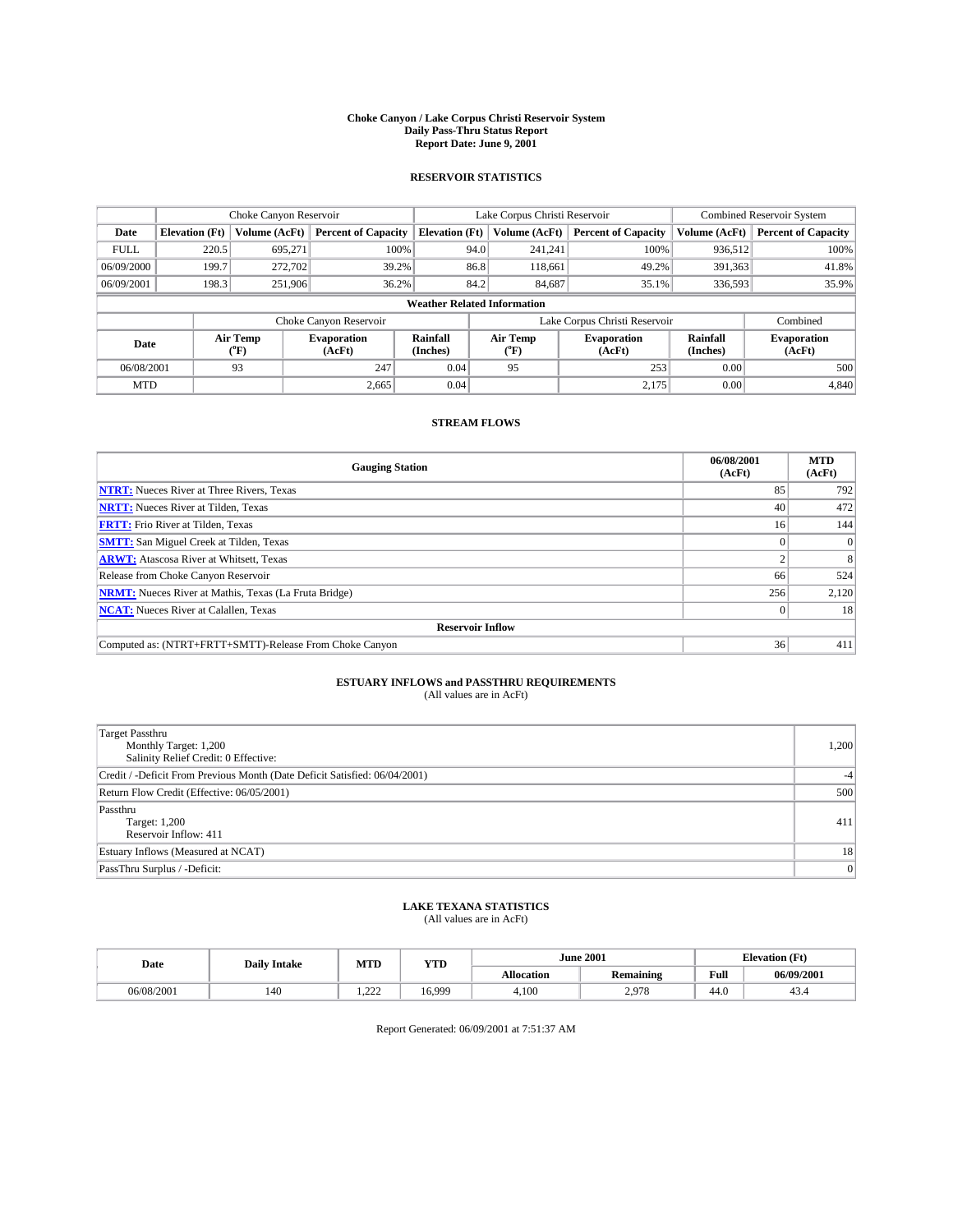#### **Choke Canyon / Lake Corpus Christi Reservoir System Daily Pass-Thru Status Report Report Date: June 10, 2001**

## **RESERVOIR STATISTICS**

|                                    | Choke Canyon Reservoir |                  |                              |                       | Lake Corpus Christi Reservoir |                  |                              |                      | <b>Combined Reservoir System</b> |  |
|------------------------------------|------------------------|------------------|------------------------------|-----------------------|-------------------------------|------------------|------------------------------|----------------------|----------------------------------|--|
| Date                               | <b>Elevation</b> (Ft)  | Volume (AcFt)    | <b>Percent of Capacity</b>   | <b>Elevation</b> (Ft) |                               | Volume (AcFt)    | <b>Percent of Capacity</b>   | Volume (AcFt)        | <b>Percent of Capacity</b>       |  |
| <b>FULL</b>                        | 220.5                  | 695,271          | 100%                         |                       | 94.0                          | 241,241          | 100%                         | 936,512              | 100%                             |  |
| 06/10/2000                         | 200.0                  | 276,452          | 39.8%                        |                       | 86.8                          | 119,094          | 49.4%                        | 395.546              | 42.2%                            |  |
| 06/10/2001                         | 198.3                  | 251,482          | 36.2%                        |                       | 84.2                          | 84,573           | 35.1%                        | 336,055              | 35.9%                            |  |
| <b>Weather Related Information</b> |                        |                  |                              |                       |                               |                  |                              |                      |                                  |  |
|                                    |                        |                  | Choke Canyon Reservoir       |                       | Lake Corpus Christi Reservoir |                  |                              |                      | Combined                         |  |
| Date                               |                        | Air Temp<br>(°F) | <b>Evaporation</b><br>(AcFt) | Rainfall<br>(Inches)  |                               | Air Temp<br>("F) | <b>Evaporation</b><br>(AcFt) | Rainfall<br>(Inches) | <b>Evaporation</b><br>(AcFt)     |  |
| 06/09/2001                         |                        | 94               | 305                          | 0.00                  |                               | 89               | 253                          | 0.00                 | 558                              |  |
| <b>MTD</b>                         |                        |                  | 2,970                        | 0.04                  |                               |                  | 2,428                        | 0.00                 | 5,398                            |  |

### **STREAM FLOWS**

| <b>Gauging Station</b>                                       | 06/09/2001<br>(AcFt) | <b>MTD</b><br>(AcFt) |
|--------------------------------------------------------------|----------------------|----------------------|
| <b>NTRT:</b> Nueces River at Three Rivers, Texas             | 81                   | 873                  |
| <b>NRTT:</b> Nueces River at Tilden, Texas                   | 34                   | 506                  |
| <b>FRTT:</b> Frio River at Tilden, Texas                     | 15                   | 159                  |
| <b>SMTT:</b> San Miguel Creek at Tilden, Texas               |                      | $\Omega$             |
| <b>ARWT:</b> Atascosa River at Whitsett, Texas               |                      | 10                   |
| Release from Choke Canyon Reservoir                          | 66                   | 590                  |
| <b>NRMT:</b> Nueces River at Mathis, Texas (La Fruta Bridge) | 208                  | 2,328                |
| <b>NCAT:</b> Nueces River at Calallen, Texas                 | 40                   | 57                   |
| <b>Reservoir Inflow</b>                                      |                      |                      |
| Computed as: (NTRT+FRTT+SMTT)-Release From Choke Canyon      | 31                   | 442                  |

## **ESTUARY INFLOWS and PASSTHRU REQUIREMENTS**<br>(All values are in AcFt)

| <b>Target Passthru</b><br>Monthly Target: 1,200<br>Salinity Relief Credit: 0 Effective: | 1,200 |
|-----------------------------------------------------------------------------------------|-------|
| Credit / -Deficit From Previous Month (Date Deficit Satisfied: 06/04/2001)              |       |
| Return Flow Credit (Effective: 06/05/2001)                                              | 500   |
| Passthru<br>Target: 1,200<br>Reservoir Inflow: 442                                      | 442   |
| Estuary Inflows (Measured at NCAT)                                                      | 57    |
| PassThru Surplus / -Deficit:                                                            | 0     |

## **LAKE TEXANA STATISTICS** (All values are in AcFt)

| Date       | <b>Daily Intake</b> | MTD  | YTD          |                   | <b>June 2001</b> |      | <b>Elevation</b> (Ft) |
|------------|---------------------|------|--------------|-------------------|------------------|------|-----------------------|
|            |                     |      |              | <b>Allocation</b> | <b>Remaining</b> | Full | 06/10/2001            |
| 06/09/2001 | 140                 | .262 | 1.139<br>$-$ | 4,100             | 2,838            | 44.0 | 43.4                  |

Report Generated: 06/10/2001 at 7:41:41 AM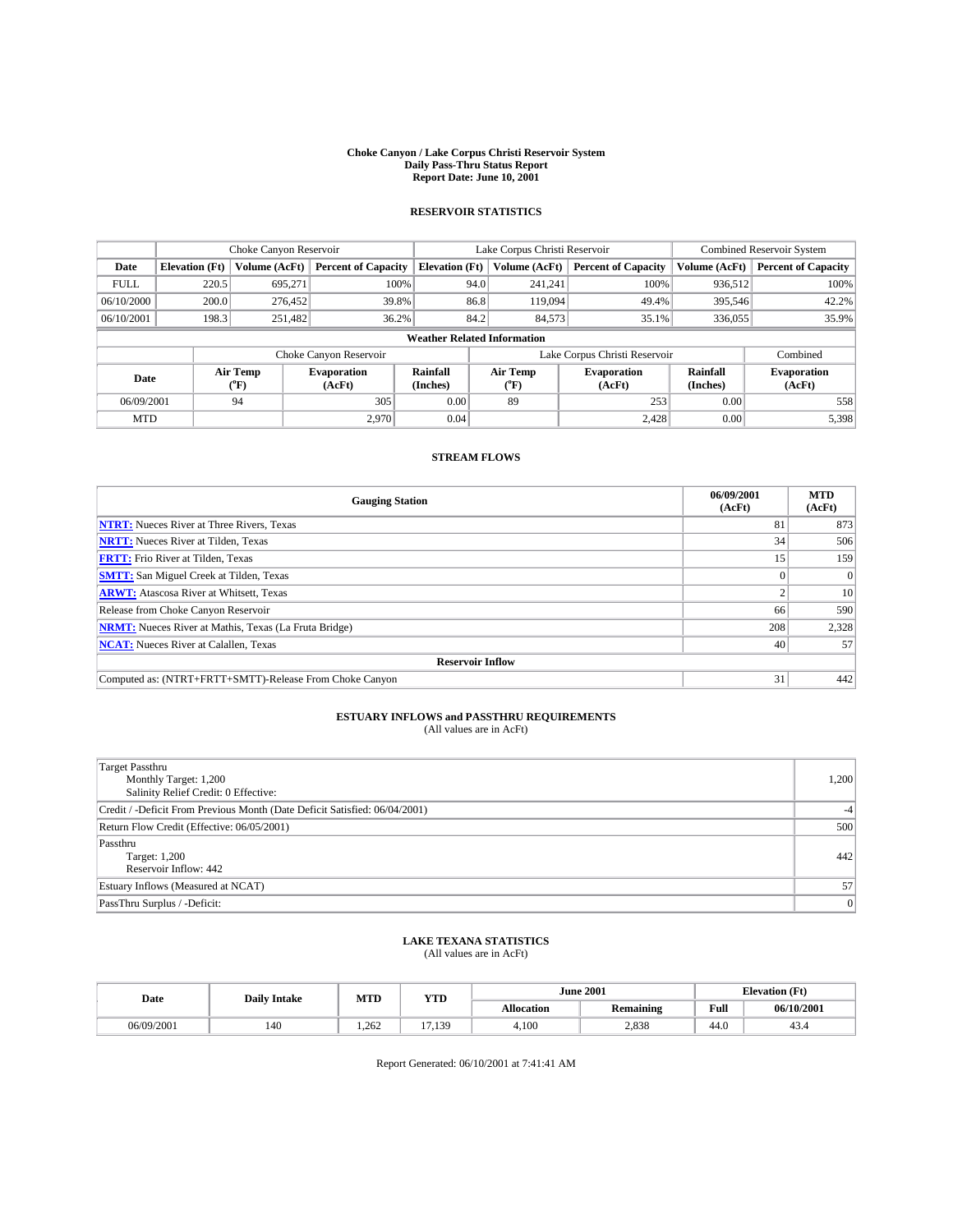#### **Choke Canyon / Lake Corpus Christi Reservoir System Daily Pass-Thru Status Report Report Date: June 11, 2001**

## **RESERVOIR STATISTICS**

|                                    | Choke Canyon Reservoir |                      |                              |                       | Lake Corpus Christi Reservoir |                  |                              |                      | <b>Combined Reservoir System</b> |  |
|------------------------------------|------------------------|----------------------|------------------------------|-----------------------|-------------------------------|------------------|------------------------------|----------------------|----------------------------------|--|
| Date                               | <b>Elevation</b> (Ft)  | <b>Volume (AcFt)</b> | <b>Percent of Capacity</b>   | <b>Elevation (Ft)</b> |                               | Volume (AcFt)    | <b>Percent of Capacity</b>   | Volume (AcFt)        | <b>Percent of Capacity</b>       |  |
| <b>FULL</b>                        | 220.5                  | 695.271              | 100%                         |                       | 94.0                          | 241,241          | 100%                         | 936,512              | 100%                             |  |
| 06/11/2000                         | 200.0                  | 277,055              | 39.8%                        |                       | 86.9                          | 120.394          | 49.9%                        | 397,449              | 42.4%                            |  |
| 06/11/2001                         | 198.2                  | 251,199              | 36.1%                        |                       | 84.1                          | 83,890           | 34.8%                        | 335,089              | 35.8%                            |  |
| <b>Weather Related Information</b> |                        |                      |                              |                       |                               |                  |                              |                      |                                  |  |
|                                    |                        |                      | Choke Canyon Reservoir       |                       | Lake Corpus Christi Reservoir |                  |                              |                      | Combined                         |  |
| Date                               |                        | Air Temp<br>(°F)     | <b>Evaporation</b><br>(AcFt) | Rainfall<br>(Inches)  |                               | Air Temp<br>("F) | <b>Evaporation</b><br>(AcFt) | Rainfall<br>(Inches) | <b>Evaporation</b><br>(AcFt)     |  |
| 06/10/2001                         |                        | 97                   | 313                          | 0.00                  |                               | 95               | 258                          | 0.00                 | 571                              |  |
| <b>MTD</b>                         |                        |                      | 3,283                        | 0.04                  |                               |                  | 2,686                        | 0.00                 | 5,969                            |  |

### **STREAM FLOWS**

| <b>Gauging Station</b>                                       | 06/10/2001<br>(AcFt) | <b>MTD</b><br>(AcFt) |  |  |  |  |  |
|--------------------------------------------------------------|----------------------|----------------------|--|--|--|--|--|
| <b>NTRT:</b> Nueces River at Three Rivers, Texas             | 77                   | 951                  |  |  |  |  |  |
| <b>NRTT:</b> Nueces River at Tilden, Texas                   | 26                   | 532                  |  |  |  |  |  |
| <b>FRTT:</b> Frio River at Tilden, Texas                     | 13                   | 172                  |  |  |  |  |  |
| <b>SMTT:</b> San Miguel Creek at Tilden, Texas               |                      |                      |  |  |  |  |  |
| <b>ARWT:</b> Atascosa River at Whitsett, Texas               |                      | 11                   |  |  |  |  |  |
| Release from Choke Canyon Reservoir                          | 66                   | 655                  |  |  |  |  |  |
| <b>NRMT:</b> Nueces River at Mathis, Texas (La Fruta Bridge) | 189                  | 2,517                |  |  |  |  |  |
| <b>NCAT:</b> Nueces River at Calallen, Texas                 | 54                   | 111                  |  |  |  |  |  |
| <b>Reservoir Inflow</b>                                      |                      |                      |  |  |  |  |  |
| Computed as: (NTRT+FRTT+SMTT)-Release From Choke Canyon      | 25                   | 468                  |  |  |  |  |  |

## **ESTUARY INFLOWS and PASSTHRU REQUIREMENTS**<br>(All values are in AcFt)

| Target Passthru<br>Monthly Target: 1,200<br>Salinity Relief Credit: 0 Effective: | 1,200 |
|----------------------------------------------------------------------------------|-------|
| Credit / -Deficit From Previous Month (Date Deficit Satisfied: 06/04/2001)       |       |
| Return Flow Credit (Effective: 06/05/2001)                                       | 500   |
| Passthru<br>Target: 1,200<br>Reservoir Inflow: 468                               | 468   |
| Estuary Inflows (Measured at NCAT)                                               | 111   |
| PassThru Surplus / -Deficit:                                                     | 0     |

## **LAKE TEXANA STATISTICS** (All values are in AcFt)

| Date       | <b>Daily Intake</b> | MTD   | <b>YTD</b> |            | <b>June 2001</b> |      | <b>Elevation (Ft)</b> |
|------------|---------------------|-------|------------|------------|------------------|------|-----------------------|
|            |                     |       |            | Allocation | <b>Remaining</b> | Full | 06/11/2001            |
| 06/10/2001 | 140                 | 1.402 | 17.279     | 4,100      | 2,698            | 44.0 | 43.4                  |

Report Generated: 06/11/2001 at 8:13:28 AM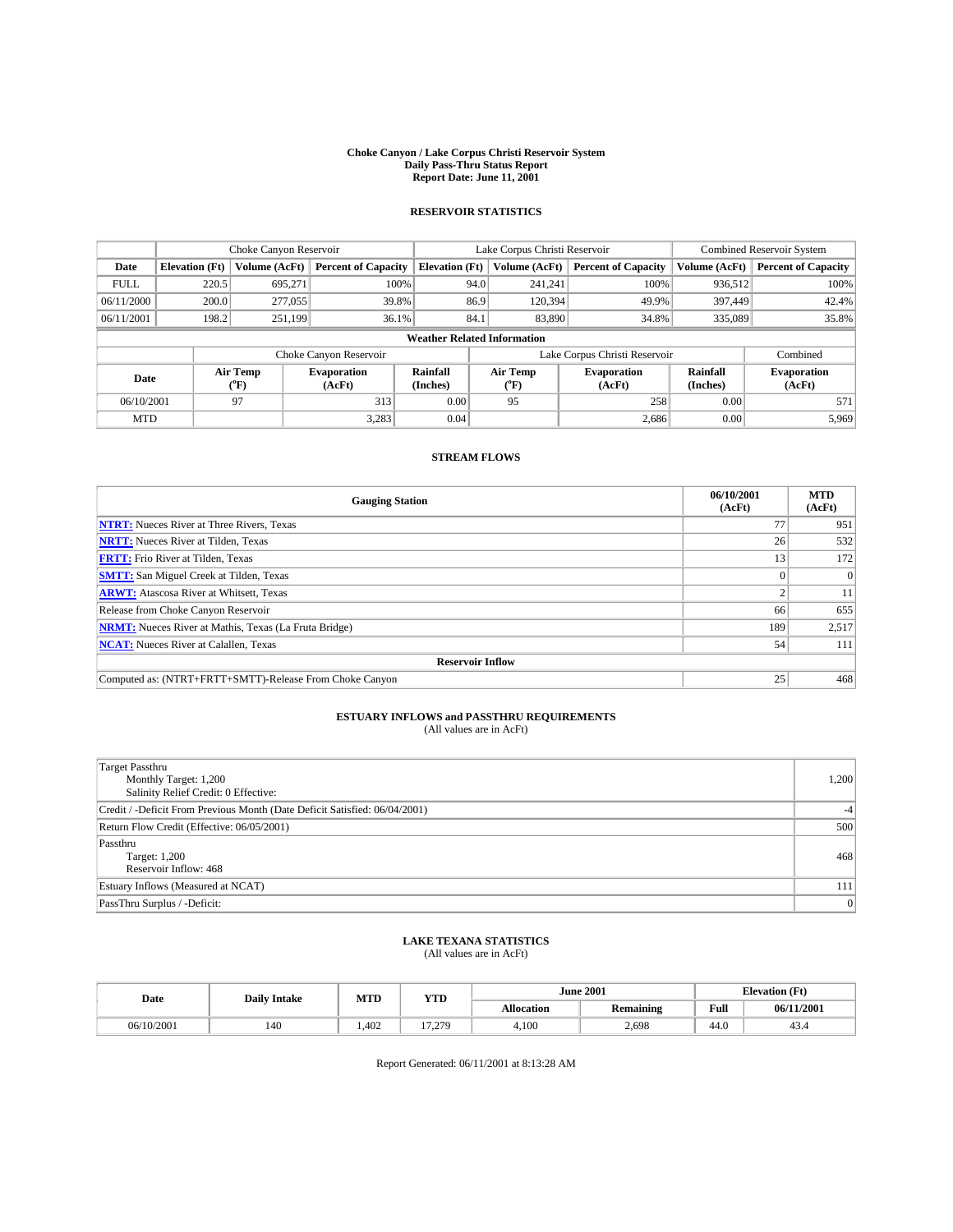#### **Choke Canyon / Lake Corpus Christi Reservoir System Daily Pass-Thru Status Report Report Date: June 12, 2001**

## **RESERVOIR STATISTICS**

|                                    | Choke Canyon Reservoir |                  |                              |                       | Lake Corpus Christi Reservoir    | Combined Reservoir System    |                      |                              |
|------------------------------------|------------------------|------------------|------------------------------|-----------------------|----------------------------------|------------------------------|----------------------|------------------------------|
| Date                               | <b>Elevation</b> (Ft)  | Volume (AcFt)    | <b>Percent of Capacity</b>   | <b>Elevation</b> (Ft) | Volume (AcFt)                    | <b>Percent of Capacity</b>   | Volume (AcFt)        | <b>Percent of Capacity</b>   |
| <b>FULL</b>                        | 220.5                  | 695.271          | 100%                         | 94.0                  | 241,241                          | 100%                         | 936,512              | 100%                         |
| 06/12/2000                         | 200.0                  | 277,055          | 39.8%                        | 87.0                  | 122.137                          | 50.6%                        | 399,192              | 42.6%                        |
| 06/12/2001                         | 198.2                  | 250,776          | 36.1%                        | 84.1                  | 83,437                           | 34.6%                        | 334,213              | 35.7%                        |
| <b>Weather Related Information</b> |                        |                  |                              |                       |                                  |                              |                      |                              |
|                                    |                        |                  | Choke Canyon Reservoir       |                       | Lake Corpus Christi Reservoir    |                              |                      | Combined                     |
| Date                               |                        | Air Temp<br>("F) | <b>Evaporation</b><br>(AcFt) | Rainfall<br>(Inches)  | Air Temp<br>$(^{\circ}\text{F})$ | <b>Evaporation</b><br>(AcFt) | Rainfall<br>(Inches) | <b>Evaporation</b><br>(AcFt) |
| 06/11/2001                         |                        | 100              | 321                          | 0.00                  | 99                               | 296                          | 0.00                 | 617                          |
| <b>MTD</b>                         |                        |                  | 3,604                        | 0.04                  |                                  | 2,982                        | 0.00                 | 6,586                        |

### **STREAM FLOWS**

| <b>Gauging Station</b>                                       | 06/11/2001<br>(AcFt) | <b>MTD</b><br>(AcFt) |  |  |  |  |  |
|--------------------------------------------------------------|----------------------|----------------------|--|--|--|--|--|
| <b>NTRT:</b> Nueces River at Three Rivers, Texas             | 73                   | 1,024                |  |  |  |  |  |
| <b>NRTT:</b> Nueces River at Tilden, Texas                   | 22                   | 554                  |  |  |  |  |  |
| <b>FRTT:</b> Frio River at Tilden, Texas                     | 12                   | 184                  |  |  |  |  |  |
| <b>SMTT:</b> San Miguel Creek at Tilden, Texas               |                      | $\Omega$             |  |  |  |  |  |
| <b>ARWT:</b> Atascosa River at Whitsett, Texas               |                      | 13                   |  |  |  |  |  |
| Release from Choke Canyon Reservoir                          | 66                   | 721                  |  |  |  |  |  |
| <b>NRMT:</b> Nueces River at Mathis, Texas (La Fruta Bridge) | 218                  | 2,735                |  |  |  |  |  |
| <b>NCAT:</b> Nueces River at Calallen, Texas                 | 16                   | 128                  |  |  |  |  |  |
| <b>Reservoir Inflow</b>                                      |                      |                      |  |  |  |  |  |
| Computed as: (NTRT+FRTT+SMTT)-Release From Choke Canyon      | 19                   | 487                  |  |  |  |  |  |

## **ESTUARY INFLOWS and PASSTHRU REQUIREMENTS**<br>(All values are in AcFt)

| <b>Target Passthru</b><br>Monthly Target: 1,200<br>Salinity Relief Credit: 0 Effective: | 1,200 |
|-----------------------------------------------------------------------------------------|-------|
| Credit / -Deficit From Previous Month (Date Deficit Satisfied: 06/04/2001)              |       |
| Return Flow Credit (Effective: 06/05/2001)                                              | 500   |
| Passthru<br><b>Target: 1,200</b><br>Reservoir Inflow: 487                               | 487   |
| Estuary Inflows (Measured at NCAT)                                                      | 128   |
| PassThru Surplus / -Deficit:                                                            | 0     |

## **LAKE TEXANA STATISTICS** (All values are in AcFt)

| Date       | <b>Daily Intake</b> | MTD  | <b>YTD</b>   | <b>June 2001</b>  |                  | <b>Elevation</b> (Ft) |            |
|------------|---------------------|------|--------------|-------------------|------------------|-----------------------|------------|
|            |                     |      |              | <b>Allocation</b> | <b>Remaining</b> | Full                  | 06/12/2001 |
| 06/11/2001 | 140                 | .542 | /.419<br>$-$ | 4,100             | 2,558            | 44.0                  | 43.4       |

Report Generated: 06/12/2001 at 8:03:41 AM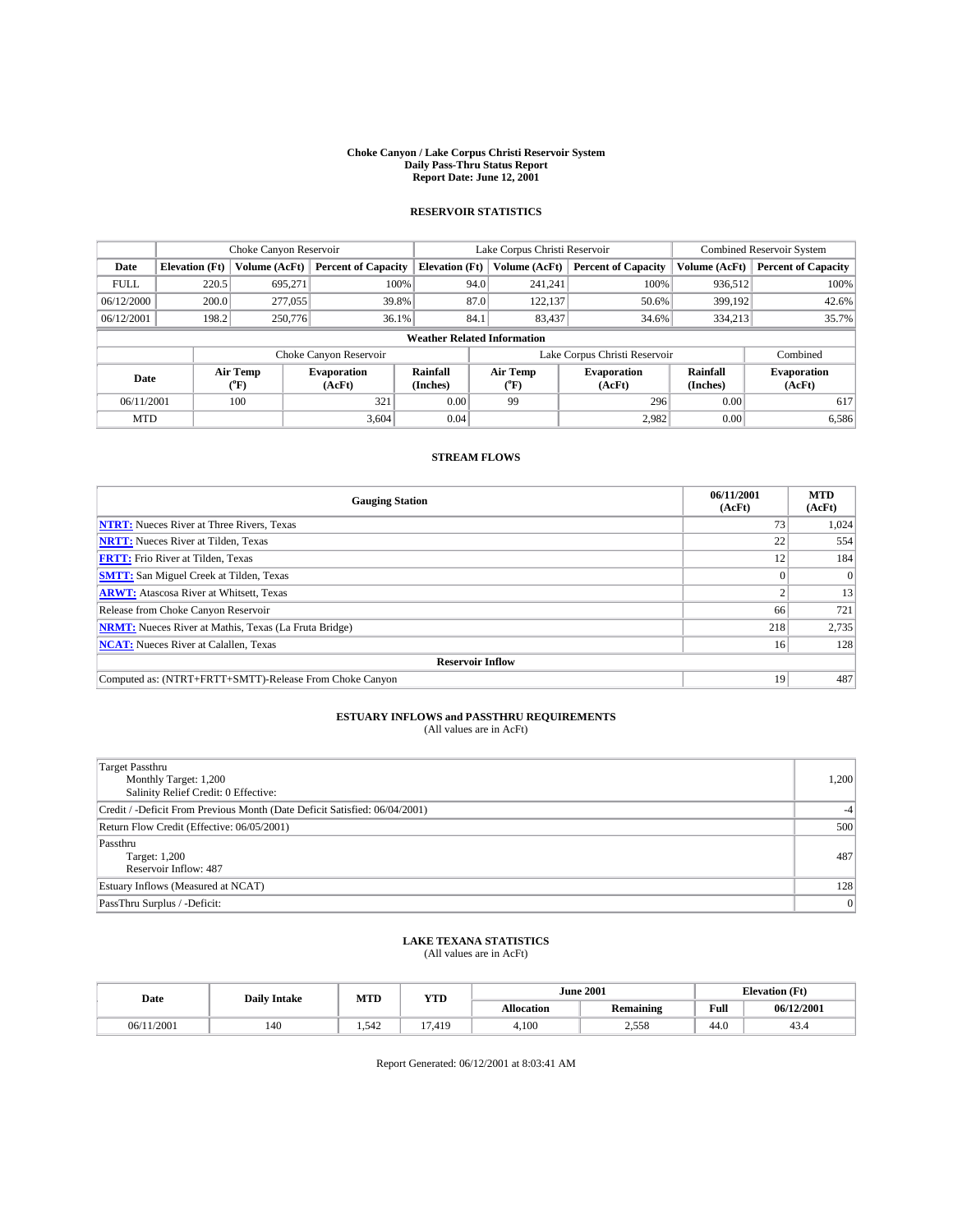#### **Choke Canyon / Lake Corpus Christi Reservoir System Daily Pass-Thru Status Report Report Date: June 13, 2001**

## **RESERVOIR STATISTICS**

|                                    | Choke Canyon Reservoir |                      |                              |                       | Lake Corpus Christi Reservoir |                  |                              |                      | <b>Combined Reservoir System</b> |  |
|------------------------------------|------------------------|----------------------|------------------------------|-----------------------|-------------------------------|------------------|------------------------------|----------------------|----------------------------------|--|
| Date                               | <b>Elevation</b> (Ft)  | <b>Volume (AcFt)</b> | <b>Percent of Capacity</b>   | <b>Elevation (Ft)</b> |                               | Volume (AcFt)    | <b>Percent of Capacity</b>   | Volume (AcFt)        | <b>Percent of Capacity</b>       |  |
| <b>FULL</b>                        | 220.5                  | 695.271              | 100%                         |                       | 94.0                          | 241.241          | 100%                         | 936,512              | 100%                             |  |
| 06/13/2000                         | 199.9                  | 276,000              | 39.7%                        |                       | 87.3                          | 126,542          | 52.5%                        | 402.542              | 43.0%                            |  |
| 06/13/2001                         | 198.2                  | 250,494              | 36.0%                        |                       | 84.0                          | 82,762           | 34.3%                        | 333,256              | 35.6%                            |  |
| <b>Weather Related Information</b> |                        |                      |                              |                       |                               |                  |                              |                      |                                  |  |
|                                    |                        |                      | Choke Canyon Reservoir       |                       | Lake Corpus Christi Reservoir |                  |                              |                      | Combined                         |  |
| Date                               |                        | Air Temp<br>(°F)     | <b>Evaporation</b><br>(AcFt) | Rainfall<br>(Inches)  |                               | Air Temp<br>("F) | <b>Evaporation</b><br>(AcFt) | Rainfall<br>(Inches) | <b>Evaporation</b><br>(AcFt)     |  |
| 06/12/2001                         |                        | 103                  | 386                          | 0.00                  |                               | 99               | 307                          | 0.00                 | 693                              |  |
| <b>MTD</b>                         |                        |                      | 3,990                        | 0.04                  |                               |                  | 3,289                        | 0.00                 | 7,279                            |  |

### **STREAM FLOWS**

| <b>Gauging Station</b>                                       | 06/12/2001<br>(AcFt) | <b>MTD</b><br>(AcFt) |  |  |  |  |  |  |
|--------------------------------------------------------------|----------------------|----------------------|--|--|--|--|--|--|
| <b>NTRT:</b> Nueces River at Three Rivers, Texas             | 69                   | 1,094                |  |  |  |  |  |  |
| <b>NRTT:</b> Nueces River at Tilden, Texas                   | 18                   | 571                  |  |  |  |  |  |  |
| <b>FRTT:</b> Frio River at Tilden, Texas                     | 10                   | 193                  |  |  |  |  |  |  |
| <b>SMTT:</b> San Miguel Creek at Tilden, Texas               |                      | $\Omega$             |  |  |  |  |  |  |
| <b>ARWT:</b> Atascosa River at Whitsett, Texas               |                      | 15                   |  |  |  |  |  |  |
| Release from Choke Canyon Reservoir                          | 66                   | 786                  |  |  |  |  |  |  |
| <b>NRMT:</b> Nueces River at Mathis, Texas (La Fruta Bridge) | 260                  | 2,995                |  |  |  |  |  |  |
| <b>NCAT:</b> Nueces River at Calallen, Texas                 |                      | 128                  |  |  |  |  |  |  |
| <b>Reservoir Inflow</b>                                      |                      |                      |  |  |  |  |  |  |
| Computed as: (NTRT+FRTT+SMTT)-Release From Choke Canyon      | 13                   | 501                  |  |  |  |  |  |  |

## **ESTUARY INFLOWS and PASSTHRU REQUIREMENTS**<br>(All values are in AcFt)

| <b>Target Passthru</b><br>Monthly Target: 1,200<br>Salinity Relief Credit: 0 Effective: | 1,200 |
|-----------------------------------------------------------------------------------------|-------|
| Credit / -Deficit From Previous Month (Date Deficit Satisfied: 06/04/2001)              | $-4$  |
| Return Flow Credit (Effective: 06/05/2001)                                              | 500   |
| Passthru<br><b>Target: 1,200</b><br>Reservoir Inflow: 501                               | 501   |
| Estuary Inflows (Measured at NCAT)                                                      | 128   |
| PassThru Surplus / -Deficit:                                                            | 123   |

## **LAKE TEXANA STATISTICS** (All values are in AcFt)

| Date       | <b>Daily Intake</b> | MTD   | <b>YTD</b> |                   | <b>June 2001</b> | <b>Elevation</b> (Ft) |            |  |
|------------|---------------------|-------|------------|-------------------|------------------|-----------------------|------------|--|
|            |                     |       |            | <b>Allocation</b> | <b>Remaining</b> | Full                  | 06/13/2001 |  |
| 06/12/2001 | 140                 | 1.681 | 17,558     | 4,100             | 2,419            | 44.0                  | ت          |  |

Report Generated: 06/13/2001 at 8:59:46 AM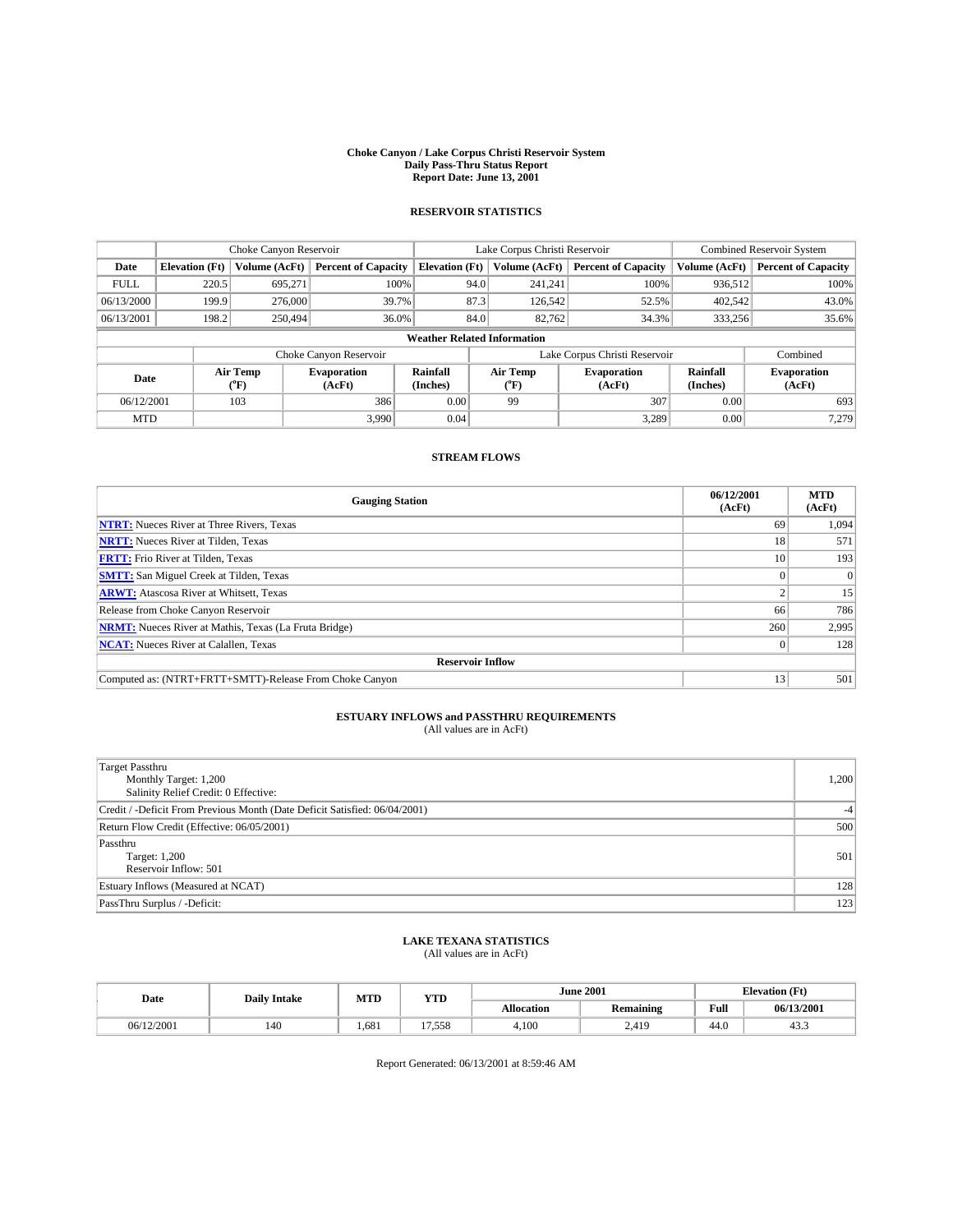#### **Choke Canyon / Lake Corpus Christi Reservoir System Daily Pass-Thru Status Report Report Date: June 14, 2001**

## **RESERVOIR STATISTICS**

|                                    | Choke Canyon Reservoir |                  |                              |                       | Lake Corpus Christi Reservoir | <b>Combined Reservoir System</b> |                      |                              |
|------------------------------------|------------------------|------------------|------------------------------|-----------------------|-------------------------------|----------------------------------|----------------------|------------------------------|
| Date                               | <b>Elevation</b> (Ft)  | Volume (AcFt)    | <b>Percent of Capacity</b>   | <b>Elevation</b> (Ft) | Volume (AcFt)                 | <b>Percent of Capacity</b>       | Volume (AcFt)        | <b>Percent of Capacity</b>   |
| <b>FULL</b>                        | 220.5                  | 695,271          | 100%                         | 94.0                  | 241,241                       | 100%                             | 936,512              | 100%                         |
| 06/14/2000                         | 199.9                  | 276,151          | 39.7%                        | 87.6                  | 131,313                       | 54.4%                            | 407.464              | 43.5%                        |
| 06/14/2001                         | 198.2                  | 250,071          | 36.0%                        | 83.9                  | 81,647                        | 33.8%                            | 331,718              | 35.4%                        |
| <b>Weather Related Information</b> |                        |                  |                              |                       |                               |                                  |                      |                              |
|                                    |                        |                  | Choke Canyon Reservoir       |                       | Lake Corpus Christi Reservoir |                                  |                      | Combined                     |
| Date                               |                        | Air Temp<br>(°F) | <b>Evaporation</b><br>(AcFt) | Rainfall<br>(Inches)  | Air Temp<br>("F)              | <b>Evaporation</b><br>(AcFt)     | Rainfall<br>(Inches) | <b>Evaporation</b><br>(AcFt) |
| 06/13/2001                         |                        | 100              | 328                          | 0.00                  | 97                            | 258                              | 0.00                 | 586                          |
| <b>MTD</b>                         |                        |                  | 4,318                        | 0.04                  |                               | 3,547                            | 0.00                 | 7,865                        |

### **STREAM FLOWS**

| <b>Gauging Station</b>                                       | 06/13/2001<br>(AcFt) | <b>MTD</b><br>(AcFt) |
|--------------------------------------------------------------|----------------------|----------------------|
| <b>NTRT:</b> Nueces River at Three Rivers, Texas             | 67                   | 1,161                |
| <b>NRTT:</b> Nueces River at Tilden, Texas                   | 14                   | 585                  |
| <b>FRTT:</b> Frio River at Tilden, Texas                     |                      | 202                  |
| <b>SMTT:</b> San Miguel Creek at Tilden, Texas               |                      | 0                    |
| <b>ARWT:</b> Atascosa River at Whitsett, Texas               |                      | 16                   |
| Release from Choke Canyon Reservoir                          | 66                   | 852                  |
| <b>NRMT:</b> Nueces River at Mathis, Texas (La Fruta Bridge) | 280                  | 3,275                |
| <b>NCAT:</b> Nueces River at Calallen, Texas                 |                      | 128                  |
| <b>Reservoir Inflow</b>                                      |                      |                      |
| Computed as: (NTRT+FRTT+SMTT)-Release From Choke Canyon      |                      | 512                  |

## **ESTUARY INFLOWS and PASSTHRU REQUIREMENTS**<br>(All values are in AcFt)

| <b>Target Passthru</b><br>Monthly Target: 1,200<br>Salinity Relief Credit: 0 Effective: | 1,200 |
|-----------------------------------------------------------------------------------------|-------|
| Credit / -Deficit From Previous Month (Date Deficit Satisfied: 06/04/2001)              |       |
| Return Flow Credit (Effective: 06/05/2001)                                              | 500   |
| Passthru<br><b>Target: 1,200</b><br>Reservoir Inflow: 512                               | 512   |
| Estuary Inflows (Measured at NCAT)                                                      | 128   |
| PassThru Surplus / -Deficit:                                                            | 112   |

## **LAKE TEXANA STATISTICS** (All values are in AcFt)

| Date       | <b>Daily Intake</b> | MTD   | <b>YTD</b>              |            | <b>June 2001</b>    | <b>Elevation (Ft)</b> |            |  |
|------------|---------------------|-------|-------------------------|------------|---------------------|-----------------------|------------|--|
|            |                     |       |                         | Allocation | <b>Remaining</b>    | Full                  | 06/14/2001 |  |
| 06/13/2001 | 140                 | 1.821 | 7,698<br>$\overline{ }$ | 4,100      | 2.270<br><u>___</u> | 44.0                  | 45.5       |  |

Report Generated: 06/14/2001 at 8:19:45 AM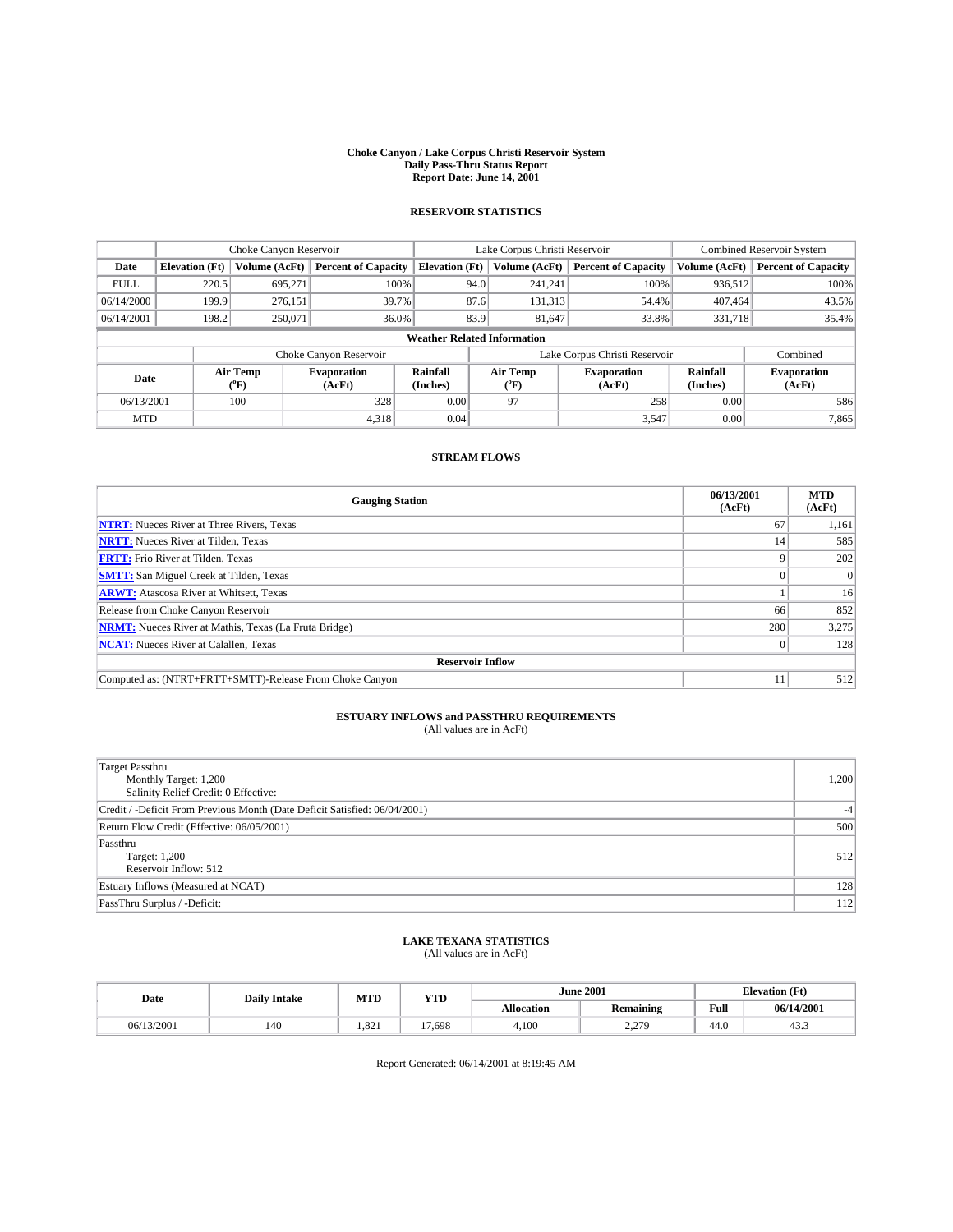#### **Choke Canyon / Lake Corpus Christi Reservoir System Daily Pass-Thru Status Report Report Date: June 15, 2001**

## **RESERVOIR STATISTICS**

|                                    | Choke Canyon Reservoir |                      | Lake Corpus Christi Reservoir |                       |                               |         | <b>Combined Reservoir System</b> |                      |                              |
|------------------------------------|------------------------|----------------------|-------------------------------|-----------------------|-------------------------------|---------|----------------------------------|----------------------|------------------------------|
| Date                               | <b>Elevation</b> (Ft)  | <b>Volume (AcFt)</b> | <b>Percent of Capacity</b>    | <b>Elevation (Ft)</b> | Volume (AcFt)                 |         | <b>Percent of Capacity</b>       | Volume (AcFt)        | <b>Percent of Capacity</b>   |
| <b>FULL</b>                        | 220.5                  | 695,271              | 100%                          | 94.0                  |                               | 241,241 | 100%                             | 936,512              | 100%                         |
| 06/15/2000                         | 199.9                  | 275,098              | 39.6%                         | 88.0                  |                               | 137,078 | 56.8%                            | 412,176              | 44.0%                        |
| 06/15/2001                         | 198.1                  | 249,649              | 35.9%                         | 83.9                  |                               | 81,647  | 33.8%                            | 331,296              | 35.4%                        |
| <b>Weather Related Information</b> |                        |                      |                               |                       |                               |         |                                  |                      |                              |
|                                    |                        |                      | Choke Canyon Reservoir        |                       | Lake Corpus Christi Reservoir |         |                                  |                      | Combined                     |
| Date                               |                        | Air Temp<br>(°F)     | <b>Evaporation</b><br>(AcFt)  | Rainfall<br>(Inches)  | Air Temp<br>("F)              |         | <b>Evaporation</b><br>(AcFt)     | Rainfall<br>(Inches) | <b>Evaporation</b><br>(AcFt) |
| 06/14/2001                         |                        | 101                  | 418                           | 0.01                  | 96                            |         | 232                              | 0.00                 | 650                          |
| <b>MTD</b>                         |                        |                      | 4,736                         | 0.05                  |                               |         | 3,779                            | 0.00                 | 8,515                        |

### **STREAM FLOWS**

| <b>Gauging Station</b>                                       | 06/14/2001<br>(AcFt) | <b>MTD</b><br>(AcFt) |  |  |  |  |  |  |
|--------------------------------------------------------------|----------------------|----------------------|--|--|--|--|--|--|
| <b>NTRT:</b> Nueces River at Three Rivers, Texas             | 66                   | 1,227                |  |  |  |  |  |  |
| <b>NRTT:</b> Nueces River at Tilden, Texas                   |                      | 596                  |  |  |  |  |  |  |
| <b>FRTT:</b> Frio River at Tilden, Texas                     |                      | 210                  |  |  |  |  |  |  |
| <b>SMTT:</b> San Miguel Creek at Tilden, Texas               |                      | 0                    |  |  |  |  |  |  |
| <b>ARWT:</b> Atascosa River at Whitsett, Texas               |                      | 18                   |  |  |  |  |  |  |
| Release from Choke Canyon Reservoir                          | 66                   | 917                  |  |  |  |  |  |  |
| <b>NRMT:</b> Nueces River at Mathis, Texas (La Fruta Bridge) | 290                  | 3,565                |  |  |  |  |  |  |
| <b>NCAT:</b> Nueces River at Calallen, Texas                 |                      | 128                  |  |  |  |  |  |  |
| <b>Reservoir Inflow</b>                                      |                      |                      |  |  |  |  |  |  |
| Computed as: (NTRT+FRTT+SMTT)-Release From Choke Canyon      | 8                    | 519                  |  |  |  |  |  |  |

## **ESTUARY INFLOWS and PASSTHRU REQUIREMENTS**<br>(All values are in AcFt)

| <b>Target Passthru</b><br>Monthly Target: 1,200<br>Salinity Relief Credit: 0 Effective: | 1,200 |
|-----------------------------------------------------------------------------------------|-------|
| Credit / -Deficit From Previous Month (Date Deficit Satisfied: 06/04/2001)              |       |
| Return Flow Credit (Effective: 06/05/2001)                                              | 500   |
| Passthru<br><b>Target: 1,200</b><br>Reservoir Inflow: 519                               | 519   |
| Estuary Inflows (Measured at NCAT)                                                      | 128   |
| PassThru Surplus / -Deficit:                                                            | 104   |

## **LAKE TEXANA STATISTICS** (All values are in AcFt)

| Date       | <b>Daily Intake</b> | MTD  | YTD    |                   | <b>June 2001</b> | <b>Elevation</b> (Ft) |            |
|------------|---------------------|------|--------|-------------------|------------------|-----------------------|------------|
|            |                     |      |        | <b>Allocation</b> | Remaining        | Full                  | 06/15/2001 |
| 06/14/2001 | 130<br>193          | .960 | 17.837 | 4,100             | 2,140            | 44.0                  | 43.Z       |

Report Generated: 06/15/2001 at 8:14:58 AM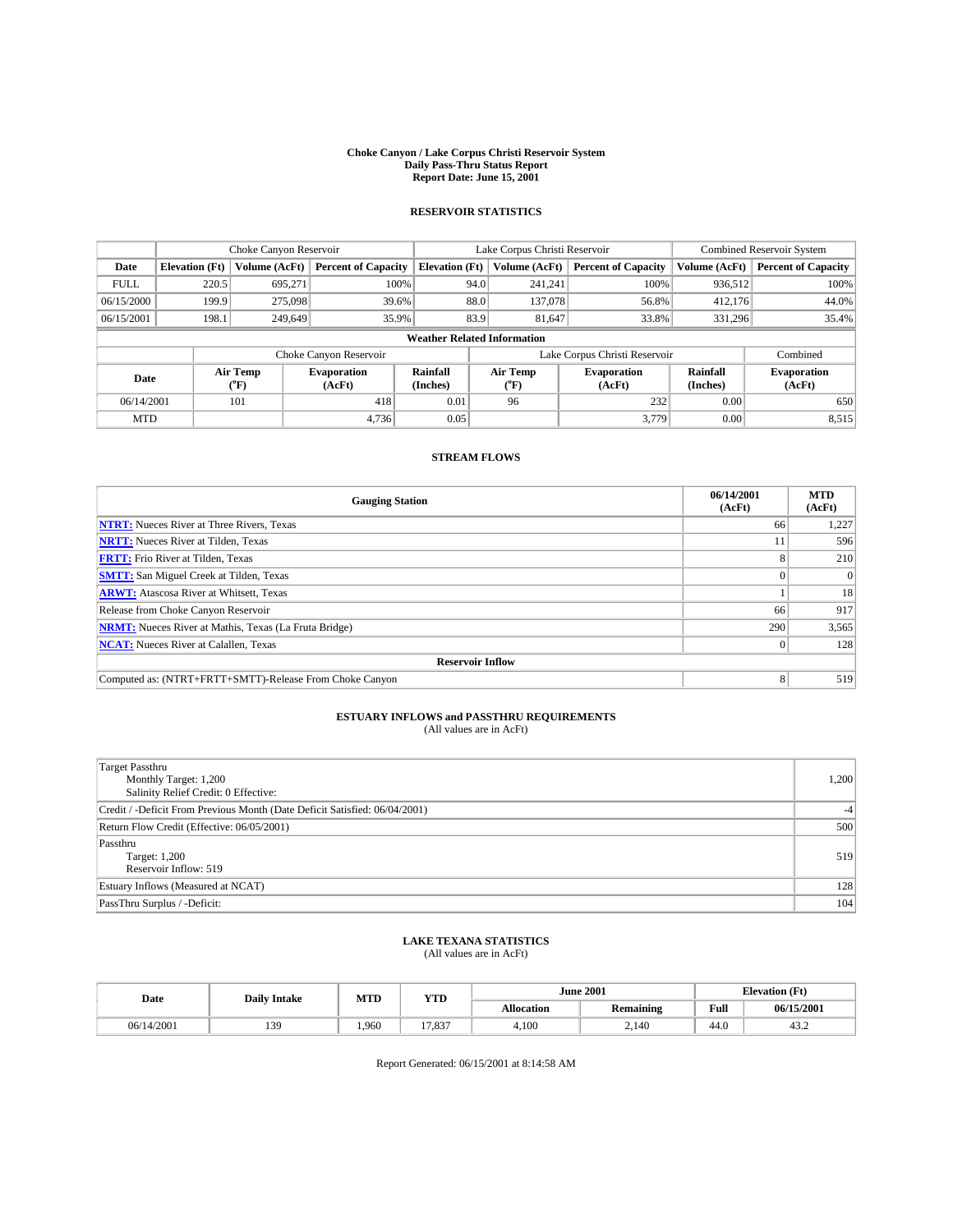#### **Choke Canyon / Lake Corpus Christi Reservoir System Daily Pass-Thru Status Report Report Date: June 16, 2001**

## **RESERVOIR STATISTICS**

|                                    | Choke Canyon Reservoir |                  | Lake Corpus Christi Reservoir |                       |                               |                  | <b>Combined Reservoir System</b> |                      |                              |
|------------------------------------|------------------------|------------------|-------------------------------|-----------------------|-------------------------------|------------------|----------------------------------|----------------------|------------------------------|
| Date                               | <b>Elevation</b> (Ft)  | Volume (AcFt)    | <b>Percent of Capacity</b>    | <b>Elevation</b> (Ft) |                               | Volume (AcFt)    | <b>Percent of Capacity</b>       | Volume (AcFt)        | <b>Percent of Capacity</b>   |
| <b>FULL</b>                        | 220.5                  | 695,271          | 100%                          |                       | 94.0                          | 241.241          | 100%                             | 936,512              | 100%                         |
| 06/16/2000                         | 199.8                  | 274,348          | 39.5%                         |                       | 88.1                          | 138,458          | 57.4%                            | 412,806              | 44.1%                        |
| 06/16/2001                         | 198.1                  | 249,368          | 35.9%                         |                       | 83.9                          | 81,758           | 33.9%                            | 331,126              | 35.4%                        |
| <b>Weather Related Information</b> |                        |                  |                               |                       |                               |                  |                                  |                      |                              |
|                                    |                        |                  | Choke Canyon Reservoir        |                       | Lake Corpus Christi Reservoir |                  |                                  |                      | Combined                     |
| Date                               |                        | Air Temp<br>(°F) | <b>Evaporation</b><br>(AcFt)  | Rainfall<br>(Inches)  |                               | Air Temp<br>("F) | <b>Evaporation</b><br>(AcFt)     | Rainfall<br>(Inches) | <b>Evaporation</b><br>(AcFt) |
| 06/15/2001                         |                        | 96               | 295                           | 0.06                  |                               | 89               | 252                              | 0.00                 | 547                          |
| <b>MTD</b>                         |                        |                  | 5,031                         | 0.11                  |                               |                  | 4,031                            | 0.00                 | 9,062                        |

### **STREAM FLOWS**

| <b>Gauging Station</b>                                       | 06/15/2001<br>(AcFt) | <b>MTD</b><br>(AcFt) |
|--------------------------------------------------------------|----------------------|----------------------|
| <b>NTRT:</b> Nueces River at Three Rivers, Texas             | 66                   | 1,292                |
| <b>NRTT:</b> Nueces River at Tilden, Texas                   |                      | 605                  |
| <b>FRTT:</b> Frio River at Tilden, Texas                     |                      | 217                  |
| <b>SMTT:</b> San Miguel Creek at Tilden, Texas               |                      | $\Omega$             |
| <b>ARWT:</b> Atascosa River at Whitsett, Texas               |                      | 19                   |
| Release from Choke Canyon Reservoir                          | 66                   | 983                  |
| <b>NRMT:</b> Nueces River at Mathis, Texas (La Fruta Bridge) | 238                  | 3,803                |
| <b>NCAT:</b> Nueces River at Calallen, Texas                 |                      | 128                  |
| <b>Reservoir Inflow</b>                                      |                      |                      |
| Computed as: (NTRT+FRTT+SMTT)-Release From Choke Canyon      |                      | 527                  |

## **ESTUARY INFLOWS and PASSTHRU REQUIREMENTS**<br>(All values are in AcFt)

| <b>Target Passthru</b><br>Monthly Target: 1,200<br>Salinity Relief Credit: 0 Effective: | 1,200 |
|-----------------------------------------------------------------------------------------|-------|
| Credit / -Deficit From Previous Month (Date Deficit Satisfied: 06/04/2001)              |       |
| Return Flow Credit (Effective: 06/05/2001)                                              | 500   |
| Passthru<br><b>Target: 1,200</b><br>Reservoir Inflow: 527                               | 527   |
| Estuary Inflows (Measured at NCAT)                                                      | 128   |
| PassThru Surplus / -Deficit:                                                            | 97    |

## **LAKE TEXANA STATISTICS** (All values are in AcFt)

| Date       | <b>Daily Intake</b> |       |        | MTD<br>YTD        |           | <b>June 2001</b> | <b>Elevation</b> (Ft) |  |
|------------|---------------------|-------|--------|-------------------|-----------|------------------|-----------------------|--|
|            |                     |       |        | <b>Allocation</b> | Remaining | Full             | 06/16/2001            |  |
| 06/15/2001 | .<br>1 L J          | 2,073 | 17.950 | 4,100             | 2,027     | 44.0             | 43.5                  |  |

Report Generated: 06/16/2001 at 8:07:10 AM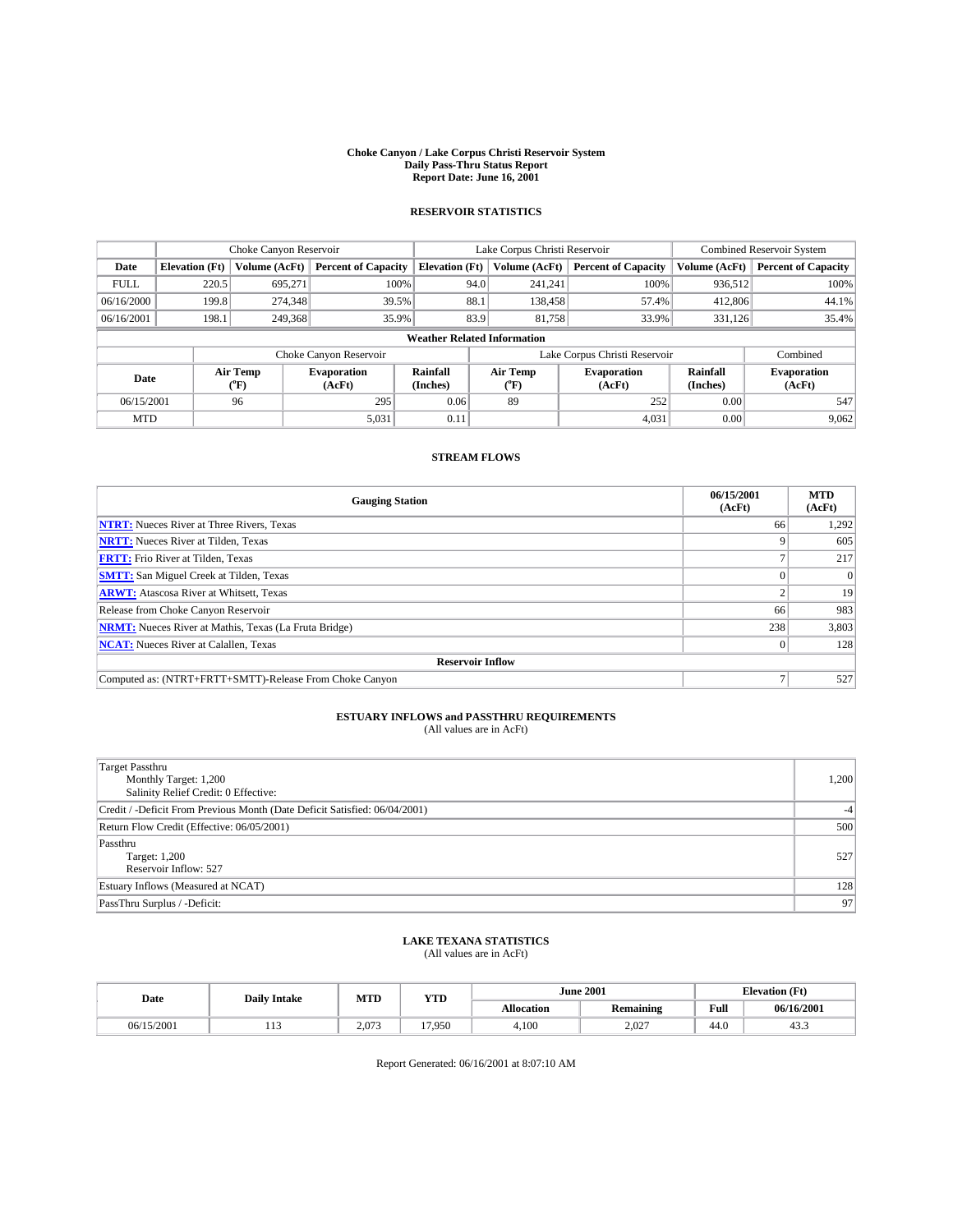#### **Choke Canyon / Lake Corpus Christi Reservoir System Daily Pass-Thru Status Report Report Date: June 17, 2001**

## **RESERVOIR STATISTICS**

|             | Choke Canyon Reservoir             |                          | Lake Corpus Christi Reservoir |                       |                               |                  | <b>Combined Reservoir System</b> |                      |                              |
|-------------|------------------------------------|--------------------------|-------------------------------|-----------------------|-------------------------------|------------------|----------------------------------|----------------------|------------------------------|
| Date        | <b>Elevation</b> (Ft)              | Volume (AcFt)            | <b>Percent of Capacity</b>    | <b>Elevation</b> (Ft) |                               | Volume (AcFt)    | <b>Percent of Capacity</b>       | Volume (AcFt)        | <b>Percent of Capacity</b>   |
| <b>FULL</b> | 220.5                              | 695,271                  | 100%                          |                       | 94.0                          | 241,241          | 100%                             | 936,512              | 100%                         |
| 06/17/2000  | 199.7                              | 273,150                  | 39.3%                         |                       | 88.1                          | 137.997          | 57.2%                            | 411.147              | 43.9%                        |
| 06/17/2001  | 198.1                              | 248,946                  | 35.8%                         |                       | 83.9                          | 81,315           | 33.7%                            | 330,261              | 35.3%                        |
|             | <b>Weather Related Information</b> |                          |                               |                       |                               |                  |                                  |                      |                              |
|             |                                    |                          | Choke Canyon Reservoir        |                       | Lake Corpus Christi Reservoir |                  |                                  |                      | Combined                     |
| Date        |                                    | Air Temp<br>$\rm ^{o}F)$ | <b>Evaporation</b><br>(AcFt)  | Rainfall<br>(Inches)  |                               | Air Temp<br>("F) | <b>Evaporation</b><br>(AcFt)     | Rainfall<br>(Inches) | <b>Evaporation</b><br>(AcFt) |
| 06/16/2001  |                                    | 98                       | 180                           | 0.00                  |                               | 94               | 219                              | 0.00                 | 399                          |
| <b>MTD</b>  |                                    |                          | 5,211                         | 0.11                  |                               |                  | 4,250                            | 0.00                 | 9,461                        |

### **STREAM FLOWS**

| <b>Gauging Station</b>                                       | 06/16/2001<br>(AcFt) | <b>MTD</b><br>(AcFt) |
|--------------------------------------------------------------|----------------------|----------------------|
| <b>NTRT:</b> Nueces River at Three Rivers, Texas             | 66                   | 1,358                |
| <b>NRTT:</b> Nueces River at Tilden, Texas                   |                      | 613                  |
| <b>FRTT:</b> Frio River at Tilden, Texas                     |                      | 226                  |
| <b>SMTT:</b> San Miguel Creek at Tilden, Texas               |                      | $\Omega$             |
| <b>ARWT:</b> Atascosa River at Whitsett, Texas               |                      | 21                   |
| Release from Choke Canyon Reservoir                          | 66                   | 1,048                |
| <b>NRMT:</b> Nueces River at Mathis, Texas (La Fruta Bridge) | 204                  | 4,008                |
| <b>NCAT:</b> Nueces River at Calallen, Texas                 |                      | 128                  |
| <b>Reservoir Inflow</b>                                      |                      |                      |
| Computed as: (NTRT+FRTT+SMTT)-Release From Choke Canyon      |                      | 535                  |

## **ESTUARY INFLOWS and PASSTHRU REQUIREMENTS**<br>(All values are in AcFt)

| <b>Target Passthru</b><br>Monthly Target: 1,200<br>Salinity Relief Credit: 0 Effective: | 1,200 |
|-----------------------------------------------------------------------------------------|-------|
| Credit / -Deficit From Previous Month (Date Deficit Satisfied: 06/04/2001)              |       |
| Return Flow Credit (Effective: 06/05/2001)                                              | 500   |
| Passthru<br><b>Target: 1,200</b><br>Reservoir Inflow: 535                               | 535   |
| Estuary Inflows (Measured at NCAT)                                                      | 128   |
| PassThru Surplus / -Deficit:                                                            | 88    |

## **LAKE TEXANA STATISTICS** (All values are in AcFt)

| Date       | <b>Daily Intake</b> | MTD   | YTD    |                   | <b>June 2001</b> |      | <b>Elevation</b> (Ft) |
|------------|---------------------|-------|--------|-------------------|------------------|------|-----------------------|
|            |                     |       |        | <b>Allocation</b> | <b>Remaining</b> | Full | 06/17/2001            |
| 06/16/2001 | 89                  | 2.162 | 18.039 | 4,100             | .938             | 44.0 | 45.3                  |

Report Generated: 06/17/2001 at 7:45:36 AM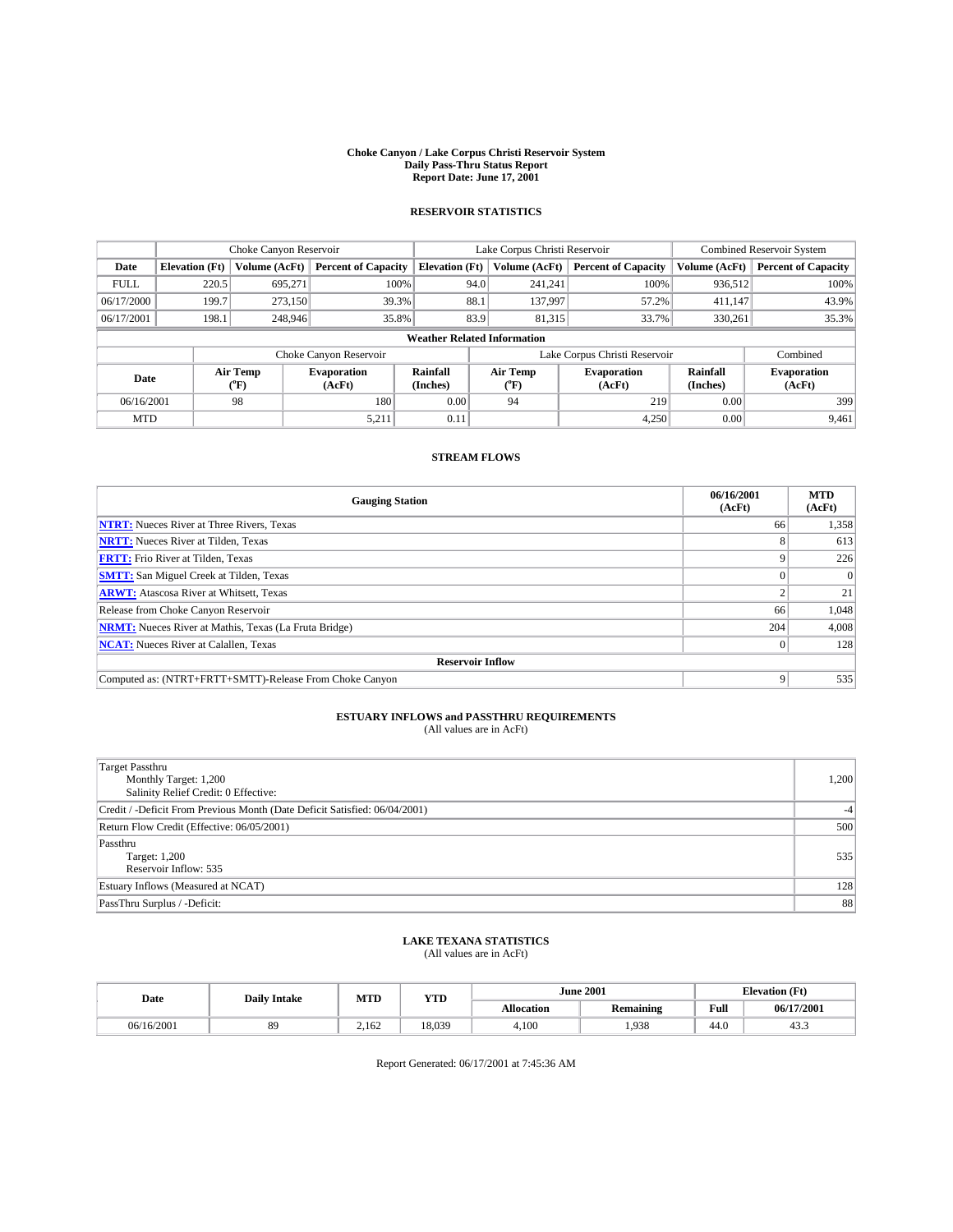#### **Choke Canyon / Lake Corpus Christi Reservoir System Daily Pass-Thru Status Report Report Date: June 18, 2001**

## **RESERVOIR STATISTICS**

|                                    | Choke Canyon Reservoir |                      | Lake Corpus Christi Reservoir |                       |                               |                  | <b>Combined Reservoir System</b> |                      |                              |
|------------------------------------|------------------------|----------------------|-------------------------------|-----------------------|-------------------------------|------------------|----------------------------------|----------------------|------------------------------|
| Date                               | <b>Elevation</b> (Ft)  | <b>Volume (AcFt)</b> | <b>Percent of Capacity</b>    | <b>Elevation (Ft)</b> |                               | Volume (AcFt)    | <b>Percent of Capacity</b>       | Volume (AcFt)        | <b>Percent of Capacity</b>   |
| <b>FULL</b>                        | 220.5                  | 695,271              | 100%                          |                       | 94.0                          | 241,241          | 100%                             | 936,512              | 100%                         |
| 06/18/2000                         | 199.7                  | 272,254              | 39.2%                         |                       | 88.0                          | 137,690          | 57.1%                            | 409.944              | 43.8%                        |
| 06/18/2001                         | 198.0                  | 248,525              | 35.7%                         |                       | 83.8                          | 80,874           | 33.5%                            | 329,399              | 35.2%                        |
| <b>Weather Related Information</b> |                        |                      |                               |                       |                               |                  |                                  |                      |                              |
|                                    |                        |                      | Choke Canyon Reservoir        |                       | Lake Corpus Christi Reservoir |                  |                                  |                      | Combined                     |
| Date                               |                        | Air Temp<br>(°F)     | <b>Evaporation</b><br>(AcFt)  | Rainfall<br>(Inches)  |                               | Air Temp<br>("F) | <b>Evaporation</b><br>(AcFt)     | Rainfall<br>(Inches) | <b>Evaporation</b><br>(AcFt) |
| 06/17/2001                         |                        | 99                   | 335                           | 0.00                  |                               | 96               | 243                              | 0.00                 | 578                          |
| <b>MTD</b>                         |                        |                      | 5,546                         | 0.11                  |                               |                  | 4,493                            | 0.00                 | 10,039                       |

### **STREAM FLOWS**

| <b>Gauging Station</b>                                       | 06/17/2001<br>(AcFt) | <b>MTD</b><br>(AcFt) |
|--------------------------------------------------------------|----------------------|----------------------|
| <b>NTRT:</b> Nueces River at Three Rivers, Texas             | 66                   | 1,423                |
| <b>NRTT:</b> Nueces River at Tilden, Texas                   |                      | 619                  |
| <b>FRTT:</b> Frio River at Tilden, Texas                     |                      | 233                  |
| <b>SMTT:</b> San Miguel Creek at Tilden, Texas               |                      | $\Omega$             |
| <b>ARWT:</b> Atascosa River at Whitsett, Texas               |                      | 23                   |
| Release from Choke Canyon Reservoir                          | 66                   | 1,114                |
| <b>NRMT:</b> Nueces River at Mathis, Texas (La Fruta Bridge) | 264                  | 4,272                |
| <b>NCAT:</b> Nueces River at Calallen, Texas                 |                      | 128                  |
| <b>Reservoir Inflow</b>                                      |                      |                      |
| Computed as: (NTRT+FRTT+SMTT)-Release From Choke Canyon      |                      | 542                  |

## **ESTUARY INFLOWS and PASSTHRU REQUIREMENTS**<br>(All values are in AcFt)

| <b>Target Passthru</b><br>Monthly Target: 1,200<br>Salinity Relief Credit: 0 Effective: | 1,200 |
|-----------------------------------------------------------------------------------------|-------|
| Credit / -Deficit From Previous Month (Date Deficit Satisfied: 06/04/2001)              |       |
| Return Flow Credit (Effective: 06/05/2001)                                              | 500   |
| Passthru<br><b>Target: 1,200</b><br>Reservoir Inflow: 542                               | 542   |
| Estuary Inflows (Measured at NCAT)                                                      | 128   |
| PassThru Surplus / -Deficit:                                                            | 81    |

## **LAKE TEXANA STATISTICS** (All values are in AcFt)

| Date       | <b>Daily Intake</b> | MTD   | YTD    |                   |           | <b>June 2001</b> |            | <b>Elevation</b> (Ft) |
|------------|---------------------|-------|--------|-------------------|-----------|------------------|------------|-----------------------|
|            |                     |       |        | <b>Allocation</b> | Remaining | Full             | 06/18/2001 |                       |
| 06/17/2001 | 140                 | 2,302 | 18.179 | 4,100             | 1,798     | 44.0             | 43.5       |                       |

Report Generated: 06/18/2001 at 8:27:52 AM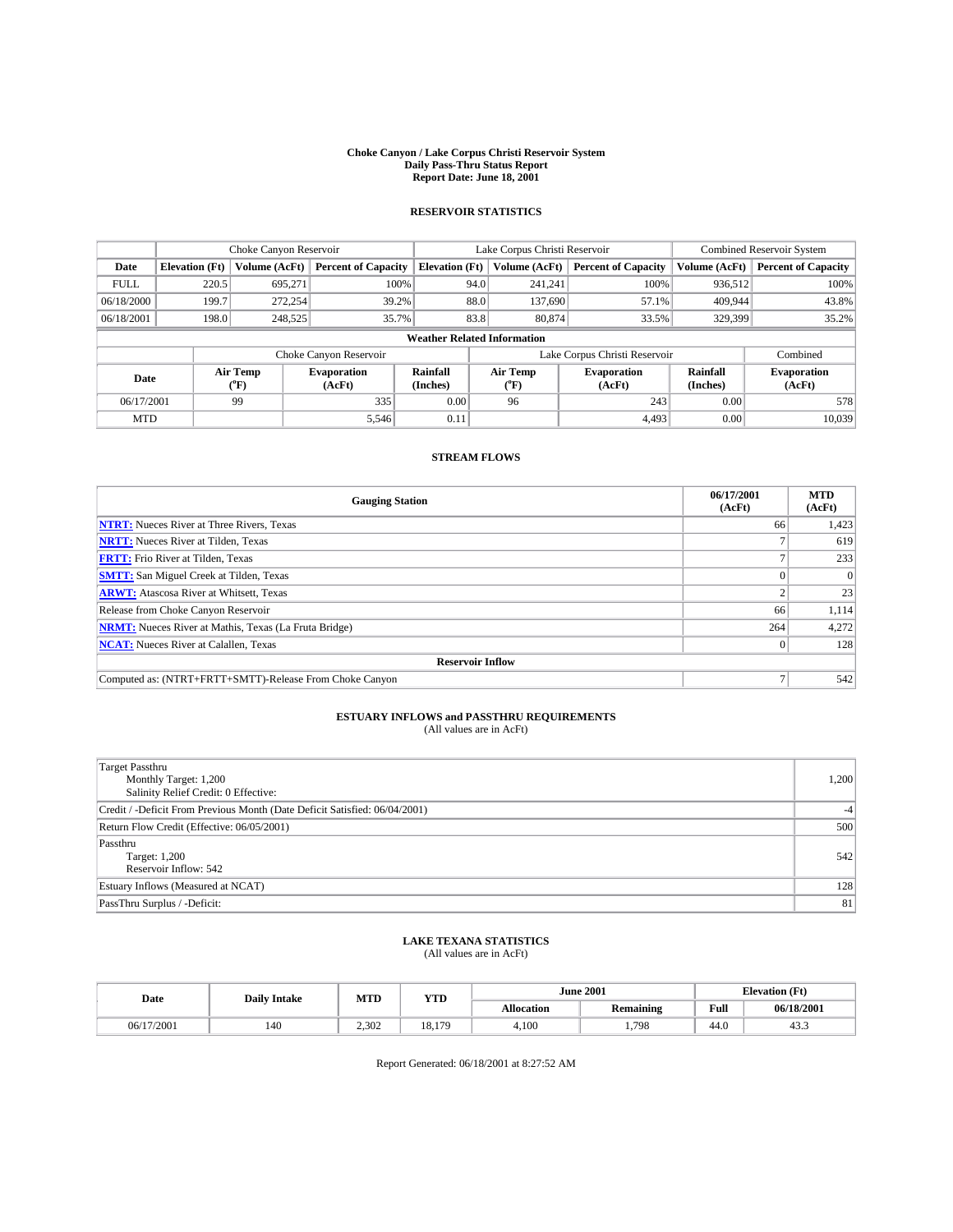#### **Choke Canyon / Lake Corpus Christi Reservoir System Daily Pass-Thru Status Report Report Date: June 19, 2001**

## **RESERVOIR STATISTICS**

|                                    | Choke Canyon Reservoir |                      |                              |                       | Lake Corpus Christi Reservoir |                  |                              |                      | <b>Combined Reservoir System</b> |  |  |
|------------------------------------|------------------------|----------------------|------------------------------|-----------------------|-------------------------------|------------------|------------------------------|----------------------|----------------------------------|--|--|
| Date                               | <b>Elevation</b> (Ft)  | <b>Volume (AcFt)</b> | <b>Percent of Capacity</b>   | <b>Elevation (Ft)</b> |                               | Volume (AcFt)    | <b>Percent of Capacity</b>   | Volume (AcFt)        | <b>Percent of Capacity</b>       |  |  |
| <b>FULL</b>                        | 220.5                  | 695,271              | 100%                         |                       | 94.0                          | 241,241          | 100%                         | 936,512              | 100%                             |  |  |
| 06/19/2000                         | 199.8                  | 274,048              | 39.4%                        |                       | 88.1                          | 137.997          | 57.2%                        | 412,045              | 44.0%                            |  |  |
| 06/19/2001                         | 198.0                  | 247,965              | 35.7%                        |                       | 83.8                          | 80,326           | 33.3%                        | 328,291              | 35.1%                            |  |  |
| <b>Weather Related Information</b> |                        |                      |                              |                       |                               |                  |                              |                      |                                  |  |  |
|                                    |                        |                      | Choke Canyon Reservoir       |                       | Lake Corpus Christi Reservoir |                  |                              |                      | Combined                         |  |  |
| Date                               |                        | Air Temp<br>(°F)     | <b>Evaporation</b><br>(AcFt) | Rainfall<br>(Inches)  |                               | Air Temp<br>("F) | <b>Evaporation</b><br>(AcFt) | Rainfall<br>(Inches) | <b>Evaporation</b><br>(AcFt)     |  |  |
| 06/18/2001                         |                        | 97                   | 367                          | 0.00                  |                               | 95               | 236                          | 0.00                 | 603                              |  |  |
| <b>MTD</b>                         |                        |                      | 5,913                        | 0.11                  |                               |                  | 4,729                        | 0.00                 | 10,642                           |  |  |

### **STREAM FLOWS**

| <b>Gauging Station</b>                                       | 06/18/2001<br>(AcFt) | <b>MTD</b><br>(AcFt) |  |  |  |  |  |
|--------------------------------------------------------------|----------------------|----------------------|--|--|--|--|--|
| <b>NTRT:</b> Nueces River at Three Rivers, Texas             | 64                   | 1,487                |  |  |  |  |  |
| <b>NRTT:</b> Nueces River at Tilden, Texas                   |                      | 624                  |  |  |  |  |  |
| <b>FRTT:</b> Frio River at Tilden, Texas                     |                      | 236                  |  |  |  |  |  |
| <b>SMTT:</b> San Miguel Creek at Tilden, Texas               |                      | $\Omega$             |  |  |  |  |  |
| <b>ARWT:</b> Atascosa River at Whitsett, Texas               |                      | 25                   |  |  |  |  |  |
| Release from Choke Canyon Reservoir                          | 66                   | 1,179                |  |  |  |  |  |
| <b>NRMT:</b> Nueces River at Mathis, Texas (La Fruta Bridge) | 278                  | 4,550                |  |  |  |  |  |
| <b>NCAT:</b> Nueces River at Calallen, Texas                 | $\mathbf{0}$         | 128                  |  |  |  |  |  |
| <b>Reservoir Inflow</b>                                      |                      |                      |  |  |  |  |  |
| Computed as: NRTT+FRTT+SMTT+ARWT                             | 11                   | 553                  |  |  |  |  |  |

## **ESTUARY INFLOWS and PASSTHRU REQUIREMENTS**<br>(All values are in AcFt)

| <b>Target Passthru</b><br>Monthly Target: 1,200<br>Salinity Relief Credit: 0 Effective: | 1,200 |
|-----------------------------------------------------------------------------------------|-------|
| Credit / -Deficit From Previous Month (Date Deficit Satisfied: 06/04/2001)              |       |
| Return Flow Credit (Effective: 06/05/2001)                                              | 500   |
| Passthru<br><b>Target: 1,200</b><br>Reservoir Inflow: 553                               | 553   |
| Estuary Inflows (Measured at NCAT)                                                      | 128   |
| PassThru Surplus / -Deficit:                                                            | 71    |

## **LAKE TEXANA STATISTICS** (All values are in AcFt)

| Date       | <b>Daily Intake</b> | MTD   | YTD    |                   | <b>June 2001</b> | <b>Elevation</b> (Ft) |            |
|------------|---------------------|-------|--------|-------------------|------------------|-----------------------|------------|
|            |                     |       |        | <b>Allocation</b> | Remaining        | Full                  | 06/19/2001 |
| 06/18/2001 | 140                 | 2.442 | 18.319 | 4.100             | .658             | 44.0                  | 43.2       |

Report Generated: 06/19/2001 at 8:00:16 AM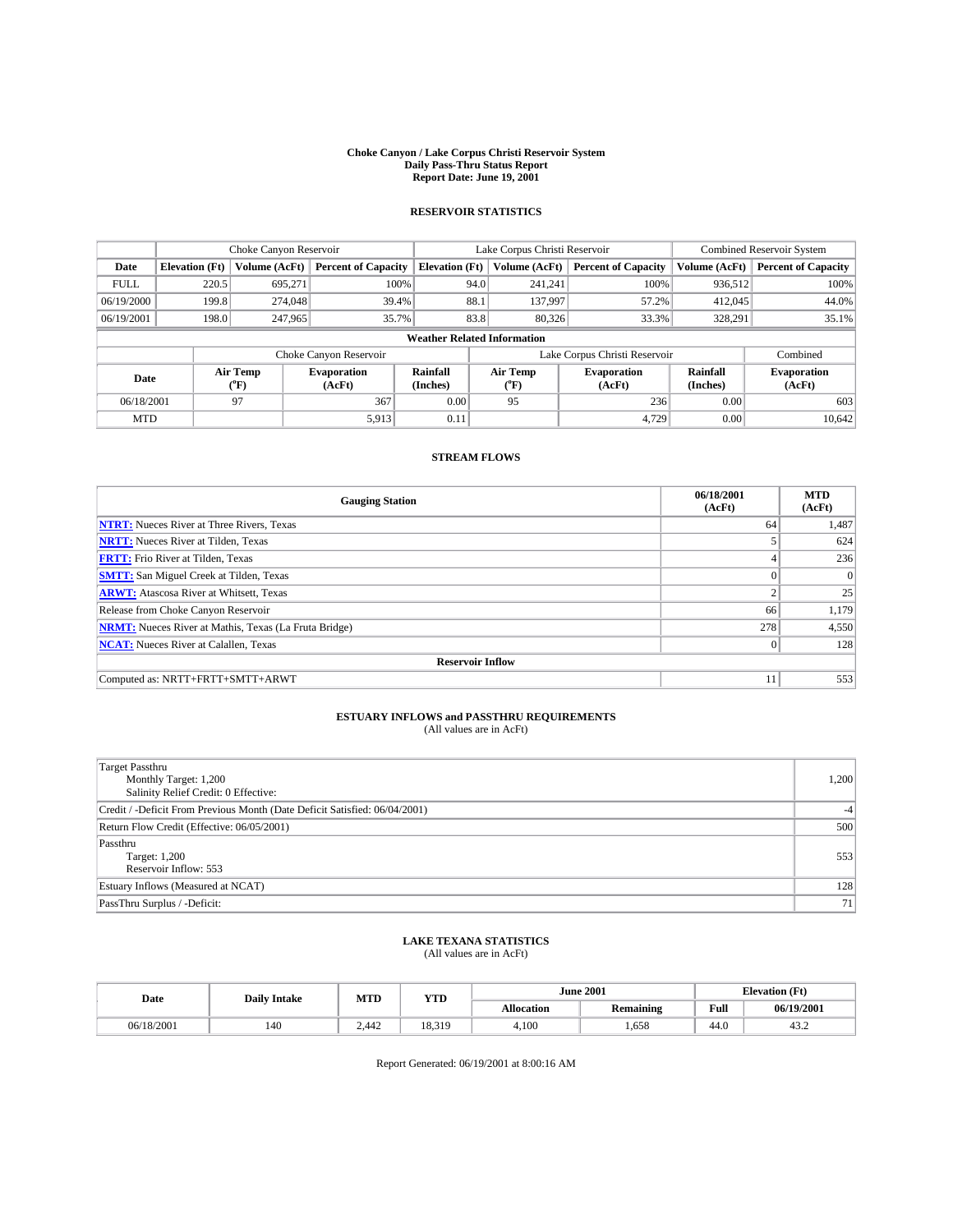#### **Choke Canyon / Lake Corpus Christi Reservoir System Daily Pass-Thru Status Report Report Date: June 20, 2001**

## **RESERVOIR STATISTICS**

|                                    | Choke Canyon Reservoir |                      |                              |                       | Lake Corpus Christi Reservoir |         |                              |                             | Combined Reservoir System    |  |  |
|------------------------------------|------------------------|----------------------|------------------------------|-----------------------|-------------------------------|---------|------------------------------|-----------------------------|------------------------------|--|--|
| Date                               | <b>Elevation</b> (Ft)  | <b>Volume (AcFt)</b> | <b>Percent of Capacity</b>   | <b>Elevation</b> (Ft) | Volume (AcFt)                 |         | <b>Percent of Capacity</b>   | Volume (AcFt)               | <b>Percent of Capacity</b>   |  |  |
| <b>FULL</b>                        | 220.5                  | 695.271              | 100%                         | 94.0                  |                               | 241.241 | 100%                         | 936,512                     | 100%                         |  |  |
| 06/20/2000                         | 199.8                  | 273,449              | 39.3%                        | 88.0                  |                               | 137.231 | 56.9%                        | 410,680                     | 43.9%                        |  |  |
| 06/20/2001                         | 198.0                  | 247,545              | 35.6%                        | 83.7                  |                               | 79,782  | 33.1%                        | 327,327                     | 35.0%                        |  |  |
| <b>Weather Related Information</b> |                        |                      |                              |                       |                               |         |                              |                             |                              |  |  |
|                                    |                        |                      | Choke Canyon Reservoir       |                       | Lake Corpus Christi Reservoir |         |                              |                             | Combined                     |  |  |
| Date                               |                        | Air Temp<br>("F)     | <b>Evaporation</b><br>(AcFt) | Rainfall<br>(Inches)  | Air Temp<br>("F)              |         | <b>Evaporation</b><br>(AcFt) | <b>Rainfall</b><br>(Inches) | <b>Evaporation</b><br>(AcFt) |  |  |
| 06/19/2001                         |                        | 98                   | 342                          | 0.00                  | 95                            |         | 291                          | 0.00                        | 633                          |  |  |
| <b>MTD</b>                         |                        |                      | 6,255                        | 0.11                  |                               |         | 5,020                        | 0.00                        | 11.275                       |  |  |

### **STREAM FLOWS**

| <b>Gauging Station</b>                                       | 06/19/2001<br>(AcFt) | <b>MTD</b><br>(AcFt) |  |  |  |  |  |
|--------------------------------------------------------------|----------------------|----------------------|--|--|--|--|--|
| <b>NTRT:</b> Nueces River at Three Rivers, Texas             | 64                   | 1,550                |  |  |  |  |  |
| <b>NRTT:</b> Nueces River at Tilden, Texas                   |                      | 627                  |  |  |  |  |  |
| <b>FRTT:</b> Frio River at Tilden, Texas                     |                      | 239                  |  |  |  |  |  |
| <b>SMTT:</b> San Miguel Creek at Tilden, Texas               |                      | $\Omega$             |  |  |  |  |  |
| <b>ARWT:</b> Atascosa River at Whitsett, Texas               | ◠                    | 27                   |  |  |  |  |  |
| Release from Choke Canyon Reservoir                          | 66                   | 1,245                |  |  |  |  |  |
| <b>NRMT:</b> Nueces River at Mathis, Texas (La Fruta Bridge) | 288                  | 4,837                |  |  |  |  |  |
| <b>NCAT:</b> Nueces River at Calallen, Texas                 | $\Omega$             | 128                  |  |  |  |  |  |
| <b>Reservoir Inflow</b>                                      |                      |                      |  |  |  |  |  |
| Computed as: NRTT+FRTT+SMTT+ARWT                             | 8                    | 561                  |  |  |  |  |  |

## **ESTUARY INFLOWS and PASSTHRU REQUIREMENTS**<br>(All values are in AcFt)

| <b>Target Passthru</b><br>Monthly Target: 1,200<br>Salinity Relief Credit: 0 Effective: | 1,200 |
|-----------------------------------------------------------------------------------------|-------|
| Credit / -Deficit From Previous Month (Date Deficit Satisfied: 06/04/2001)              | $-4$  |
| Return Flow Credit (Effective: 06/05/2001)                                              | 500   |
| Passthru<br><b>Target: 1,200</b><br>Reservoir Inflow: 561                               | 561   |
| Estuary Inflows (Measured at NCAT)                                                      | 128   |
| PassThru Surplus / -Deficit:                                                            | 63    |

## **LAKE TEXANA STATISTICS** (All values are in AcFt)

| Date       | <b>Daily Intake</b> | MTD   | YTD    |                   | <b>June 2001</b> | <b>Elevation</b> (Ft) |            |
|------------|---------------------|-------|--------|-------------------|------------------|-----------------------|------------|
|            |                     |       |        | <b>Allocation</b> | <b>Remaining</b> | Full                  | 06/20/2001 |
| 06/19/2001 | $-$                 | 2,614 | 18.491 | 4.100             | ,486             | 44.0                  | 43.1       |

Report Generated: 06/20/2001 at 8:30:01 AM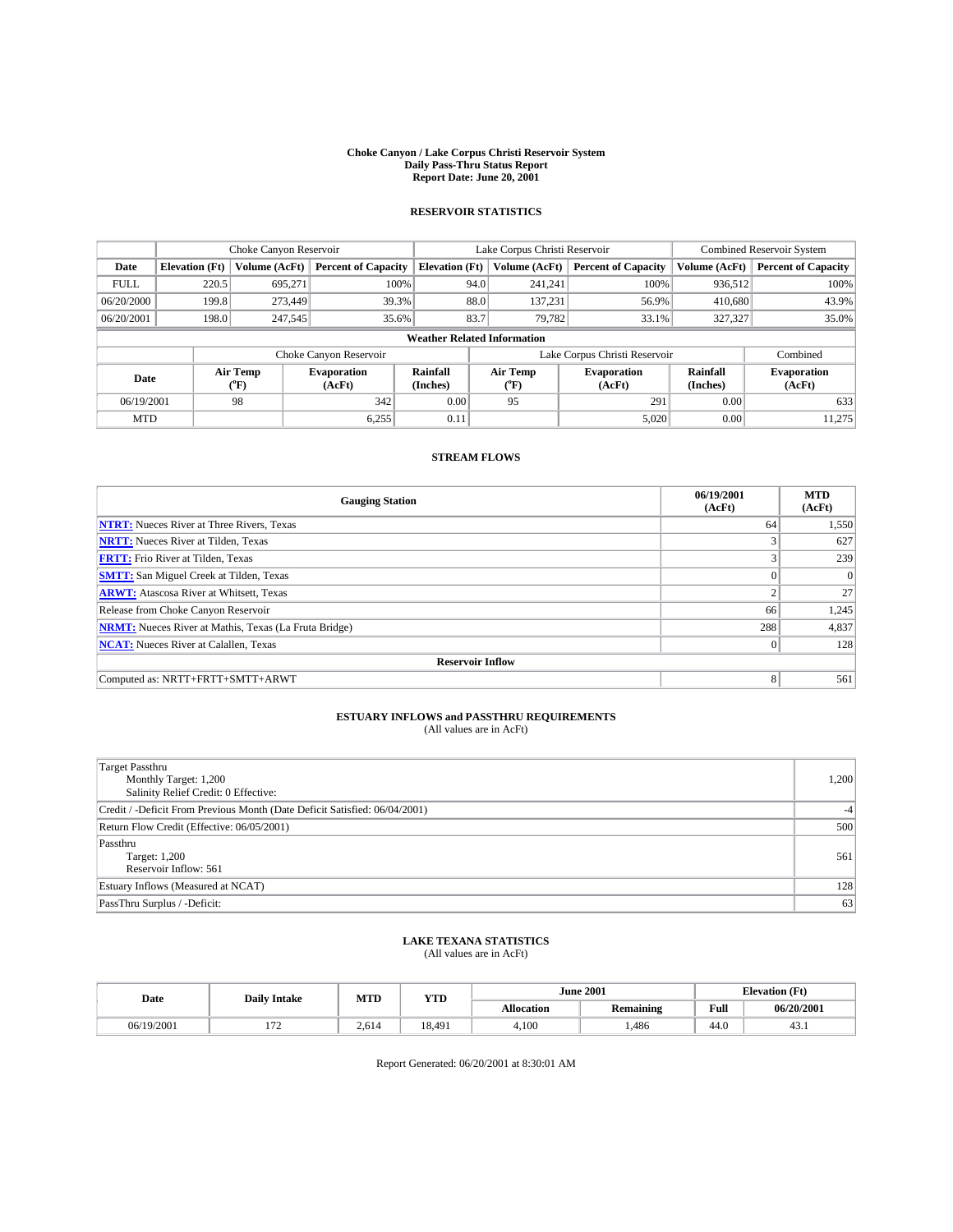#### **Choke Canyon / Lake Corpus Christi Reservoir System Daily Pass-Thru Status Report Report Date: June 21, 2001**

## **RESERVOIR STATISTICS**

|                                    | Choke Canyon Reservoir |                  | Lake Corpus Christi Reservoir |                       |                               |               | <b>Combined Reservoir System</b> |                      |                              |
|------------------------------------|------------------------|------------------|-------------------------------|-----------------------|-------------------------------|---------------|----------------------------------|----------------------|------------------------------|
| Date                               | <b>Elevation</b> (Ft)  | Volume (AcFt)    | <b>Percent of Capacity</b>    | <b>Elevation (Ft)</b> |                               | Volume (AcFt) | <b>Percent of Capacity</b>       | Volume (AcFt)        | <b>Percent of Capacity</b>   |
| <b>FULL</b>                        | 220.5                  | 695.271          | 100%                          | 94.0                  |                               | 241.241       | 100%                             | 936,512              | 100%                         |
| 06/21/2000                         | 200.0                  | 277,659          | 39.9%                         | 87.9                  |                               | 135,398       | 56.1%                            | 413,057              | 44.1%                        |
| 06/21/2001                         | 197.9                  | 247,126          | 35.5%                         | 83.7                  |                               | 79,456        | 32.9%                            | 326,582              | 34.9%                        |
| <b>Weather Related Information</b> |                        |                  |                               |                       |                               |               |                                  |                      |                              |
|                                    |                        |                  | Choke Canyon Reservoir        |                       | Lake Corpus Christi Reservoir |               |                                  |                      | Combined                     |
| Date                               |                        | Air Temp<br>(°F) | <b>Evaporation</b><br>(AcFt)  | Rainfall<br>(Inches)  | Air Temp<br>("F)              |               | <b>Evaporation</b><br>(AcFt)     | Rainfall<br>(Inches) | <b>Evaporation</b><br>(AcFt) |
| 06/20/2001                         |                        | 99               | 366                           | 0.00                  | 93                            |               | 246                              | 0.00                 | 612                          |
| <b>MTD</b>                         |                        |                  | 6,621                         | 0.11                  |                               |               | 5,266                            | 0.00                 | 11,887                       |

### **STREAM FLOWS**

| <b>Gauging Station</b>                                       | 06/20/2001<br>(AcFt) | <b>MTD</b><br>(AcFt) |  |  |  |  |
|--------------------------------------------------------------|----------------------|----------------------|--|--|--|--|
| <b>NTRT:</b> Nueces River at Three Rivers, Texas             | 64                   | 1,614                |  |  |  |  |
| <b>NRTT:</b> Nueces River at Tilden, Texas                   |                      | 627                  |  |  |  |  |
| <b>FRTT:</b> Frio River at Tilden, Texas                     |                      | 241                  |  |  |  |  |
| <b>SMTT:</b> San Miguel Creek at Tilden, Texas               |                      | $\Omega$             |  |  |  |  |
| <b>ARWT:</b> Atascosa River at Whitsett, Texas               |                      | 28                   |  |  |  |  |
| Release from Choke Canyon Reservoir                          | 66                   | 1,310                |  |  |  |  |
| <b>NRMT:</b> Nueces River at Mathis, Texas (La Fruta Bridge) | 331                  | 5,169                |  |  |  |  |
| <b>NCAT:</b> Nueces River at Calallen, Texas                 | $\Omega$             | 128                  |  |  |  |  |
| <b>Reservoir Inflow</b>                                      |                      |                      |  |  |  |  |
| Computed as: NRTT+FRTT+SMTT+ARWT                             | 4                    | 564                  |  |  |  |  |

## **ESTUARY INFLOWS and PASSTHRU REQUIREMENTS**<br>(All values are in AcFt)

| <b>Target Passthru</b><br>Monthly Target: 1,200<br>Salinity Relief Credit: 0 Effective: | 1,200 |
|-----------------------------------------------------------------------------------------|-------|
| Credit / -Deficit From Previous Month (Date Deficit Satisfied: 06/04/2001)              |       |
| Return Flow Credit (Effective: 06/05/2001)                                              | 500   |
| Passthru<br><b>Target: 1,200</b><br>Reservoir Inflow: 564                               | 564   |
| Estuary Inflows (Measured at NCAT)                                                      | 128   |
| PassThru Surplus / -Deficit:                                                            | 59    |

## **LAKE TEXANA STATISTICS** (All values are in AcFt)

| Date       | <b>Daily Intake</b>      | MTD   | YTD    |                   | <b>June 2001</b> |      | <b>Elevation</b> (Ft) |
|------------|--------------------------|-------|--------|-------------------|------------------|------|-----------------------|
|            |                          |       |        | <b>Allocation</b> | Remaining        | Full | 06/21/2001            |
| 06/20/2001 | $\overline{\phantom{a}}$ | 2,785 | 18.662 | 4,100             | 215<br>سلاسدا    | 44.0 | 43.1                  |

Report Generated: 06/21/2001 at 7:56:01 AM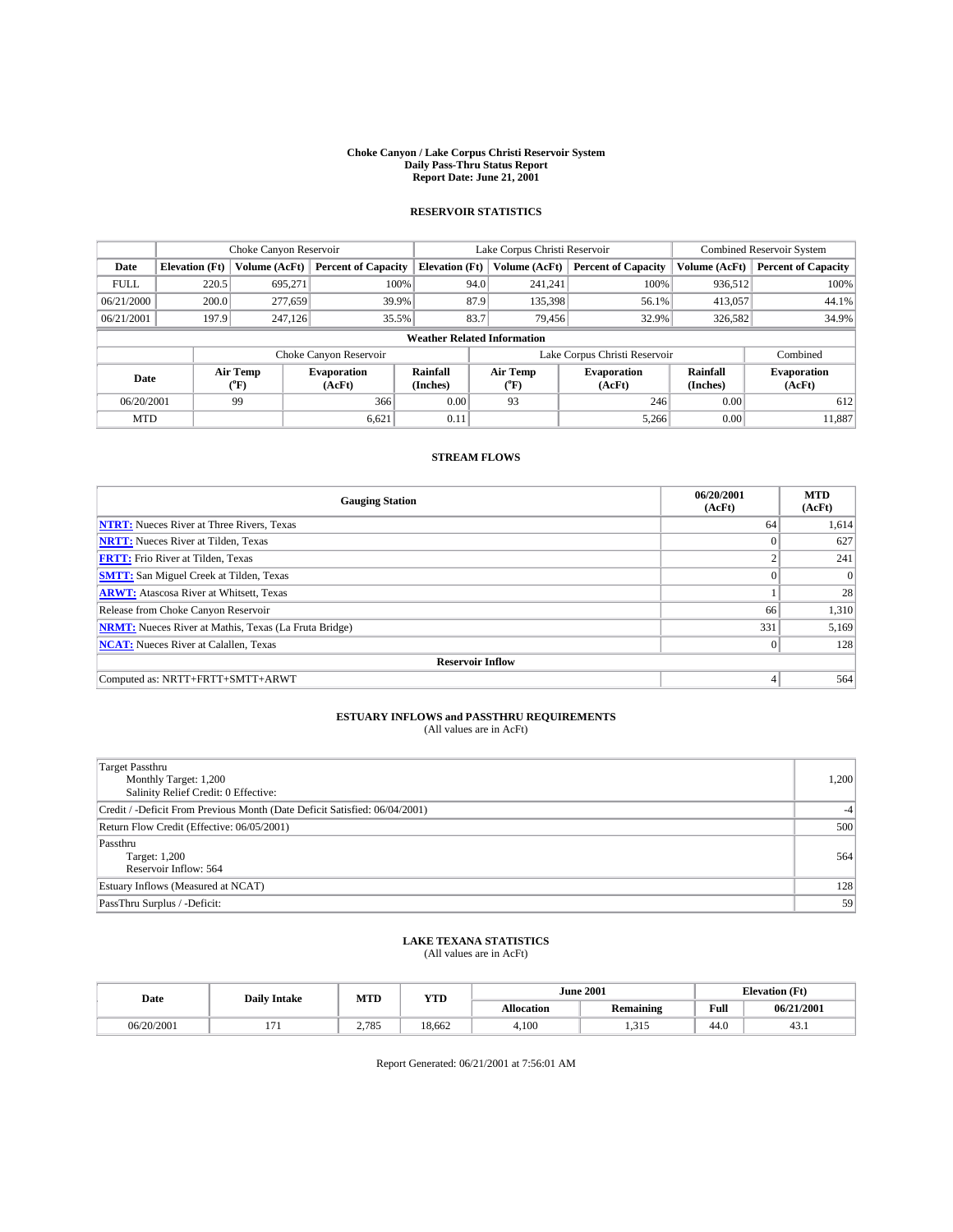#### **Choke Canyon / Lake Corpus Christi Reservoir System Daily Pass-Thru Status Report Report Date: June 22, 2001**

## **RESERVOIR STATISTICS**

|                                    | Choke Canyon Reservoir |                      | Lake Corpus Christi Reservoir |                       |                               |                           | Combined Reservoir System    |                             |                              |
|------------------------------------|------------------------|----------------------|-------------------------------|-----------------------|-------------------------------|---------------------------|------------------------------|-----------------------------|------------------------------|
| Date                               | <b>Elevation</b> (Ft)  | <b>Volume (AcFt)</b> | <b>Percent of Capacity</b>    | <b>Elevation</b> (Ft) |                               | Volume (AcFt)             | <b>Percent of Capacity</b>   | Volume (AcFt)               | <b>Percent of Capacity</b>   |
| <b>FULL</b>                        | 220.5                  | 695.271              | 100%                          |                       | 94.0                          | 241,241                   | 100%                         | 936,512                     | 100%                         |
| 06/22/2000                         | 200.0                  | 277,206              | 39.9%                         |                       | 87.9                          | 134.941                   | 55.9%                        | 412.147                     | 44.0%                        |
| 06/22/2001                         | 197.9                  | 246,707              | 35.5%                         |                       | 83.7                          | 79,132                    | 32.8%                        | 325,839                     | 34.8%                        |
| <b>Weather Related Information</b> |                        |                      |                               |                       |                               |                           |                              |                             |                              |
|                                    |                        |                      | Choke Canyon Reservoir        |                       | Lake Corpus Christi Reservoir |                           |                              |                             | Combined                     |
| Date                               |                        | Air Temp<br>("F)     | <b>Evaporation</b><br>(AcFt)  | Rainfall<br>(Inches)  |                               | Air Temp<br>$^{\circ}$ F) | <b>Evaporation</b><br>(AcFt) | <b>Rainfall</b><br>(Inches) | <b>Evaporation</b><br>(AcFt) |
| 06/21/2001                         |                        | 101                  | 325                           | 0.00                  |                               | 97                        | 352                          | 0.48                        | 677                          |
| <b>MTD</b>                         |                        |                      | 6.946                         | 0.11                  |                               |                           | 5,618                        | 0.48                        | 12.564                       |

### **STREAM FLOWS**

| <b>Gauging Station</b>                                       | 06/21/2001<br>(AcFt) | <b>MTD</b><br>(AcFt) |
|--------------------------------------------------------------|----------------------|----------------------|
| <b>NTRT:</b> Nueces River at Three Rivers, Texas             | 64                   | 1,677                |
| <b>NRTT:</b> Nueces River at Tilden, Texas                   |                      | 627                  |
| <b>FRTT:</b> Frio River at Tilden, Texas                     |                      | 243                  |
| <b>SMTT:</b> San Miguel Creek at Tilden, Texas               |                      | $\Omega$             |
| <b>ARWT:</b> Atascosa River at Whitsett, Texas               |                      | 29                   |
| Release from Choke Canyon Reservoir                          | 66                   | 1,376                |
| <b>NRMT:</b> Nueces River at Mathis, Texas (La Fruta Bridge) | 375                  | 5,544                |
| <b>NCAT:</b> Nueces River at Calallen, Texas                 | $\Omega$             | 128                  |
| <b>Reservoir Inflow</b>                                      |                      |                      |
| Computed as: NRTT+FRTT+SMTT+ARWT                             |                      | 566                  |

## **ESTUARY INFLOWS and PASSTHRU REQUIREMENTS**<br>(All values are in AcFt)

| <b>Target Passthru</b><br>Monthly Target: 1,200<br>Salinity Relief Credit: 0 Effective: | 1,200 |
|-----------------------------------------------------------------------------------------|-------|
| Credit / -Deficit From Previous Month (Date Deficit Satisfied: 06/04/2001)              | $-4$  |
| Return Flow Credit (Effective: 06/05/2001)                                              | 500   |
| Passthru<br><b>Target: 1,200</b><br>Reservoir Inflow: 566                               | 566   |
| Estuary Inflows (Measured at NCAT)                                                      | 128   |
| PassThru Surplus / -Deficit:                                                            | 57    |

## **LAKE TEXANA STATISTICS** (All values are in AcFt)

| Date       | <b>Daily Intake</b> | MTD   | <b>YTD</b> |                   | <b>June 2001</b> |      | <b>Elevation</b> (Ft) |
|------------|---------------------|-------|------------|-------------------|------------------|------|-----------------------|
|            |                     |       |            | <b>Allocation</b> | Remaining        | Full | 06/22/2001            |
| 06/21/2001 | 150                 | 2.935 | 18.812     | 4,100             | ,165             | 44.0 | 43.0                  |

Report Generated: 06/22/2001 at 8:20:50 AM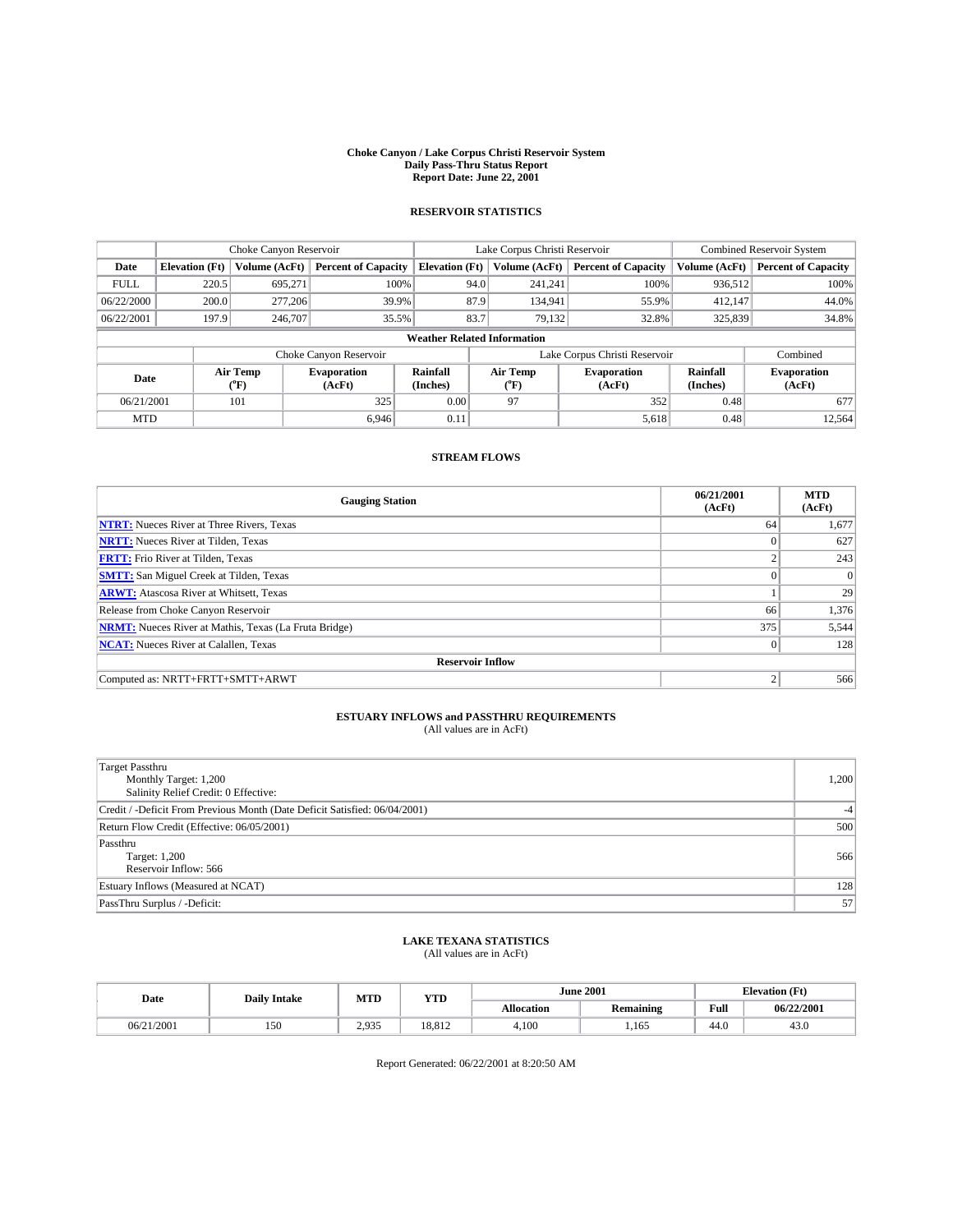#### **Choke Canyon / Lake Corpus Christi Reservoir System Daily Pass-Thru Status Report Report Date: June 23, 2001**

## **RESERVOIR STATISTICS**

|                                    | Choke Canyon Reservoir |                  | Lake Corpus Christi Reservoir |                       |                               |                  | <b>Combined Reservoir System</b> |                      |                              |
|------------------------------------|------------------------|------------------|-------------------------------|-----------------------|-------------------------------|------------------|----------------------------------|----------------------|------------------------------|
| Date                               | <b>Elevation</b> (Ft)  | Volume (AcFt)    | <b>Percent of Capacity</b>    | <b>Elevation (Ft)</b> |                               | Volume (AcFt)    | <b>Percent of Capacity</b>       | Volume (AcFt)        | <b>Percent of Capacity</b>   |
| <b>FULL</b>                        | 220.5                  | 695.271          | 100%                          |                       | 94.0                          | 241.241          | 100%                             | 936,512              | 100%                         |
| 06/23/2000                         | 200.0                  | 277,055          | 39.8%                         |                       | 87.8                          | 133,879          | 55.5%                            | 410.934              | 43.9%                        |
| 06/23/2001                         | 197.9                  | 246,428          | 35.4%                         |                       | 83.6                          | 78,595           | 32.6%                            | 325,023              | 34.7%                        |
| <b>Weather Related Information</b> |                        |                  |                               |                       |                               |                  |                                  |                      |                              |
|                                    |                        |                  | Choke Canyon Reservoir        |                       | Lake Corpus Christi Reservoir |                  |                                  |                      | Combined                     |
| Date                               |                        | Air Temp<br>(°F) | <b>Evaporation</b><br>(AcFt)  | Rainfall<br>(Inches)  |                               | Air Temp<br>("F) | <b>Evaporation</b><br>(AcFt)     | Rainfall<br>(Inches) | <b>Evaporation</b><br>(AcFt) |
| 06/22/2001                         |                        | 101              | 382                           | 0.00                  |                               | 97               | 137                              | 0.00                 | 519                          |
| <b>MTD</b>                         |                        |                  | 7,328                         | 0.11                  |                               |                  | 5,755                            | 0.48                 | 13,083                       |

### **STREAM FLOWS**

| <b>Gauging Station</b>                                       | 06/22/2001<br>(AcFt) | <b>MTD</b><br>(AcFt) |  |  |  |  |
|--------------------------------------------------------------|----------------------|----------------------|--|--|--|--|
| <b>NTRT:</b> Nueces River at Three Rivers, Texas             | 64                   | 1,741                |  |  |  |  |
| <b>NRTT:</b> Nueces River at Tilden, Texas                   |                      | 627                  |  |  |  |  |
| <b>FRTT:</b> Frio River at Tilden, Texas                     |                      | 244                  |  |  |  |  |
| <b>SMTT:</b> San Miguel Creek at Tilden, Texas               |                      | $\Omega$             |  |  |  |  |
| <b>ARWT:</b> Atascosa River at Whitsett, Texas               |                      | 29                   |  |  |  |  |
| Release from Choke Canyon Reservoir                          | 66                   | 1,441                |  |  |  |  |
| <b>NRMT:</b> Nueces River at Mathis, Texas (La Fruta Bridge) | 304                  | 5,848                |  |  |  |  |
| <b>NCAT:</b> Nueces River at Calallen, Texas                 | $\Omega$             | 128                  |  |  |  |  |
| <b>Reservoir Inflow</b>                                      |                      |                      |  |  |  |  |
| Computed as: NRTT+FRTT+SMTT+ARWT                             |                      | 568                  |  |  |  |  |

## **ESTUARY INFLOWS and PASSTHRU REQUIREMENTS**<br>(All values are in AcFt)

| <b>Target Passthru</b><br>Monthly Target: 1,200<br>Salinity Relief Credit: 0 Effective: | 1,200 |
|-----------------------------------------------------------------------------------------|-------|
| Credit / -Deficit From Previous Month (Date Deficit Satisfied: 06/04/2001)              | $-4$  |
| Return Flow Credit (Effective: 06/05/2001)                                              | 500   |
| Passthru<br><b>Target: 1,200</b><br>Reservoir Inflow: 568                               | 568   |
| Estuary Inflows (Measured at NCAT)                                                      | 128   |
| PassThru Surplus / -Deficit:                                                            | 56    |

## **LAKE TEXANA STATISTICS** (All values are in AcFt)

| Date       | <b>Daily Intake</b> | MTD   | YTD    |                   | <b>June 2001</b> |      | <b>Elevation</b> (Ft) |
|------------|---------------------|-------|--------|-------------------|------------------|------|-----------------------|
|            |                     |       |        | <b>Allocation</b> | Remaining        | Full | 06/23/2001            |
| 06/22/2001 | 141                 | 3,076 | 18.953 | 4,100             | .024             | 44.0 | 43.0                  |

Report Generated: 06/23/2001 at 7:59:52 AM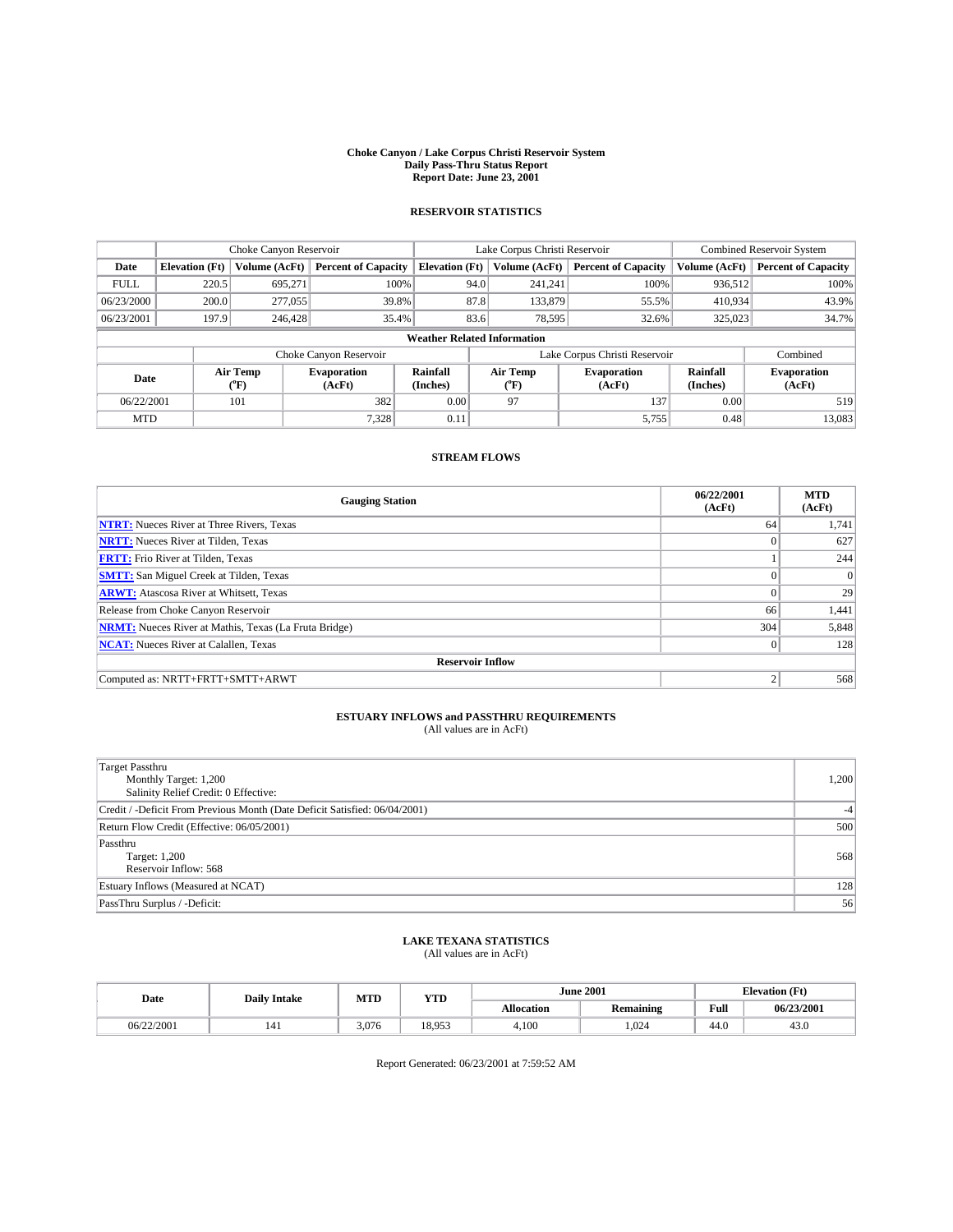#### **Choke Canyon / Lake Corpus Christi Reservoir System Daily Pass-Thru Status Report Report Date: June 24, 2001**

## **RESERVOIR STATISTICS**

|             | Choke Canyon Reservoir             |                      |                              |                       | Lake Corpus Christi Reservoir |                  |                              |                      | <b>Combined Reservoir System</b> |  |
|-------------|------------------------------------|----------------------|------------------------------|-----------------------|-------------------------------|------------------|------------------------------|----------------------|----------------------------------|--|
| Date        | <b>Elevation</b> (Ft)              | <b>Volume (AcFt)</b> | <b>Percent of Capacity</b>   | <b>Elevation (Ft)</b> |                               | Volume (AcFt)    | <b>Percent of Capacity</b>   | Volume (AcFt)        | <b>Percent of Capacity</b>       |  |
| <b>FULL</b> | 220.5                              | 695.271              | 100%                         |                       | 94.0                          | 241.241          | 100%                         | 936,512              | 100%                             |  |
| 06/24/2000  | 200.0                              | 276,904              | 39.8%                        |                       | 87.7                          | 132,066          | 54.7%                        | 408,970              | 43.7%                            |  |
| 06/24/2001  | 197.8                              | 245,732              | 35.3%                        |                       | 83.6                          | 78,061           | 32.4%                        | 323,793              | 34.6%                            |  |
|             | <b>Weather Related Information</b> |                      |                              |                       |                               |                  |                              |                      |                                  |  |
|             |                                    |                      | Choke Canyon Reservoir       |                       | Lake Corpus Christi Reservoir |                  |                              | Combined             |                                  |  |
| Date        |                                    | Air Temp<br>(°F)     | <b>Evaporation</b><br>(AcFt) | Rainfall<br>(Inches)  |                               | Air Temp<br>("F) | <b>Evaporation</b><br>(AcFt) | Rainfall<br>(Inches) | <b>Evaporation</b><br>(AcFt)     |  |
| 06/23/2001  |                                    | 100                  | 340                          | 0.00                  |                               | 96               | 273                          | 0.00                 | 613                              |  |
| <b>MTD</b>  |                                    |                      | 7,668                        | 0.11                  |                               |                  | 6,028                        | 0.48                 | 13,696                           |  |

### **STREAM FLOWS**

| <b>Gauging Station</b>                                       | 06/23/2001<br>(AcFt) | <b>MTD</b><br>(AcFt) |
|--------------------------------------------------------------|----------------------|----------------------|
| <b>NTRT:</b> Nueces River at Three Rivers, Texas             | 64                   | 1,804                |
| <b>NRTT:</b> Nueces River at Tilden, Texas                   |                      | 627                  |
| <b>FRTT:</b> Frio River at Tilden, Texas                     |                      | 245                  |
| <b>SMTT:</b> San Miguel Creek at Tilden, Texas               |                      | $\Omega$             |
| <b>ARWT:</b> Atascosa River at Whitsett, Texas               | $\theta$             | 30                   |
| Release from Choke Canyon Reservoir                          | 66                   | 1,507                |
| <b>NRMT:</b> Nueces River at Mathis, Texas (La Fruta Bridge) | 228                  | 6,076                |
| <b>NCAT:</b> Nueces River at Calallen, Texas                 | $\Omega$             | 128                  |
| <b>Reservoir Inflow</b>                                      |                      |                      |
| Computed as: NRTT+FRTT+SMTT+ARWT                             |                      | 569                  |

## **ESTUARY INFLOWS and PASSTHRU REQUIREMENTS**<br>(All values are in AcFt)

| <b>Target Passthru</b><br>Monthly Target: 1,200<br>Salinity Relief Credit: 0 Effective: | 1,200 |
|-----------------------------------------------------------------------------------------|-------|
| Credit / -Deficit From Previous Month (Date Deficit Satisfied: 06/04/2001)              | $-4$  |
| Return Flow Credit (Effective: 06/05/2001)                                              | 500   |
| Passthru<br><b>Target: 1,200</b><br>Reservoir Inflow: 569                               | 569   |
| Estuary Inflows (Measured at NCAT)                                                      | 128   |
| PassThru Surplus / -Deficit:                                                            | 54    |

## **LAKE TEXANA STATISTICS** (All values are in AcFt)

| Date       | MTD<br>YTD<br><b>Daily Intake</b> |                   |        | <b>June 2001</b>  | <b>Elevation</b> (Ft) |      |            |
|------------|-----------------------------------|-------------------|--------|-------------------|-----------------------|------|------------|
|            |                                   |                   |        | <b>Allocation</b> | <b>Remaining</b>      | Full | 06/24/2001 |
| 06/23/2001 | 140                               | 2.217<br><u>.</u> | 19,094 | 4.100             | 883                   | 44.0 | 43.0       |

Report Generated: 06/24/2001 at 7:45:40 AM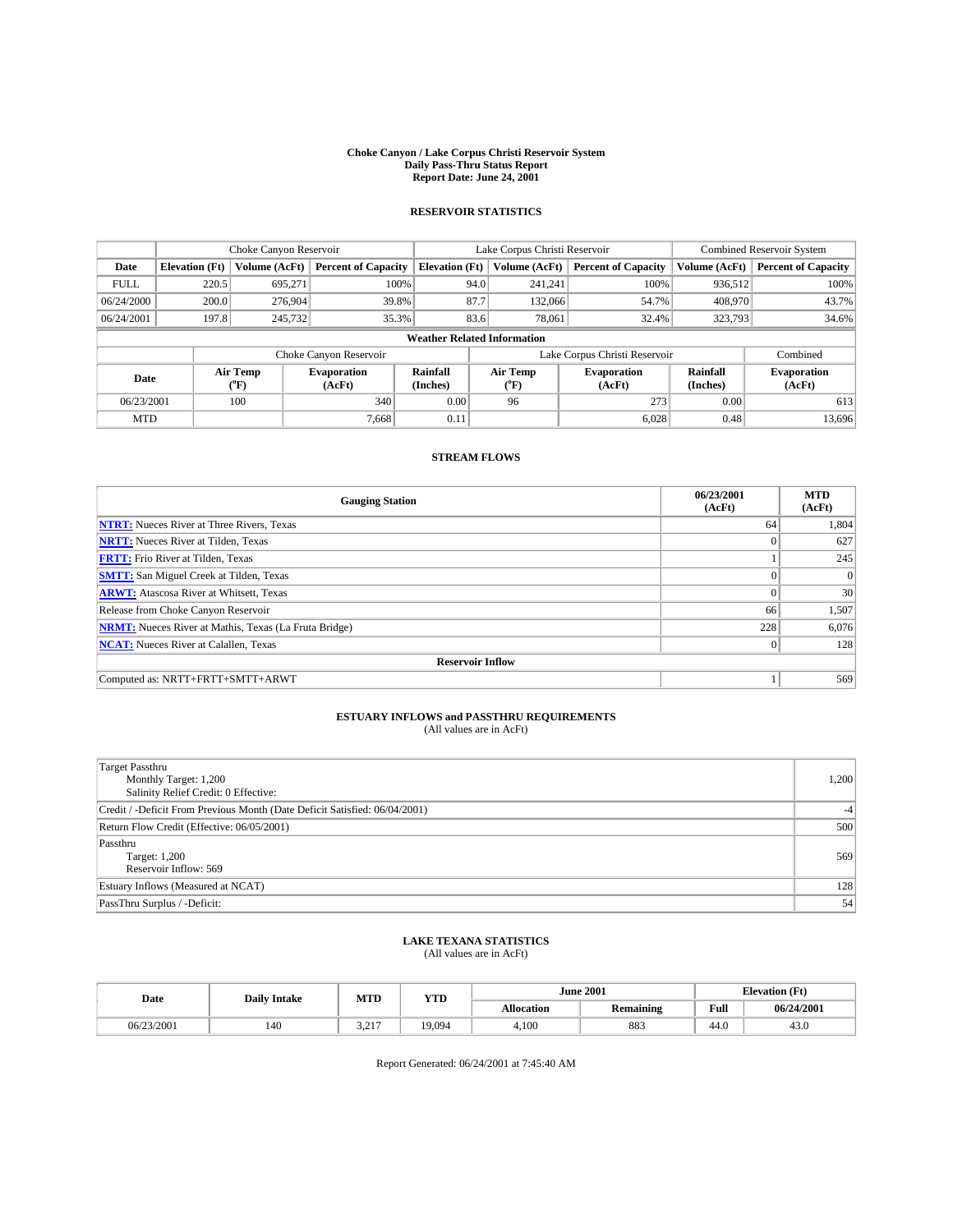#### **Choke Canyon / Lake Corpus Christi Reservoir System Daily Pass-Thru Status Report Report Date: June 25, 2001**

## **RESERVOIR STATISTICS**

|             | Choke Canyon Reservoir             |                      |                              |                       | Lake Corpus Christi Reservoir |         |                              |                             | Combined Reservoir System    |  |
|-------------|------------------------------------|----------------------|------------------------------|-----------------------|-------------------------------|---------|------------------------------|-----------------------------|------------------------------|--|
| Date        | <b>Elevation</b> (Ft)              | <b>Volume (AcFt)</b> | <b>Percent of Capacity</b>   | <b>Elevation</b> (Ft) | Volume (AcFt)                 |         | <b>Percent of Capacity</b>   | Volume (AcFt)               | <b>Percent of Capacity</b>   |  |
| <b>FULL</b> | 220.5                              | 695.271              | 100%                         | 94.0                  |                               | 241,241 | 100%                         | 936,512                     | 100%                         |  |
| 06/25/2000  | 200.0                              | 276,603              | 39.8%                        | 87.6                  |                               | 130,863 | 54.2%                        | 407.466                     | 43.5%                        |  |
| 06/25/2001  | 197.9                              | 246,011              | 35.4%                        | 83.5                  |                               | 77,635  | 32.2%                        | 323,646                     | 34.6%                        |  |
|             | <b>Weather Related Information</b> |                      |                              |                       |                               |         |                              |                             |                              |  |
|             |                                    |                      | Choke Canyon Reservoir       |                       | Lake Corpus Christi Reservoir |         |                              |                             | Combined                     |  |
| Date        |                                    | Air Temp<br>("F)     | <b>Evaporation</b><br>(AcFt) | Rainfall<br>(Inches)  | Air Temp<br>("F)              |         | <b>Evaporation</b><br>(AcFt) | <b>Rainfall</b><br>(Inches) | <b>Evaporation</b><br>(AcFt) |  |
| 06/24/2001  |                                    | 92                   | 114                          | 0.56                  | 94                            |         | 210                          | 0.00                        | 324                          |  |
| <b>MTD</b>  |                                    |                      | 7.782                        | 0.67                  |                               |         | 6,238                        | 0.48                        | 14,020                       |  |

### **STREAM FLOWS**

| <b>Gauging Station</b>                                       | 06/24/2001<br>(AcFt) | <b>MTD</b><br>(AcFt) |
|--------------------------------------------------------------|----------------------|----------------------|
| <b>NTRT:</b> Nueces River at Three Rivers, Texas             | 66                   | 1,870                |
| <b>NRTT:</b> Nueces River at Tilden, Texas                   |                      | 627                  |
| <b>FRTT:</b> Frio River at Tilden, Texas                     |                      | 245                  |
| <b>SMTT:</b> San Miguel Creek at Tilden, Texas               |                      | $\Omega$             |
| <b>ARWT:</b> Atascosa River at Whitsett, Texas               |                      | 31                   |
| Release from Choke Canyon Reservoir                          | 66                   | 1,572                |
| <b>NRMT:</b> Nueces River at Mathis, Texas (La Fruta Bridge) | 280                  | 6,356                |
| <b>NCAT:</b> Nueces River at Calallen, Texas                 |                      | 128                  |
| <b>Reservoir Inflow</b>                                      |                      |                      |
| Computed as: (NTRT+FRTT+SMTT)-Release From Choke Canyon      | 0                    | 569                  |

## **ESTUARY INFLOWS and PASSTHRU REQUIREMENTS**<br>(All values are in AcFt)

| <b>Target Passthru</b><br>Monthly Target: 1,200<br>Salinity Relief Credit: 0 Effective: | 1,200 |
|-----------------------------------------------------------------------------------------|-------|
| Credit / -Deficit From Previous Month (Date Deficit Satisfied: 06/04/2001)              | $-4$  |
| Return Flow Credit (Effective: 06/05/2001)                                              | 500   |
| Passthru<br><b>Target: 1,200</b><br>Reservoir Inflow: 569                               | 569   |
| Estuary Inflows (Measured at NCAT)                                                      | 128   |
| PassThru Surplus / -Deficit:                                                            | 54    |

## **LAKE TEXANA STATISTICS** (All values are in AcFt)

| Date       | <b>Daily Intake</b> | MTD   | YTD    |                   | <b>June 2001</b> | <b>Elevation</b> (Ft) |            |  |
|------------|---------------------|-------|--------|-------------------|------------------|-----------------------|------------|--|
|            |                     |       |        | <b>Allocation</b> | <b>Remaining</b> | Full                  | 06/25/2001 |  |
| 06/24/2001 | 140                 | 3,357 | 19.234 | 4,100             | 743              | 44.0                  | 43.U       |  |

Report Generated: 06/25/2001 at 8:18:02 AM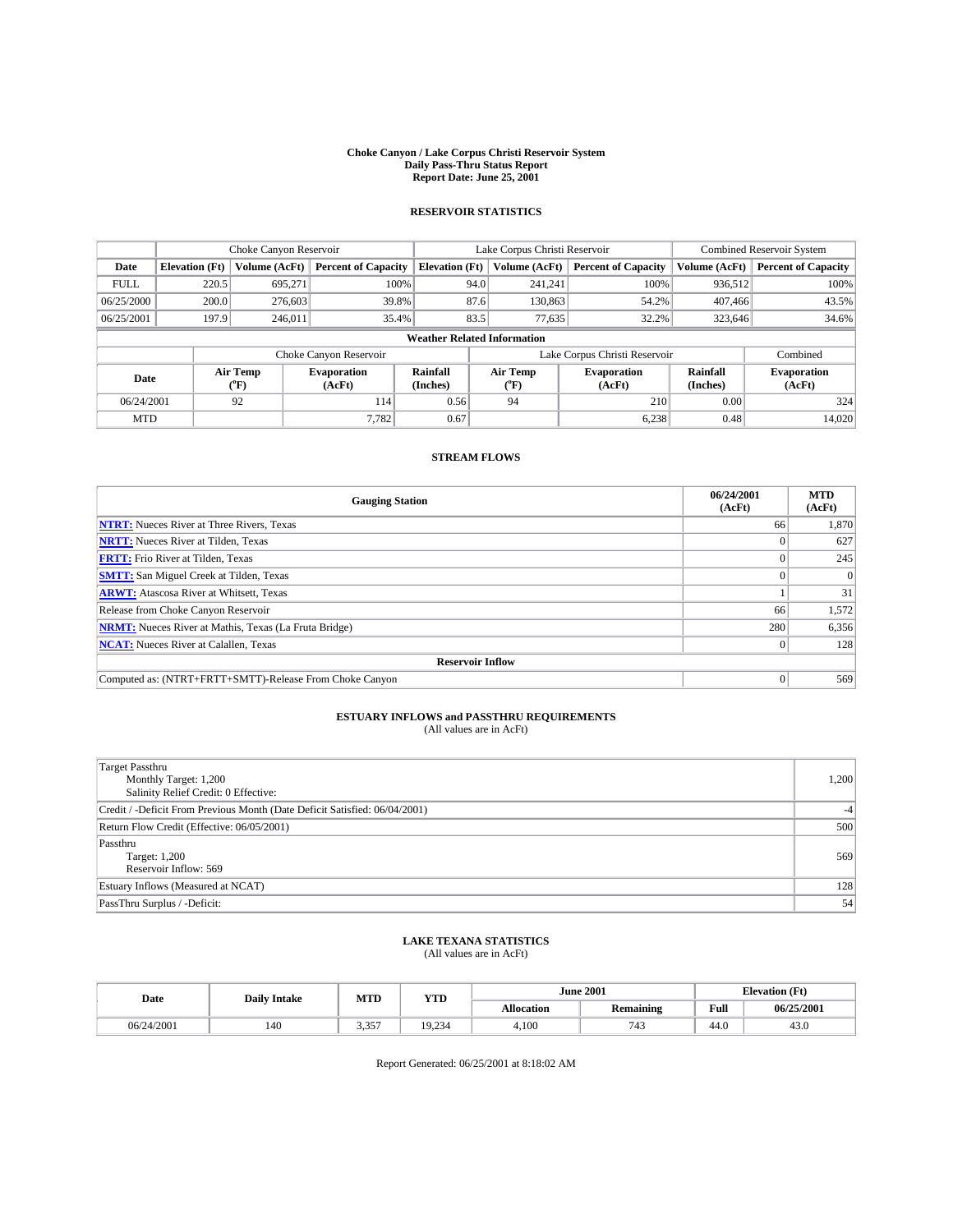#### **Choke Canyon / Lake Corpus Christi Reservoir System Daily Pass-Thru Status Report Report Date: June 26, 2001**

## **RESERVOIR STATISTICS**

|             | Choke Canyon Reservoir             |                           |                              |                       | Lake Corpus Christi Reservoir |                              |       |                             | Combined Reservoir System    |  |
|-------------|------------------------------------|---------------------------|------------------------------|-----------------------|-------------------------------|------------------------------|-------|-----------------------------|------------------------------|--|
| Date        | <b>Elevation</b> (Ft)              | <b>Volume (AcFt)</b>      | <b>Percent of Capacity</b>   | <b>Elevation (Ft)</b> | Volume (AcFt)                 | <b>Percent of Capacity</b>   |       | Volume (AcFt)               | <b>Percent of Capacity</b>   |  |
| <b>FULL</b> | 220.5                              | 695.271                   | 100%                         | 94.0                  | 241.241                       |                              | 100%  | 936,512                     | 100%                         |  |
| 06/26/2000  | 200.0                              | 276,452                   | 39.8%                        | 87.5                  | 129,814                       |                              | 53.8% | 406.266                     | 43.4%                        |  |
| 06/26/2001  | 197.8                              | 245,732                   | 35.3%                        | 83.5                  | 77,212                        |                              | 32.0% | 322,944                     | 34.5%                        |  |
|             | <b>Weather Related Information</b> |                           |                              |                       |                               |                              |       |                             |                              |  |
|             |                                    |                           | Choke Canyon Reservoir       |                       | Lake Corpus Christi Reservoir |                              |       | Combined                    |                              |  |
| Date        |                                    | Air Temp<br>$^{\circ}$ F) | <b>Evaporation</b><br>(AcFt) | Rainfall<br>(Inches)  | Air Temp<br>$^{\circ}$ F)     | <b>Evaporation</b><br>(AcFt) |       | <b>Rainfall</b><br>(Inches) | <b>Evaporation</b><br>(AcFt) |  |
| 06/25/2001  |                                    | 94                        | 235                          | 0.00                  | 93                            |                              | 80    | 0.00                        | 315                          |  |
| <b>MTD</b>  |                                    |                           | 8,017                        | 0.67                  |                               |                              | 6,318 | 0.48                        | 14,335                       |  |

### **STREAM FLOWS**

| <b>Gauging Station</b>                                       | 06/25/2001<br>(AcFt) | <b>MTD</b><br>(AcFt) |
|--------------------------------------------------------------|----------------------|----------------------|
| <b>NTRT:</b> Nueces River at Three Rivers, Texas             | 67                   | 1,937                |
| <b>NRTT:</b> Nueces River at Tilden, Texas                   |                      | 627                  |
| <b>FRTT:</b> Frio River at Tilden, Texas                     |                      | 245                  |
| <b>SMTT:</b> San Miguel Creek at Tilden, Texas               |                      | $\Omega$             |
| <b>ARWT:</b> Atascosa River at Whitsett, Texas               |                      | 37                   |
| Release from Choke Canyon Reservoir                          | 66                   | 1,638                |
| <b>NRMT:</b> Nueces River at Mathis, Texas (La Fruta Bridge) | 284                  | 6,640                |
| <b>NCAT:</b> Nueces River at Calallen, Texas                 |                      | 128                  |
| <b>Reservoir Inflow</b>                                      |                      |                      |
| Computed as: (NTRT+FRTT+SMTT)-Release From Choke Canyon      |                      | 572                  |

## **ESTUARY INFLOWS and PASSTHRU REQUIREMENTS**<br>(All values are in AcFt)

| <b>Target Passthru</b><br>Monthly Target: 1,200<br>Salinity Relief Credit: 0 Effective: | 1,200 |
|-----------------------------------------------------------------------------------------|-------|
| Credit / -Deficit From Previous Month (Date Deficit Satisfied: 06/04/2001)              |       |
| Return Flow Credit (Effective: 06/05/2001)                                              | 500   |
| Passthru<br>Target: 1,200<br>Reservoir Inflow: 572                                      | 572   |
| Estuary Inflows (Measured at NCAT)                                                      | 128   |
| PassThru Surplus / -Deficit:                                                            | 52    |

## **LAKE TEXANA STATISTICS** (All values are in AcFt)

| Date       | <b>Daily Intake</b> | MTD   | YTD    |                   | <b>June 2001</b> | <b>Elevation</b> (Ft) |            |  |
|------------|---------------------|-------|--------|-------------------|------------------|-----------------------|------------|--|
|            |                     |       |        | <b>Allocation</b> | Remaining        | Full                  | 06/26/2001 |  |
| 06/25/2001 | 139                 | 3,496 | 19.373 | 4,100             | 604              | 44.0                  | 43.U       |  |

Report Generated: 06/26/2001 at 8:13:11 AM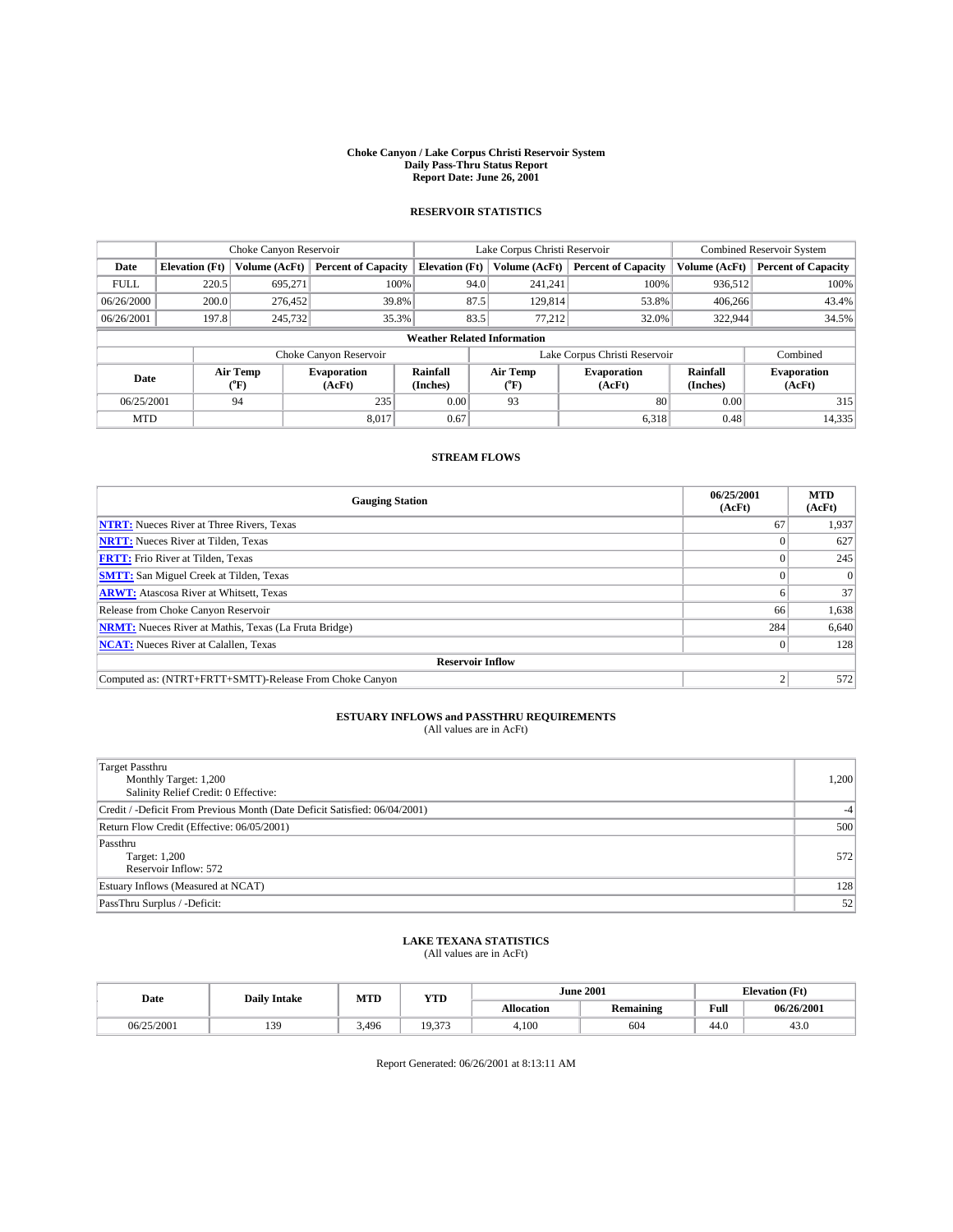#### **Choke Canyon / Lake Corpus Christi Reservoir System Daily Pass-Thru Status Report Report Date: June 27, 2001**

## **RESERVOIR STATISTICS**

|                                    | Choke Canyon Reservoir |                      | Lake Corpus Christi Reservoir |                       |                               |         | <b>Combined Reservoir System</b> |                      |                              |
|------------------------------------|------------------------|----------------------|-------------------------------|-----------------------|-------------------------------|---------|----------------------------------|----------------------|------------------------------|
| Date                               | <b>Elevation</b> (Ft)  | <b>Volume (AcFt)</b> | <b>Percent of Capacity</b>    | <b>Elevation (Ft)</b> | Volume (AcFt)                 |         | <b>Percent of Capacity</b>       | Volume (AcFt)        | <b>Percent of Capacity</b>   |
| <b>FULL</b>                        | 220.5                  | 695,271              | 100%                          | 94.0                  |                               | 241,241 | 100%                             | 936,512              | 100%                         |
| 06/27/2000                         | 199.9                  | 276,151              | 39.7%                         | 87.5                  |                               | 128.918 | 53.4%                            | 405,069              | 43.3%                        |
| 06/27/2001                         | 197.8                  | 245,176              | 35.3%                         | 83.4                  |                               | 76,687  | 31.8%                            | 321,863              | 34.4%                        |
| <b>Weather Related Information</b> |                        |                      |                               |                       |                               |         |                                  |                      |                              |
|                                    |                        |                      | Choke Canyon Reservoir        |                       | Lake Corpus Christi Reservoir |         |                                  |                      | Combined                     |
| Date                               |                        | Air Temp<br>(°F)     | <b>Evaporation</b><br>(AcFt)  | Rainfall<br>(Inches)  | Air Temp<br>("F)              |         | <b>Evaporation</b><br>(AcFt)     | Rainfall<br>(Inches) | <b>Evaporation</b><br>(AcFt) |
| 06/26/2001                         |                        | 100                  | 348                           | 0.00                  | 94                            |         | 250                              | 0.00                 | 598                          |
| <b>MTD</b>                         |                        |                      | 8,365                         | 0.67                  |                               |         | 6,568                            | 0.48                 | 14,933                       |

### **STREAM FLOWS**

| <b>Gauging Station</b>                                       | 06/26/2001<br>(AcFt) | <b>MTD</b><br>(AcFt) |
|--------------------------------------------------------------|----------------------|----------------------|
| <b>NTRT:</b> Nueces River at Three Rivers, Texas             | 66                   | 2,003                |
| <b>NRTT:</b> Nueces River at Tilden, Texas                   |                      | 627                  |
| <b>FRTT:</b> Frio River at Tilden, Texas                     |                      | 245                  |
| <b>SMTT:</b> San Miguel Creek at Tilden, Texas               |                      | $\Omega$             |
| <b>ARWT:</b> Atascosa River at Whitsett, Texas               |                      | 44                   |
| Release from Choke Canyon Reservoir                          | 66                   | 1,703                |
| <b>NRMT:</b> Nueces River at Mathis, Texas (La Fruta Bridge) | 264                  | 6,904                |
| <b>NCAT:</b> Nueces River at Calallen, Texas                 |                      | 128                  |
| <b>Reservoir Inflow</b>                                      |                      |                      |
| Computed as: (NTRT+FRTT+SMTT)-Release From Choke Canyon      | 0                    | 572                  |

## **ESTUARY INFLOWS and PASSTHRU REQUIREMENTS**<br>(All values are in AcFt)

| <b>Target Passthru</b><br>Monthly Target: 1,200<br>Salinity Relief Credit: 0 Effective: | 1,200 |
|-----------------------------------------------------------------------------------------|-------|
| Credit / -Deficit From Previous Month (Date Deficit Satisfied: 06/04/2001)              |       |
| Return Flow Credit (Effective: 06/05/2001)                                              | 500   |
| Passthru<br>Target: 1,200<br>Reservoir Inflow: 572                                      | 572   |
| Estuary Inflows (Measured at NCAT)                                                      | 128   |
| PassThru Surplus / -Deficit:                                                            | 52    |

## **LAKE TEXANA STATISTICS** (All values are in AcFt)

| Date       | <b>Daily Intake</b> | MTD<br>YTD |        | <b>June 2001</b>  |           | <b>Elevation</b> (Ft) |            |
|------------|---------------------|------------|--------|-------------------|-----------|-----------------------|------------|
|            |                     |            |        | <b>Allocation</b> | Remaining | Full                  | 06/27/2001 |
| 06/26/2001 | 140                 | 3,636      | 19.513 | 4,100             | 464       | 44.0                  | 43.U       |

Report Generated: 06/27/2001 at 8:10:41 AM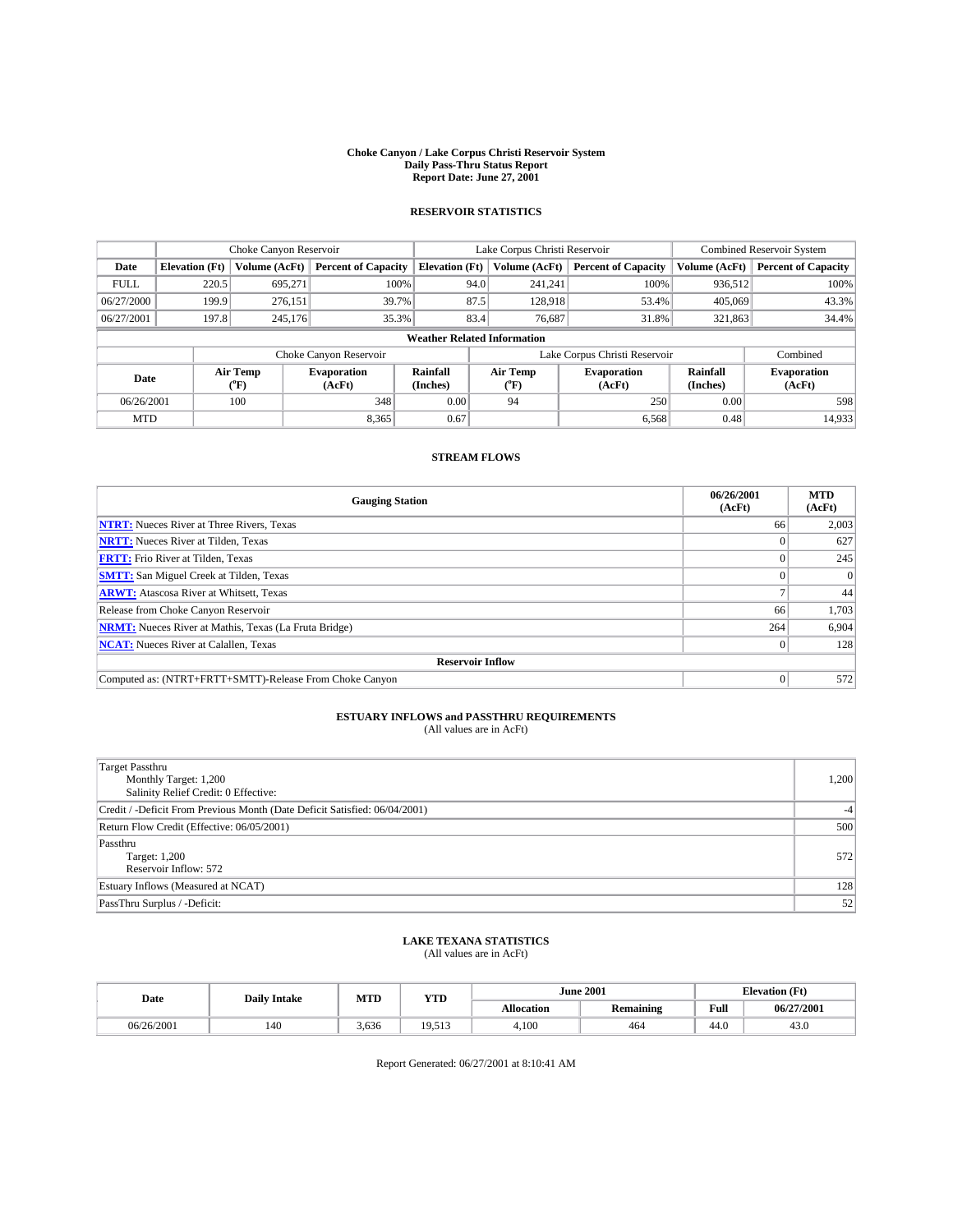#### **Choke Canyon / Lake Corpus Christi Reservoir System Daily Pass-Thru Status Report Report Date: June 28, 2001**

## **RESERVOIR STATISTICS**

|                                    | Choke Canyon Reservoir |                      | Lake Corpus Christi Reservoir |                       |                               |                  | <b>Combined Reservoir System</b> |                      |                              |
|------------------------------------|------------------------|----------------------|-------------------------------|-----------------------|-------------------------------|------------------|----------------------------------|----------------------|------------------------------|
| Date                               | <b>Elevation</b> (Ft)  | <b>Volume (AcFt)</b> | <b>Percent of Capacity</b>    | <b>Elevation (Ft)</b> |                               | Volume (AcFt)    | <b>Percent of Capacity</b>       | Volume (AcFt)        | <b>Percent of Capacity</b>   |
| <b>FULL</b>                        | 220.5                  | 695,271              | 100%                          |                       | 94.0                          | 241,241          | 100%                             | 936,512              | 100%                         |
| 06/28/2000                         | 199.9                  | 275,398              | 39.6%                         |                       | 87.4                          | 127,579          | 52.9%                            | 402,977              | 43.0%                        |
| 06/28/2001                         | 197.8                  | 244,760              | 35.2%                         |                       | 83.4                          | 76,373           | 31.7%                            | 321,133              | 34.3%                        |
| <b>Weather Related Information</b> |                        |                      |                               |                       |                               |                  |                                  |                      |                              |
|                                    |                        |                      | Choke Canyon Reservoir        |                       | Lake Corpus Christi Reservoir |                  |                                  |                      | Combined                     |
| Date                               |                        | Air Temp<br>(°F)     | <b>Evaporation</b><br>(AcFt)  | Rainfall<br>(Inches)  |                               | Air Temp<br>("F) | <b>Evaporation</b><br>(AcFt)     | Rainfall<br>(Inches) | <b>Evaporation</b><br>(AcFt) |
| 06/27/2001                         |                        | 98                   | 388                           | 0.00                  |                               | 95               | 225                              | 0.00                 | 613                          |
| <b>MTD</b>                         |                        |                      | 8,753                         | 0.67                  |                               |                  | 6,793                            | 0.48                 | 15,546                       |

### **STREAM FLOWS**

| <b>Gauging Station</b>                                       | 06/27/2001<br>(AcFt) | <b>MTD</b><br>(AcFt) |
|--------------------------------------------------------------|----------------------|----------------------|
| <b>NTRT:</b> Nueces River at Three Rivers, Texas             | 69                   | 2,072                |
| <b>NRTT:</b> Nueces River at Tilden, Texas                   |                      | 627                  |
| <b>FRTT:</b> Frio River at Tilden, Texas                     |                      | 246                  |
| <b>SMTT:</b> San Miguel Creek at Tilden, Texas               |                      | $\Omega$             |
| <b>ARWT:</b> Atascosa River at Whitsett, Texas               |                      | 50                   |
| Release from Choke Canyon Reservoir                          | 66                   | 1,769                |
| <b>NRMT:</b> Nueces River at Mathis, Texas (La Fruta Bridge) | 302                  | 7,206                |
| <b>NCAT:</b> Nueces River at Calallen, Texas                 |                      | 128                  |
| <b>Reservoir Inflow</b>                                      |                      |                      |
| Computed as: (NTRT+FRTT+SMTT)-Release From Choke Canyon      |                      | 576                  |

## **ESTUARY INFLOWS and PASSTHRU REQUIREMENTS**<br>(All values are in AcFt)

| <b>Target Passthru</b><br>Monthly Target: 1,200<br>Salinity Relief Credit: 0 Effective: | 1,200 |
|-----------------------------------------------------------------------------------------|-------|
| Credit / -Deficit From Previous Month (Date Deficit Satisfied: 06/04/2001)              |       |
| Return Flow Credit (Effective: 06/05/2001)                                              | 500   |
| Passthru<br>Target: 1,200<br>Reservoir Inflow: 576                                      | 576   |
| Estuary Inflows (Measured at NCAT)                                                      | 128   |
| PassThru Surplus / -Deficit:                                                            | 48    |

## **LAKE TEXANA STATISTICS** (All values are in AcFt)

| Date       | <b>Daily Intake</b> | MTD   | <b>YTD</b> |            | <b>June 2001</b> |      | <b>Elevation (Ft)</b> |
|------------|---------------------|-------|------------|------------|------------------|------|-----------------------|
|            |                     |       |            | Allocation | <b>Remaining</b> | Full | 06/28/2001            |
| 06/27/2001 | 140                 | 3.776 | 19,653     | 4,100      | 324              | 44.0 | 42.9                  |

Report Generated: 06/28/2001 at 8:09:03 AM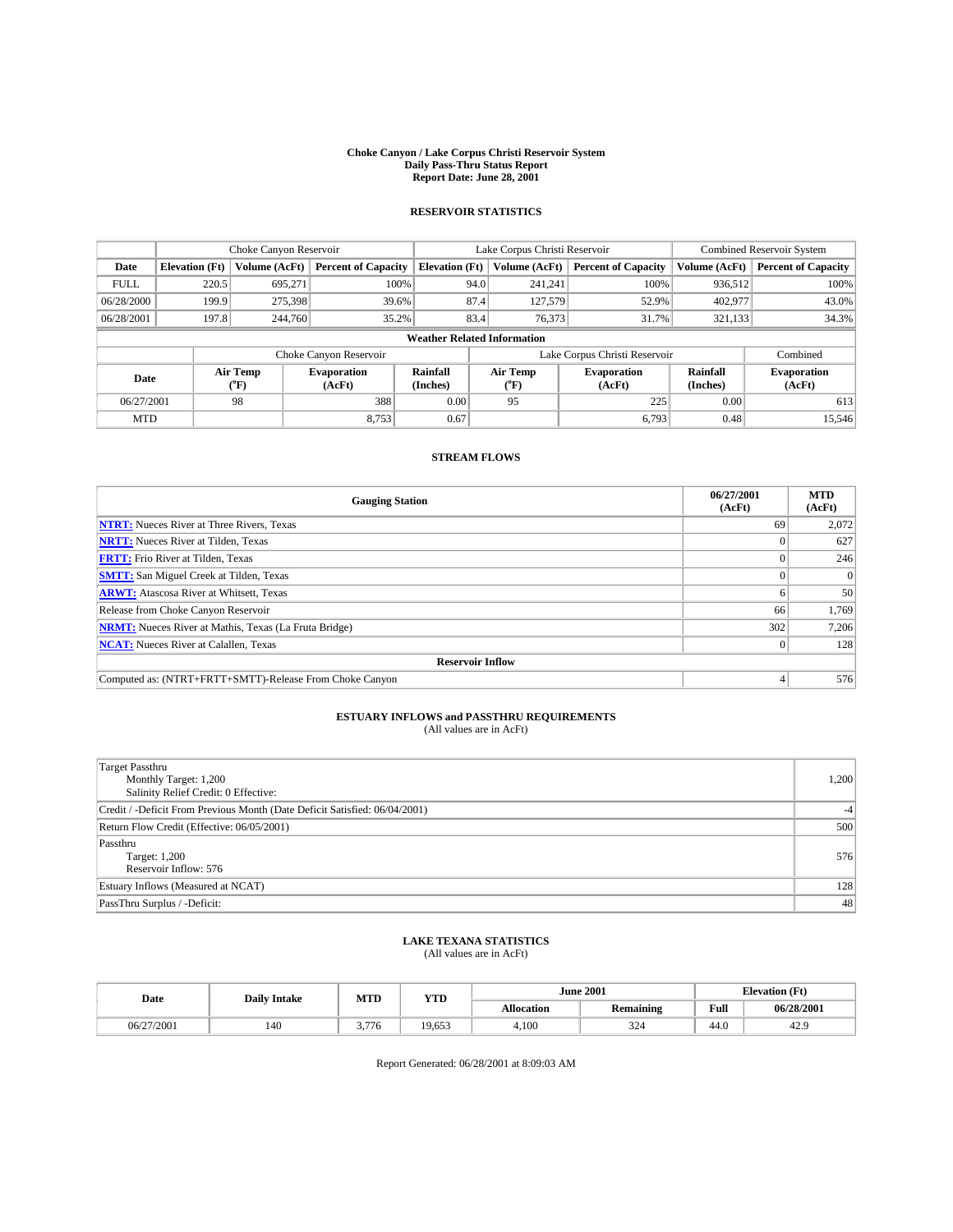#### **Choke Canyon / Lake Corpus Christi Reservoir System Daily Pass-Thru Status Report Report Date: June 29, 2001**

## **RESERVOIR STATISTICS**

|             | Choke Canyon Reservoir             |                      | Lake Corpus Christi Reservoir |                       |                               |                  | <b>Combined Reservoir System</b> |                      |                              |
|-------------|------------------------------------|----------------------|-------------------------------|-----------------------|-------------------------------|------------------|----------------------------------|----------------------|------------------------------|
| Date        | <b>Elevation</b> (Ft)              | <b>Volume (AcFt)</b> | <b>Percent of Capacity</b>    | <b>Elevation (Ft)</b> |                               | Volume (AcFt)    | <b>Percent of Capacity</b>       | Volume (AcFt)        | <b>Percent of Capacity</b>   |
| <b>FULL</b> | 220.5                              | 695,271              | 100%                          |                       | 94.0                          | 241,241          | 100%                             | 936,512              | 100%                         |
| 06/29/2000  | 199.9                              | 274,948              | 39.5%                         |                       | 87.3                          | 126,098          | 52.3%                            | 401,046              | 42.8%                        |
| 06/29/2001  | 197.7                              | 244,344              | 35.1%                         |                       | 83.3                          | 75,541           | 31.3%                            | 319,885              | 34.2%                        |
|             | <b>Weather Related Information</b> |                      |                               |                       |                               |                  |                                  |                      |                              |
|             |                                    |                      | Choke Canyon Reservoir        |                       | Lake Corpus Christi Reservoir |                  |                                  |                      | Combined                     |
| Date        |                                    | Air Temp<br>(°F)     | <b>Evaporation</b><br>(AcFt)  | Rainfall<br>(Inches)  |                               | Air Temp<br>("F) | <b>Evaporation</b><br>(AcFt)     | Rainfall<br>(Inches) | <b>Evaporation</b><br>(AcFt) |
| 06/28/2001  |                                    | 100                  | 404                           | 0.00                  |                               | 98               | 259                              | 0.00                 | 663                          |
| <b>MTD</b>  |                                    |                      | 9,157                         | 0.67                  |                               |                  | 7,052                            | 0.48                 | 16,209                       |

### **STREAM FLOWS**

| <b>Gauging Station</b>                                       | 06/28/2001<br>(AcFt) | <b>MTD</b><br>(AcFt) |
|--------------------------------------------------------------|----------------------|----------------------|
| <b>NTRT:</b> Nueces River at Three Rivers, Texas             | 69                   | 2,142                |
| <b>NRTT:</b> Nueces River at Tilden, Texas                   |                      | 627                  |
| <b>FRTT:</b> Frio River at Tilden, Texas                     |                      | 246                  |
| <b>SMTT:</b> San Miguel Creek at Tilden, Texas               |                      | $\Omega$             |
| <b>ARWT:</b> Atascosa River at Whitsett, Texas               |                      | 54                   |
| Release from Choke Canyon Reservoir                          | 66                   | 1,834                |
| <b>NRMT:</b> Nueces River at Mathis, Texas (La Fruta Bridge) | 331                  | 7,537                |
| <b>NCAT:</b> Nueces River at Calallen, Texas                 |                      | 128                  |
| <b>Reservoir Inflow</b>                                      |                      |                      |
| Computed as: (NTRT+FRTT+SMTT)-Release From Choke Canyon      |                      | 580                  |

## **ESTUARY INFLOWS and PASSTHRU REQUIREMENTS**<br>(All values are in AcFt)

| <b>Target Passthru</b><br>Monthly Target: 1,200<br>Salinity Relief Credit: 0 Effective: | 1,200 |
|-----------------------------------------------------------------------------------------|-------|
| Credit / -Deficit From Previous Month (Date Deficit Satisfied: 06/04/2001)              |       |
| Return Flow Credit (Effective: 06/05/2001)                                              | 500   |
| Passthru<br><b>Target: 1,200</b><br>Reservoir Inflow: 580                               | 580   |
| Estuary Inflows (Measured at NCAT)                                                      | 128   |
| PassThru Surplus / -Deficit:                                                            | 43    |

## **LAKE TEXANA STATISTICS** (All values are in AcFt)

| Date       | <b>Daily Intake</b> | MTD   | YTD    |                   | <b>June 2001</b> |      | <b>Elevation</b> (Ft) |
|------------|---------------------|-------|--------|-------------------|------------------|------|-----------------------|
|            |                     |       |        | <b>Allocation</b> | <b>Remaining</b> | Full | 06/29/2001            |
| 06/28/2001 | 139                 | 3.915 | 19.792 | 4,100             | 185              | 44.0 | 42.9                  |

Report Generated: 06/29/2001 at 8:11:52 AM